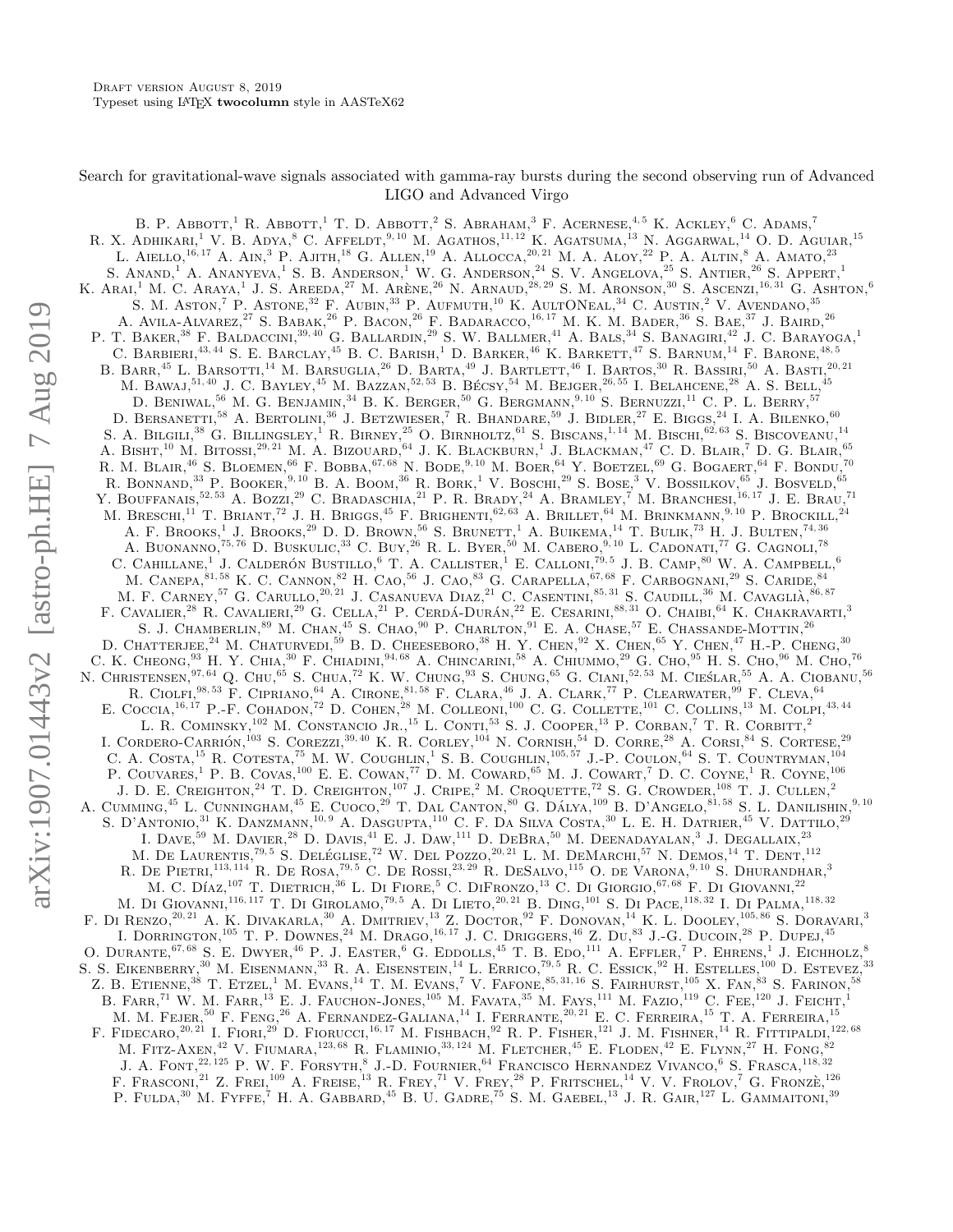S. G. GAONKAR.<sup>3</sup> C. GARCÍA-QUIRÓS.<sup>100</sup> F. GARUFI.<sup>79,5</sup> B. GATELEY.<sup>46</sup> S. GAUDIO.<sup>34</sup> G. GAUR.<sup>128</sup> V. GAYATHRI.<sup>129</sup> G. GEMME,  $^{58}$  E. GENIN,  $^{29}$  A. GENNAL,  $^{21}$  D. GEORGE,  $^{19}$  J. GEORGE,  $^{59}$  L. GERGELY,  $^{130}$  S. GHONGE,  $^{77}$  Abhirup Ghosh,  $^{75}$ ARCHISMAN GHOSH,<sup>36</sup> S. GHOSH,<sup>24</sup> B. GIACOMAZZO,<sup>116,117</sup> J. A. GIAIME,<sup>2,7</sup> K. D. GIARDINA,<sup>7</sup> D. R. GIBSON,<sup>131</sup> K. GILL,<sup>104</sup> L. GLOVER,<sup>132</sup> J. GNIESMER,<sup>133</sup> P. GODWIN.<sup>89</sup> E. GOETZ,<sup>46</sup> R. GOETZ,<sup>30</sup> B. GONCHAROV,<sup>6</sup> G. GONZÁLEZ,<sup>2</sup> J. M. GONZALEZ CASTRO,<sup>20, 21</sup> A. GOPAKUMAR,<sup>134</sup> S. E. GOSSAN,<sup>1</sup> M. GOSSELIN,<sup>29, 20, 21</sup> R. GOUATY,<sup>33</sup> B. GRACE,<sup>8</sup> A. GRADO,<sup>135, 5</sup> M. GRANATA,<sup>23</sup> A. GRANT,<sup>45</sup> S. GRAS,<sup>14</sup> P. GRASSIA,<sup>1</sup> C. GRAY,<sup>46</sup> R. GRAY,<sup>45</sup> G. GRECO,<sup>62,63</sup> A. C. GREEN,  $^{30}$  R. GREEN,  $^{105}$  E. M. GRETARSSON,  $^{34}$  A. GRIMALDI,  $^{116,117}$  S. J. GRIMM,  $^{16,17}$  P. GROOT,  $^{66}$  H. GROTE,  $^{105}$ S. GRUNEWALD,<sup>75</sup> P. GRUNING,<sup>28</sup> G. M. GUIDI,<sup>62, 63</sup> H. K. GULATI,<sup>110</sup> Y. GUO,<sup>36</sup> A. GUPTA,<sup>89</sup> ANCHAL GUPTA,<sup>1</sup> P. GUPTA,<sup>36</sup> E. K. GUSTAFSON,<sup>1</sup> R. GUSTAFSON,<sup>136</sup> L. HAEGEL,<sup>100</sup> O. HALIM,<sup>17,16</sup> B. R. HALL,<sup>137</sup> E. D. HALL,<sup>14</sup> E. Z. HAMILTON,  $^{105}$  G. HAMMOND,  $^{45}$  M. HANEY,  $^{69}$  M. M. HANKE,  $^{9,10}$  J. HANKS,  $^{46}$  C. HANNA,  $^{89}$  M. D. HANNAM,  $^{105}$ O. A. HANNUKSELA,  $^{93}$  T. J. HANSEN,  $^{34}$  J. HANSON,  $^7$  T. HARDER,  $^{64}$  T. HARDWICK,  $^2$  K. HARIS,  $^{18}$  J. HARMS,  $^{16,17}$ G. M. HARRY,  $^{138}$  I. W. Harry,  $^{139}$  R. K. Hasskew,  $^{7}$  C. J. Haster,  $^{14}$  K. Haughian,  $^{45}$  F. J. Hayes,  $^{45}$  J. Healy,  $^{61}$ A. HEIDMANN,<sup>72</sup> M. C. HEINTZE,<sup>7</sup> H. HEITMANN,<sup>64</sup> F. HELLMAN,<sup>140</sup> P. HELLO,<sup>28</sup> G. HEMMING,<sup>29</sup> M. HENDRY,<sup>45</sup> I. S. Heng,<sup>45</sup> J. Hennig,<sup>9, 10</sup> M. Heurs,<sup>9, 10</sup> S. Hild,<sup>45</sup> T. Hinderer,<sup>141,36, 142</sup> S. Hochheim,<sup>9, 10</sup> D. Hofman,<sup>23</sup> A. M. HOLGADO,<sup>19</sup> N. A. HOLLAND,<sup>8</sup> K. HOLT,<sup>7</sup> D. E. HOLZ,<sup>92</sup> P. HOPKINS,<sup>105</sup> C. HORST,<sup>24</sup> J. HOUGH,<sup>45</sup> E. J. HOWELL,<sup>65</sup> C. G. Hoy,<sup>105</sup> Y. Huang,<sup>14</sup> M. T. Hübner, <sup>6</sup> E. A. Huerta,<sup>19</sup> D. Huet, <sup>28</sup> B. Hughey, <sup>34</sup> V. Hui, <sup>33</sup> S. Husa,<sup>100</sup> S. H. HUTTNER,  $^{45}$  T. HUYNH-DINH, <sup>7</sup> B. Idzkowski, <sup>73</sup> A. Iess,  $^{85,31}$  H. Inchauspe,  $^{30}$  C. Ingram,  $^{56}$  R. Inta,  $^{84}$ G. INTINI,<sup>118, 32</sup> B. IRWIN,<sup>120</sup> H. N. ISA,<sup>45</sup> J.-M. ISAC,<sup>72</sup> M. ISI,<sup>14</sup> B. R. IYER,<sup>18</sup> T. JACOMIN,<sup>72</sup> S. J. JADHAV,<sup>143</sup> K. JANI,<sup>77</sup> N. N. JANTHALUR,<sup>143</sup> P. JARANOWSKI,<sup>144</sup> D. JARIWALA,<sup>30</sup> A. C. JENKINS,<sup>145</sup> J. JIANG,<sup>30</sup> D. S. JOHNSON,<sup>19</sup> A. W. JONES,<sup>13</sup> D. I. JONES,<sup>146</sup> J. D. JONES,<sup>46</sup> R. JONES,<sup>45</sup> R. J. G. JONKER,<sup>36</sup> L. JU,<sup>65</sup> J. JUNKER,<sup>9,10</sup> C. V. KALAGHATGL<sup>105</sup> V. KALOGERA, <sup>57</sup> B. KAMAL<sup>1</sup> S. KANDHASAMY,<sup>3</sup> G. KANG,<sup>37</sup> J. B. KANNER,<sup>1</sup> S. J. KAPADIA,<sup>24</sup> S. KARKL<sup>71</sup> R. KASHYAP,<sup>18</sup> M. KASPRZACK,<sup>1</sup> S. KATSANEVAS,<sup>29</sup> E. KATSAVOUNIDIS,<sup>14</sup> W. KATZMAN,<sup>7</sup> S. KAUFER,<sup>10</sup> K. KAWABE,<sup>46</sup> N. V. KEERTHANA,<sup>3</sup> F. KÉFÉLIAN, <sup>64</sup> D. KEITEL, <sup>139</sup> R. KENNEDY, <sup>111</sup> J. S. KEY, <sup>147</sup> F. Y. KHALILI, <sup>60</sup> I. KHAN, <sup>16, 31</sup> S. KHAN, <sup>9, 10</sup> E. A. KHAZANOV,<sup>148</sup> N. KHETAN,<sup>16, 17</sup> M. KHURSHEED,<sup>59</sup> N. KIJBUNCHOO,<sup>8</sup> CHUNGLEE KIM,<sup>149</sup> J. C. KIM,<sup>150</sup> K. KIM,<sup>93</sup> W. KIM,<sup>56</sup> W. S. KIM,<sup>151</sup> Y.-M. KIM,<sup>152</sup> C. KIMBALL,<sup>57</sup> P. J. KING,<sup>46</sup> M. KINLEY-HANLON,<sup>45</sup> R. KIRCHHOFF,<sup>9, 10</sup> J. S. KISSEL,<sup>46</sup> L. KLEYBOLTE,<sup>133</sup> J. H. KLIKA,<sup>24</sup> S. KLIMENKO,<sup>30</sup> T. D. KNOWLES,<sup>38</sup> P. KOCH,<sup>9,10</sup> S. M. KOEHLENBECK,  $^{9,10}$  G. KOEKOEK,  $^{36,153}$  S. KOLEY,  $^{36}$  V. KONDRASHOV,  $^{1}$  A. KONTOS,  $^{154}$  N. KOPER,  $^{9,10}$ M. KOROBKO,  $^{133}$  W. Z. KORTH, <sup>1</sup> M. KOVALAM, <sup>65</sup> D. B. KOZAK, <sup>1</sup> C. KRÄMER, <sup>9, 10</sup> V. KRINGEL, <sup>9, 10</sup> N. KRISHNENDU,  $^{155}$ A. Królak, <sup>156, 157</sup> N. Krupinski, <sup>24</sup> G. Kuehn, <sup>9, 10</sup> A. Kumar, <sup>143</sup> P. Kumar, <sup>158</sup> Rahul Kumar, <sup>46</sup> Rakesh Kumar, <sup>110</sup> L. KUO,<sup>90</sup> A. KUTYNIA,<sup>156</sup> S. KWANG,<sup>24</sup> B. D. LACKEY,<sup>75</sup> D. LAGHI,<sup>20, 21</sup> K. H. LAI,<sup>93</sup> T. L. LAM,<sup>93</sup> M. LANDRY,<sup>46</sup> B. B. LANE,  $^{14}$  R. N. LANG,  $^{159}$  J. LANGE,  $^{61}$  B. LANTZ,  $^{50}$  R. K. LANZA,  $^{14}$  A. LARTAUX-VOLLARD,  $^{28}$  P. D. LASKY,  $^{6}$ M. LAXEN,<sup>7</sup> A. LAZZARINI,<sup>1</sup> C. LAZZARO,<sup>53</sup> P. LEACI,<sup>118,32</sup> S. LEAVEY,<sup>9,10</sup> Y. K. LECOEUCHE,<sup>46</sup> C. H. LEE,<sup>96</sup> H. K. LEE,<sup>160</sup> H. M. LEE,  $^{161}$  H. W. LEE,  $^{150}$  J. Lee,  $^{95}$  K. Lee,  $^{45}$  J. Lehmann,  $^{9,10}$  A. K. Lenon,  $^{38}$  N. Leroy,  $^{28}$  N. Letendre,  $^{33}$ Y. LEVIN,  $^{6}$  A. Li,  $^{93}$  J. Li,  $^{83}$  K. J. L. Li,  $^{93}$  T. G. F. Li,  $^{93}$  X. Li,  $^{47}$  F. Lin,  $^{6}$  F. Linde,  $^{162,36}$  S. D. Linker,  $^{132}$ T. B. LITTENBERG,  $^{163}$  J. LIU,  $^{65}$  X. LIU,  $^{24}$  M. LLORENS-MONTEAGUDO,  $^{22}$  R. K. L. LO,  $^{93,1}$  L. T. LONDON,  $^{14}$ A. Longo,<sup>164, 165</sup> M. Lorenzini,<sup>16, 17</sup> V. Loriette,<sup>166</sup> M. Lormand,<sup>7</sup> G. Losurdo,<sup>21</sup> J. D. Lough,<sup>9, 10</sup> C. O. Lousto,<sup>61</sup> G. LOVELACE.<sup>27</sup> M. E. LOWER,<sup>167</sup> H. LUCK, <sup>10,9</sup> D. LUMACA, <sup>85, 31</sup> A. P. LUNDGREN, <sup>139</sup> R. LYNCH, <sup>14</sup> Y. MA, <sup>47</sup> R. Macas, <sup>105</sup> S. MACFOY, <sup>25</sup> M. MACINNIS.<sup>14</sup> D. M. MACLEOD, <sup>105</sup> A. MACQUET, <sup>64</sup> I. MAGAÑA HERNANDEZ, <sup>24</sup> F. MAGAÑA-SANDOVAL, <sup>30</sup> R. M. MAGEE,  $^{89}$  E. Majorana,  $^{32}$  I. Maksimovic,  $^{166}$  A. Malik,  $^{59}$  N. Man,  $^{64}$  V. Mandic,  $^{42}$  V. Mangano,  $^{45, 118, 32}$ G. L. MANSELL,  $^{46,14}$  M. Manske,  $^{24'}$ M. Mantovani,  $^{29'}$ M. Mapelli,  $^{52,53}$  F. Marchesoni,  $^{51,40'}$  F. Marion,  $^{33}$  S. Márka,  $^{104}$ Z. MÁRKA,  $^{104}$  C. Markakis, $^{19}$  A. S. Markosyan, $^{50}$  A. Markowitz, <sup>1</sup> E. Maros, <sup>1</sup> A. Marquina,  $^{103}$  S. Marsat,  $^{26}$ F. MARTELLI,  $^{62, 63}$  I. W. MARTIN,  $^{45}$  R. M. MARTIN,  $^{35}$  V. MARTINEZ,  $^{78}$  D. V. MARTYNOV,  $^{13}$  H. MASALEHDAN,  $^{133}$ K. MASON,<sup>14</sup> E. MASSERA,<sup>111</sup> A. MASSEROT,<sup>33</sup> T. J. MASSINGER,<sup>1</sup> M. MASSO-REID,<sup>45</sup> S. MASTROGIOVANNI.<sup>26</sup> A. MATAS,<sup>75</sup> F. MATICHARD,<sup>1,14</sup> L. MATONE,<sup>104</sup> N. MAVALVALA,<sup>14</sup> J. J. MCCANN,<sup>65</sup> R. McCARTHY,<sup>46</sup> D. E. McCLELLAND,<sup>8</sup> S. McCormick,<sup>7</sup> L. McCuller,<sup>14</sup> S. C. McGuire,<sup>168</sup> C. McIsaac,<sup>139</sup> J. McIver,<sup>1</sup> D. J. McManus,<sup>8</sup> T. McRae,<sup>8</sup> S. T. MCWILLIAMS, <sup>38</sup> D. MEACHER, <sup>24</sup> G. D. MEADORS, <sup>6</sup> M. MEHMET, <sup>9, 10</sup> A. K. MEHTA, <sup>18</sup> J. MEIDAM, <sup>36</sup> E. Mejuto Villa,115, 68 A. Melatos,<sup>99</sup> G. Mendell,<sup>46</sup> R. A. Mercer,<sup>24</sup> L. Mereni,<sup>23</sup> K. Merfeld,<sup>71</sup> E. L. Merilh,<sup>46</sup> M. MERZOUGUI,  $^{64}$  S. Meshkov,<sup>1</sup> C. Messenger,  $^{45}$  C. Messick,  $^{89}$  F. Messina,  $^{43,44}$  R. Metzdorff,  $^{72}$  P. M. Meyers,  $^{99}$ F. MEYLAHN,<sup>9, 10</sup> A. MIANI,<sup>116, 117</sup> H. MIAO,<sup>13</sup> C. MICHEL,<sup>23</sup> H. MIDDLETON,<sup>99</sup> L. MILANO,<sup>79,5</sup> A. L. MILLER,<sup>30, 118, 32</sup> M. Millhouse,<sup>99</sup> J. C. Mills,<sup>105</sup> M. C. Milovich-Goff,<sup>132</sup> O. Minazzoli,64, 169 Y. Minenkov,<sup>31</sup> A. Mishkin,<sup>30</sup> C. MISHRA,<sup>170</sup> T. MISTRY,<sup>111</sup> S. MITRA,<sup>3</sup> V. P. MITROFANOV,<sup>60</sup> G. MITSELMAKHER,<sup>30</sup> R. MITTLEMAN,<sup>14</sup> G. Mo.<sup>97</sup> D. MOFFA,<sup>120</sup> K. MOGUSHI,<sup>86</sup> S. R. P. MOHAPATRA,<sup>14</sup> M. MOLINA-RUIZ,<sup>140</sup> M. MONDIN,<sup>132</sup> M. MONTANI,<sup>62,63</sup> C. J. MOORE,  $^{13}$  D. MORARU,  $^{46}$  F. MORAWSKI,  $^{55}$  G. MORENO,  $^{46}$  S. MORISAKI,  $^{82}$  B. MOURS,  $^{33}$  C. M. MOW-LOWRY,  $^{13}$ F. MUCIACCIA,  $^{118,32}$  Arunava Mukherjee,  $^{9,10}$  D. Mukherjee,  $^{24}$  S. Mukherjee,  $^{107}$  Subroto Mukherjee,  $^{110}$ N. MUKUND,<sup>9, 10, 3</sup> A. MULLAVEY,<sup>7</sup> J. MUNCH,<sup>56</sup> E. A. MUÑIZ,<sup>41</sup> M. MURATORE,<sup>34</sup> P. G. MURRAY,<sup>45</sup> I. NARDECCHIA,<sup>85, 31</sup> L. NATICCHIONI,<sup>118, 32</sup> R. K. NAYAK,<sup>171</sup> B. F. Neil,<sup>65</sup> J. Nellson,<sup>115,68</sup> G. Nelemans,<sup>66,36</sup> T. J. N. Nelson,<sup>7</sup> M. Nery,<sup>9,10</sup> A. NEUNZERT,  $^{136}$  L. NEVIN,  $^1$  K. Y. Ng,  $^{14}$  S. Ng,  $^{56}$  C. Nguyen,  $^{26}$  P. Nguyen,  $^{71}$  D. Nichols,  $^{141,36}$  S. A. Nichols,  $^{2}$ S. NISSANKE,  $^{141,36}$  F. NOCERA,  $^{29}$  C. NORTH,  $^{105}$  L. K. NUTTALL,  $^{139}$  M. Obergaulinger,  $^{22,172}$  J. Oberling,  $^{46}$ B. D. O'BRIEN,<sup>30</sup> G. Oganesyan,<sup>16, 17</sup> G. H. Ogin,<sup>173</sup> J. J. Oh,<sup>151</sup> S. H. Oh,<sup>151</sup> F. Ohme,<sup>9,10</sup> H. Ohta,<sup>82</sup> M. A. Okada,<sup>15</sup> M. OLIVER, <sup>100</sup> P. OPPERMANN, <sup>9, 10</sup> RICHARD J. ORAM,<sup>7</sup> B. O'REILLY,<sup>7</sup> R. G. ORMISTON, <sup>42</sup> L. F. ORTEGA, <sup>30</sup> R. O'SHAUGHNESSY, <sup>61</sup> S. OSSOKINE, <sup>75</sup> D. J. OTTAWAY, <sup>56</sup> H. OVERMIER, <sup>7</sup> B. J. OWEN, <sup>84</sup> A. E. PACE, <sup>89</sup> G. PAGANO, <sup>20, 21</sup> M. A. Page,<sup>65</sup> G. Pagliaroli,16, 17 A. Pai,<sup>129</sup> S. A. Pai,<sup>59</sup> J. R. Palamos,<sup>71</sup> O. Palashov,<sup>148</sup> C. Palomba,<sup>32</sup> H. Pan,<sup>90</sup>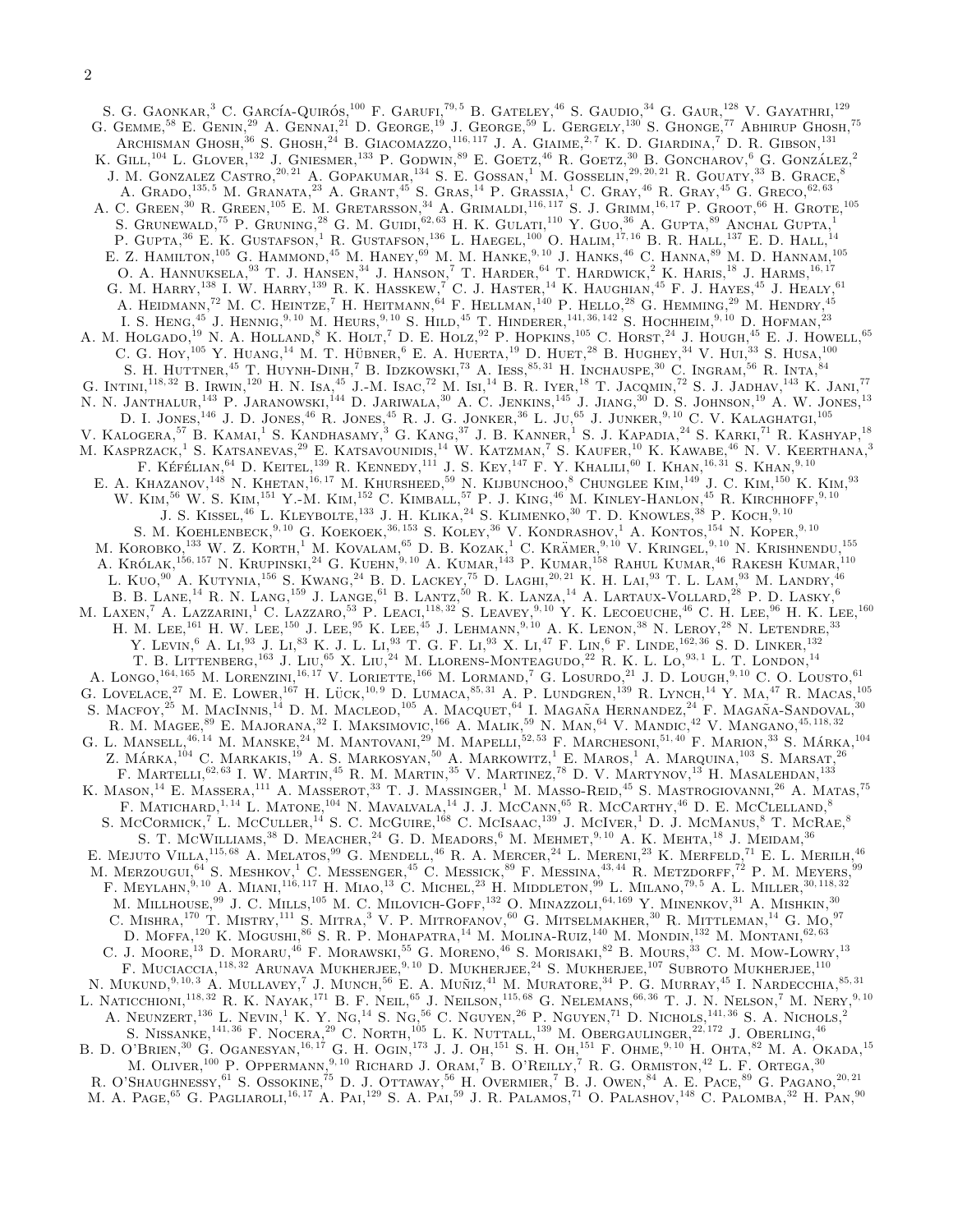P. K. PANDA,<sup>143</sup> P. T. H. PANG,<sup>93, 36</sup> C. PANKOW,<sup>57</sup> F. PANNARALE,<sup>118, 32</sup> B. C. PANT,<sup>59</sup> F. PAOLETTI,<sup>21</sup> A. PAOLI,<sup>29</sup> A. PARIDA,<sup>3</sup> W. PARKER,<sup>7, 168</sup> D. PASCUCCI,<sup>45, 36</sup> A. PASQUALETTI,<sup>29</sup> R. PASSAQUIETI,<sup>20, 21</sup> D. PASSUELLO,<sup>21</sup> M. PATIL,<sup>157</sup> B. PATRICELLI,<sup>20, 21</sup> E. PAYNE,<sup>6</sup> B. L. PEARLSTONE,<sup>45</sup> T. C. PECHSIRI,<sup>30</sup> A. J. PEDERSEN,<sup>41</sup> M. PEDRAZA,<sup>1</sup> R. PEDURAND,<sup>23, 174</sup> A. PELE,<sup>7</sup> S. PENN,<sup>175</sup> A. PEREGO,<sup>116,117</sup> C. J. PEREZ,<sup>46</sup> C. PÉRIGOIS.<sup>33</sup> A. PERRECA,<sup>116,117</sup> J. PETERMANN,<sup>133</sup> H. P. PFEIFFER,<sup>75</sup> M. PHELPS,<sup>9, 10</sup> K. S. PHUKON,<sup>3</sup> O. J. PICCINNI,<sup>118,32</sup> M. PICHOT,<sup>64</sup> F. PIERGIOVANNI,<sup>62, 63</sup> V. PIERRO,<sup>115, 68</sup> G. PILLANT,<sup>29</sup> L. PINARD,<sup>23</sup> I. M. PINTO,<sup>115, 68, 88</sup> M. PIRELLO,<sup>46</sup> M. PITKIN,<sup>45</sup> W. PLASTINO,<sup>164, 165</sup> R. POGGIANI,<sup>20, 21</sup> D. Y. T. PONG,<sup>93</sup> S. PONRATHNAM,<sup>3</sup> P. POPOLIZIO,<sup>29</sup> J. POWELL,<sup>167</sup> A. K. Prajapati,<sup>110</sup> J. Prasad,<sup>3</sup> K. Prasal<sup>50</sup> R. Prasanna,<sup>143</sup> G. Pratten,<sup>100</sup> T. Prestegard,<sup>24</sup> M. Principe,<sup>115,88,68</sup> G. A. Prodi, <sup>116, 117</sup> L. Prokhorov, <sup>13</sup> M. Punturo, <sup>40</sup> P. Puppo, <sup>32</sup> M. Pürrer, <sup>75</sup> H. Qi, <sup>105</sup> V. Quetschke, <sup>107</sup> P. J. QUINONEZ,<sup>34</sup> F. J. RAAB,<sup>46</sup> G. RAAIJMAKERS,<sup>141, 36</sup> H. RADKINS,<sup>46</sup> N. RADULESCO,<sup>64</sup> P. RAFFAI,<sup>109</sup> S. RAJA,<sup>59</sup> C. RAJAN,<sup>59</sup> B. RAJBHANDARI,<sup>84</sup> M. RAKHMANOV,<sup>107</sup> K. E. RAMIREZ,<sup>107</sup> A. RAMOS-BUADES,<sup>100</sup> JAVED RANA,<sup>3</sup> K. RAO,<sup>57</sup> P. RAPAGNANL<sup>118, 32</sup> V. RAYMOND,<sup>105</sup> M. RAZZANO,<sup>20, 21</sup> J. READ,<sup>27</sup> T. REGIMBAU,<sup>33</sup> L. REL<sup>58</sup> S. REID,<sup>25</sup> D. H. REITZE,<sup>1,30</sup> P. RETTEGNO,  $^{126,176}$  F. RICCI,  $^{118,32}$  C. J. RICHARDSON,  $^{34}$  J. W. RICHARDSON,  $^{1}$  P. M. RICKER,  $^{19}$ G. RIEMENSCHNEIDER,  $^{176, 126}$  K. RILES,  $^{136}$  M. RIZZO,  $^{57}$  N. A. ROBERTSON,  $^{1,45}$  F. ROBINET,  $^{28}$  A. ROCCHI,  $^{31}$  L. ROLLAND,  $^{33}$ J. G. ROLLINS,<sup>1</sup> V. J. ROMA,<sup>71</sup> M. ROMANELLI,<sup>70</sup> R. ROMANO,<sup>4,5</sup> C. L. ROMEL,<sup>46</sup> J. H. ROMIE,<sup>7</sup> C. A. ROSE,<sup>24</sup> D. ROSE,<sup>27</sup> K. ROSE,  $^{120}$  D. ROSIŃSKA,  $^{73}$  S. G. ROSOFSKY,  $^{19}$  M. P. ROSS,  $^{177}$  S. ROWAN,  $^{45}$  A. RÜDIGER,  $^{9,10, *}$  P. Ruggi,  $^{29}$  G. RUTINS,  $^{131}$ K. RYAN,<sup>46</sup> S. SACHDEV,<sup>89</sup> T. SADECKI,<sup>46</sup> M. SAKELLARIADOU,<sup>145</sup> O. S. SALAFIA,<sup>178, 43, 44</sup> L. SALCONI,<sup>29</sup> M. SALEEM,<sup>155</sup>  $A.$  SAMAJDAR,<sup>36</sup> L. SAMMUT,<sup>6</sup> E. J. SANCHEZ,<sup>1</sup> L. E. SANCHEZ,<sup>1</sup> N. SANCHIS-GUAL,<sup>179</sup> J. R. SANDERS,<sup>180</sup> K. A. SANTIAGO,<sup>35</sup> E. SANTOS,<sup>64</sup> N. SARIN,<sup>6</sup> B. SASSOLAS,<sup>23</sup> B. S. SATHYAPRAKASH,<sup>89, 105</sup> O. SAUTER,<sup>136, 33</sup> R. L. SAVAGE.<sup>46</sup> P. SCHALE,<sup>71</sup> M. SCHEEL,<sup>47</sup> J. SCHEUER,<sup>57</sup> P. SCHMIDT,<sup>13,66</sup> R. SCHNABEL,<sup>133</sup> R. M. S. SCHOFIELD,<sup>71</sup> A. SCHÖNBECK,<sup>133</sup> E. SCHREIBER, <sup>9, 10</sup> B. W. SCHULTE, <sup>9, 10</sup> B. F. SCHUTZ, <sup>105</sup> J. SCOTT, <sup>45</sup> S. M. SCOTT, <sup>8</sup> E. SEIDEL, <sup>19</sup> D. SELLERS,<sup>7</sup> A. S. SENGUPTA,<sup>181</sup> N. SENNETT,<sup>75</sup> D. SENTENAC,<sup>29</sup> V. SEQUINO,<sup>58</sup> A. SERGEEV,<sup>148</sup> Y. SETYAWATI,<sup>9,10</sup> D. A. SHADDOCK,<sup>8</sup> T. SHAFFER,<sup>46</sup> M. S. SHAHRIAR,<sup>57</sup> M. B. SHANER,<sup>132</sup> A. SHARMA,<sup>16,17</sup> P. SHARMA,<sup>59</sup> P. SHAWHAN,<sup>76</sup> H. SHEN,<sup>19</sup> R. SHINK,<sup>182</sup> D. H. Shoemaker,<sup>14</sup> D. M. Shoemaker,<sup>77</sup> K. Shukla,<sup>140</sup> S. ShyamSundar,<sup>59</sup> K. Siellez,<sup>77</sup> M. SIENIAWSKA,  $^{55}$  D. Sigg,  $^{46}$  L. P. Singer,  $^{80}$  D. Singh,  $^{89}$  N. Singh,  $^{73}$  A. Singhal,  $^{16, 32}$  A. M. Sintes,  $^{100}$ S. SITMUKHAMBETOV,<sup>107</sup> V. SKLIRIS,<sup>105</sup> B. J. J. SLAGMOLEN,<sup>8</sup> T. J. SLAVEN-BLAIR,<sup>65</sup> J. R. SMITH,<sup>27</sup> R. J. E. SMITH,<sup>6</sup> S. SOMALA,  $^{183}$  E. J. Son,  $^{151}$  S. Soni,  $^{2}$  B. Sorazu,  $^{45}$  F. Sorrentino,  $^{58}$  T. Souradeep,  $^{3}$  E. Sowell,  $^{84}$  A. P. Spencer,  $^{45}$ M. SPERA,<sup>52, 53</sup> A. K. SRIVASTAVA,<sup>110</sup> V. SRIVASTAVA,<sup>41</sup> K. STAATS,<sup>57</sup> C. STACHIE,<sup>64</sup> M. STANDKE,<sup>9,10</sup> D. A. STEER,<sup>26</sup> M. STEINKE,<sup>9, 10</sup> J. STEINLECHNER,<sup>133, 45</sup> S. STEINLECHNER,<sup>133</sup> D. STEINMEYER,<sup>9, 10</sup> S. P. STEVENSON,<sup>167</sup> D. STOCKS,<sup>50</sup> R. STONE,<sup>107</sup> D. J. STOPS,<sup>13</sup> K. A. STRAIN,<sup>45</sup> G. STRATTA,<sup>184,63</sup> S. E. STRIGIN,<sup>60</sup> A. STRUNK,<sup>46</sup> R. STURANI,<sup>185</sup> A. L. STUVER,<sup>186</sup> V. SUDHIR,<sup>14</sup> T. Z. SUMMERSCALES,<sup>187</sup> L. SUN,<sup>1</sup> S. SUNIL,<sup>110</sup> A. SUR,<sup>55</sup> J. SURESH,<sup>82</sup> P. J. SUTTON,<sup>105</sup> B. L. SWINKELS,  $36$  M. J. Szczepańczyk,  $34$  M. Tacca,  $36$  S. C. Tait,  $45$  C. Talbot,  $6$  D. B. Tanner,  $30$  D. Tao, 1 M. TÁPAL<sup>130</sup> A. Tapia,<sup>27</sup> J. D. Tasson,<sup>97</sup> R. Taylor,<sup>1</sup> R. Tenorio,<sup>100</sup> L. Terkowski,<sup>133</sup> M. Thomas,<sup>7</sup> P. Thomas,<sup>46</sup> S. R. Thondapu,<sup>59</sup> K. A. Thorne,<sup>7</sup> E. Thrane,<sup>6</sup> Shubhanshu Tiwari,<sup>116,117</sup> Srishti Tiwari,<sup>134</sup> V. Tiwari,<sup>105</sup> K. TOLAND,<sup>45</sup> M. TONELLI,<sup>20, 21</sup> Z. TORNASI,<sup>45</sup> A. TORRES-FORNÉ,<sup>188</sup> C. I. TORRIE,<sup>1</sup> D. TÖYRÄ,<sup>13</sup> F. TRAVASSO,<sup>29, 40</sup> G. TRAYLOR,<sup>45</sup> M. TONELLI,<sup>20,21</sup> Z. TORNASI,<sup>45</sup> A. TORRES-FORNÉ,<sup>188</sup> C. I. TORRIE,<sup>1</sup> D. TÖYRÄ,<sup>13</sup> F. TRAVASSO,<sup>29,40</sup> G. TRAYLOR,<sup>7</sup> M. C. TRINGALI,<sup>73</sup> A. TRIPATHEE,<sup>136</sup> A. TROVATO,<sup>26</sup> L. TROZZO,<sup>189,21</sup> K. W. TS L. Tsukada,<sup>82</sup> D. Tsuna,<sup>82</sup> T. Tsutsul,<sup>82</sup> D. Tuyenbayev,<sup>107</sup> K. Ueno,<sup>82</sup> D. Ugolini,<sup>190</sup> C. S. Unnikrishnan,<sup>134</sup> A. L. URBAN,<sup>2</sup> S. A. USMAN,<sup>92</sup> H. VAHLBRUCH,<sup>10</sup> G. VAJENTE,<sup>1</sup> G. VALDES,<sup>2</sup> M. VALENTINI,<sup>116, 117</sup> N. van Bakel,<sup>36</sup> M. van Beuzekom,<sup>36</sup> J. F. J. van den Brand,74, 36 C. Van Den Broeck,36, 191 D. C. Vander-Hyde,<sup>41</sup> L. VAN DER SCHAAF,<sup>36</sup> J. V. VANHEIJNINGEN,<sup>65</sup> A. A. VAN VEGGEL,<sup>45</sup> M. VARDARO,<sup>52,53</sup> V. VARMA,<sup>47</sup> S. VASS,<sup>1</sup> M. VASÚTH, <sup>49</sup> A. VECCHIO, <sup>13</sup> G. VEDOVATO, <sup>53</sup> J. VEITCH, <sup>45</sup> P. J. VEITCH, <sup>56</sup> K. VENKATESWARA, <sup>177</sup> G. VENUGOPALAN, <sup>1</sup> D. VERKINDT,<sup>33</sup> F. VETRANO,<sup>62, 63</sup> A. VICERÉ,<sup>62, 63</sup> A. D. VIETS,<sup>24</sup> S. VINCIGUERRA,<sup>13</sup> D. J. VINE,<sup>131</sup> J.-Y. VINET,<sup>64</sup> S. VITALE,<sup>14</sup> T. VO,<sup>41</sup> H. VOCCA,<sup>39,40</sup> C. VORVICK,<sup>46</sup> S. P. VYATCHANIN,<sup>60</sup> A. R. WADE,<sup>1</sup> L. E. WADE,<sup>120</sup> M. WADE,<sup>120</sup> R. WALET,<sup>36</sup> M. WALKER,<sup>27</sup> L. WALLACE,<sup>1</sup> S. WALSH,<sup>24</sup> H. WANG,<sup>13</sup> J. Z. WANG,<sup>136</sup> S. WANG,<sup>19</sup> W. H. WANG,<sup>107</sup> Y. F. WANG,  $^{93}$  R. L. WARD,  $^{8}$  Z. A. WARDEN,  $^{34}$  J. WARNER,  $^{46}$  M. WAS,  $^{33}$  J. WATCHI,  $^{101}$  B. WEAVER,  $^{46}$  L.-W. WEI,  $^{9,10}$ M. WEINERT, <sup>9, 10</sup> A. J. WEINSTEIN,<sup>1</sup> R. WEISS,<sup>14</sup> F. WELLMANN,<sup>9, 10</sup> L. WEN,<sup>65</sup> E. K. WESSEL,<sup>19</sup> P. WESSELS,<sup>9, 10</sup> J. W. WESTHOUSE.<sup>34</sup> K. WETTE,<sup>8</sup> J. T. WHELAN,<sup>61</sup> B. F. WHITING,<sup>30</sup> C. WHITTLE,<sup>14</sup> D. M. WILKEN,<sup>9,10</sup> D. WILLIAMS,<sup>45</sup> A. R. WILLIAMSON,<sup>141, 36</sup> J. L. WILLIS,<sup>1</sup> B. WILKE,<sup>10, 9</sup> W. WINKLER,<sup>9, 10</sup> C. C. WIPF,<sup>1</sup> H. WITTEL,<sup>9, 10</sup> G. WOAN,<sup>45</sup> J. WOEHLER, <sup>9, 10</sup> J. K. WOFFORD, <sup>61</sup> J. L. WRIGHT, <sup>45</sup> D. S. WU, <sup>9, 10</sup> D. M. WYSOCKI, <sup>61</sup> S. XIAO, <sup>1</sup> R. XU, <sup>108</sup> H. Yamamoto,<sup>1</sup> C. C. Yancey,<sup>76</sup> L. Yang,<sup>119</sup> Y. Yang,<sup>30</sup> Z. Yang,<sup>42</sup> M. J. Yap,<sup>8</sup> M. Yazback,<sup>30</sup> D. W. Yeeles,<sup>105</sup> HANG YU,<sup>14</sup> HAOCUN YU,<sup>14</sup> S. H. R. YUEN,<sup>93</sup> A. K. ZADROŻNY,<sup>107</sup> A. ZADROŻNY,<sup>156</sup> M. ZANOLIN,<sup>34</sup> T. ZELENOVA,<sup>29</sup>  $J.-P.$  Zendri,<sup>53</sup> M. Zevin,<sup>57</sup> J. Zhang,<sup>65</sup> L. Zhang,<sup>1</sup> T. Zhang,<sup>45</sup> C. Zhao,<sup>65</sup> G. Zhao,<sup>101</sup> M. Zhou,<sup>57</sup> Z. Zhou,<sup>57</sup> X. J. ZHU,  $^{6}$  M. E. ZUCKER,  $^{1,14}$  AND J. ZWEIZIG<sup>1</sup> The LIGO Scientific Collaboration and the Virgo Collaboration

R. L. Aptekar,<sup>192</sup> W. V. Boynton,<sup>193</sup> D. D. Frederiks,<sup>192</sup> S. V. Golenetskii,<sup>192</sup> D. V. Golovin,<sup>194</sup> K. Hurley,<sup>195</sup>

A. V. KOZLOVA,<sup>192</sup> M. L. LITVAK,<sup>194</sup> I. G. MITROFANOV,<sup>194</sup> A. B. SANIN,<sup>194</sup> AND D. S. SVINKIN<sup>192</sup>

IPN Collaboration

IPN COLLABORATION<br>FRANCESCO CAROTENUTO $^{32,118}$ AND BADRI KRISHNAN<br/>9, $^{10}$ 

 $1 LIGO, California Institute of Technology, Pasadena, CA 91125, USA$ 

<sup>2</sup>Louisiana State University, Baton Rouge, LA 70803, USA

3 Inter-University Centre for Astronomy and Astrophysics, Pune 411007, India

 $4$ Dipartimento di Farmacia, Università di Salerno, I-84084 Fisciano, Salerno, Italy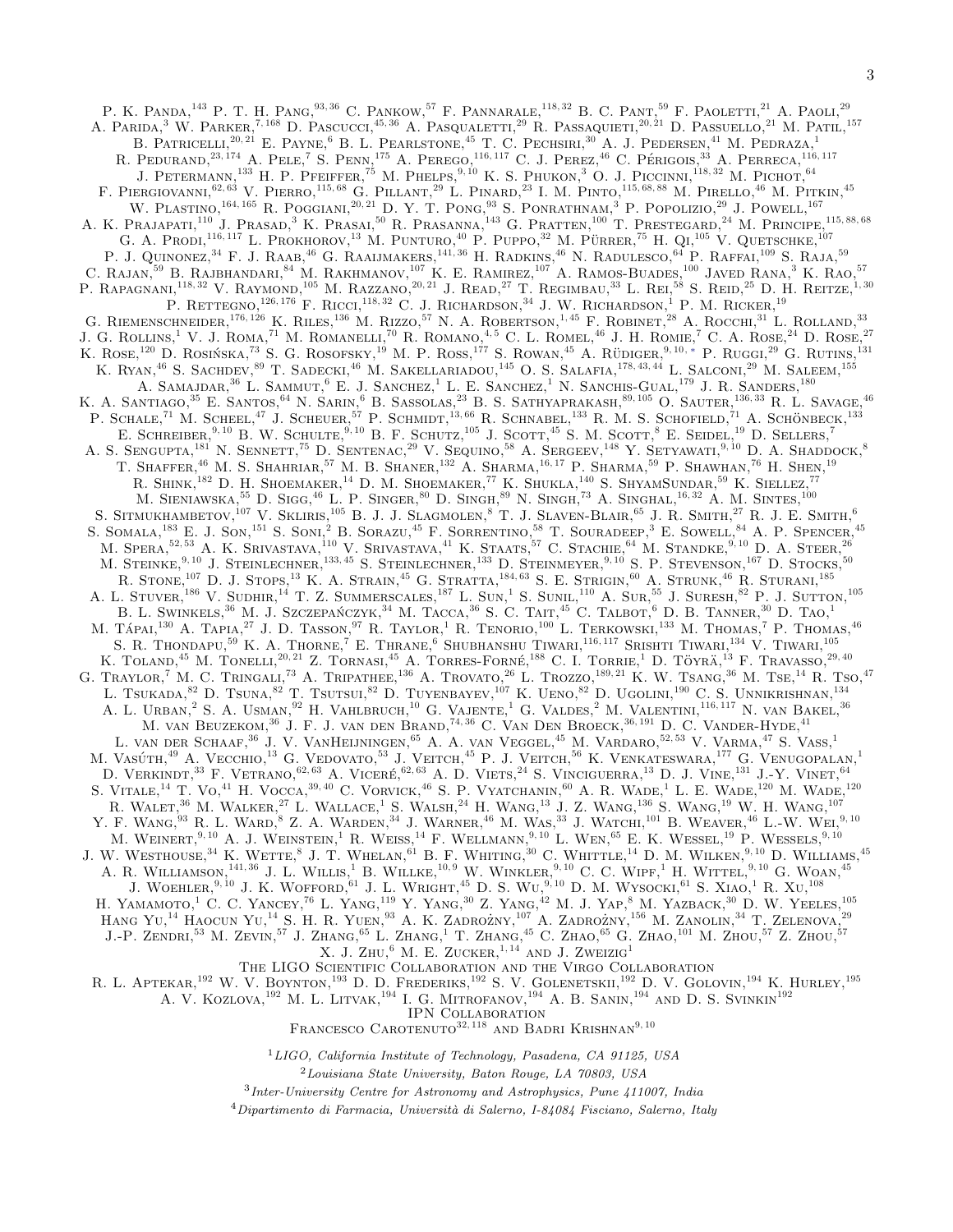INFN, Sezione di Napoli, Complesso Universitario di Monte S.Angelo, I-80126 Napoli, Italy

OzGrav, School of Physics & Astronomy, Monash University, Clayton 3800, Victoria, Australia

LIGO Livingston Observatory, Livingston, LA 70754, USA

OzGrav, Australian National University, Canberra, Australian Capital Territory 0200, Australia

Max Planck Institute for Gravitational Physics (Albert Einstein Institute), D-30167 Hannover, Germany

Leibniz Universität Hannover, D-30167 Hannover, Germany

 $11 Theoretisch-Phusikalisches Institut, Friedrich-Schiller-Universität Jena, D-07743 Jena, Germanu$ 

University of Cambridge, Cambridge CB2 1TN, United Kingdom

 $^{13}$ University of Birmingham, Birmingham B15 2TT, United Kingdom

LIGO, Massachusetts Institute of Technology, Cambridge, MA 02139, USA

<sup>15</sup> Instituto Nacional de Pesquisas Espaciais, 12227-010 São José dos Campos, São Paulo, Brazil

Gran Sasso Science Institute (GSSI), I-67100 L'Aquila, Italy

INFN, Laboratori Nazionali del Gran Sasso, I-67100 Assergi, Italy

International Centre for Theoretical Sciences, Tata Institute of Fundamental Research, Bengaluru 560089, India

NCSA, University of Illinois at Urbana-Champaign, Urbana, IL 61801, USA

Università di Pisa, I-56127 Pisa, Italy

INFN, Sezione di Pisa, I-56127 Pisa, Italy

 $^{22}$ Departamento de Astronomía y Astrofísica, Universitat de València, E-46100 Burjassot, València, Spain

 $^{23}$ Laboratoire des Matériaux Avancés (LMA), CNRS/IN2P3, F-69622 Villeurbanne, France

University of Wisconsin-Milwaukee, Milwaukee, WI 53201, USA

 $^{25}SUPA$ , University of Strathclyde, Glasgow G1 1XQ, United Kingdom

 $^{26}$ APC, AstroParticule et Cosmologie, Université Paris Diderot, CNRS/IN2P3, CEA/Irfu, Observatoire de Paris, Sorbonne Paris Cité,

F-75205 Paris Cedex 13, France

California State University Fullerton, Fullerton, CA 92831, USA

 $^{28}LAL$ , Univ. Paris-Sud, CNRS/IN2P3, Université Paris-Saclay, F-91898 Orsay, France

European Gravitational Observatory (EGO), I-56021 Cascina, Pisa, Italy

University of Florida, Gainesville, FL 32611, USA

INFN, Sezione di Roma Tor Vergata, I-00133 Roma, Italy

INFN, Sezione di Roma, I-00185 Roma, Italy

Laboratoire d'Annecy de Physique des Particules (LAPP), Univ. Grenoble Alpes, Université Savoie Mont Blanc, CNRS/IN2P3,

F-74941 Annecy, France

Embry-Riddle Aeronautical University, Prescott, AZ 86301, USA

Montclair State University, Montclair, NJ 07043, USA

Nikhef, Science Park 105, 1098 XG Amsterdam, The Netherlands

Korea Institute of Science and Technology Information, Daejeon 34141, South Korea

West Virginia University, Morgantown, WV 26506, USA

Universit`a di Perugia, I-06123 Perugia, Italy

INFN, Sezione di Perugia, I-06123 Perugia, Italy

Syracuse University, Syracuse, NY 13244, USA

University of Minnesota, Minneapolis, MN 55455, USA

<sup>43</sup> Università degli Studi di Milano-Bicocca, I-20126 Milano, Italy

INFN, Sezione di Milano-Bicocca, I-20126 Milano, Italy

SUPA, University of Glasgow, Glasgow G12 8QQ, United Kingdom

LIGO Hanford Observatory, Richland, WA 99352, USA

Caltech CaRT, Pasadena, CA 91125, USA

<sup>48</sup> Dipartimento di Medicina, Chirurgia e Odontoiatria "Scuola Medica Salernitana," Università di Salerno, I-84081 Baronissi, Salerno,

**Italy** 

Wigner RCP, RMKI, H-1121 Budapest, Konkoly Thege Miklós út 29-33, Hungary

Stanford University, Stanford, CA 94305, USA

<sup>51</sup> Università di Camerino, Dipartimento di Fisica, I-62032 Camerino, Italy

Universit`a di Padova, Dipartimento di Fisica e Astronomia, I-35131 Padova, Italy

INFN, Sezione di Padova, I-35131 Padova, Italy

Montana State University, Bozeman, MT 59717, USA

Nicolaus Copernicus Astronomical Center, Polish Academy of Sciences, 00-716, Warsaw, Poland

OzGrav, University of Adelaide, Adelaide, South Australia 5005, Australia

Center for Interdisciplinary Exploration & Research in Astrophysics (CIERA), Northwestern University, Evanston, IL 60208, USA

INFN, Sezione di Genova, I-16146 Genova, Italy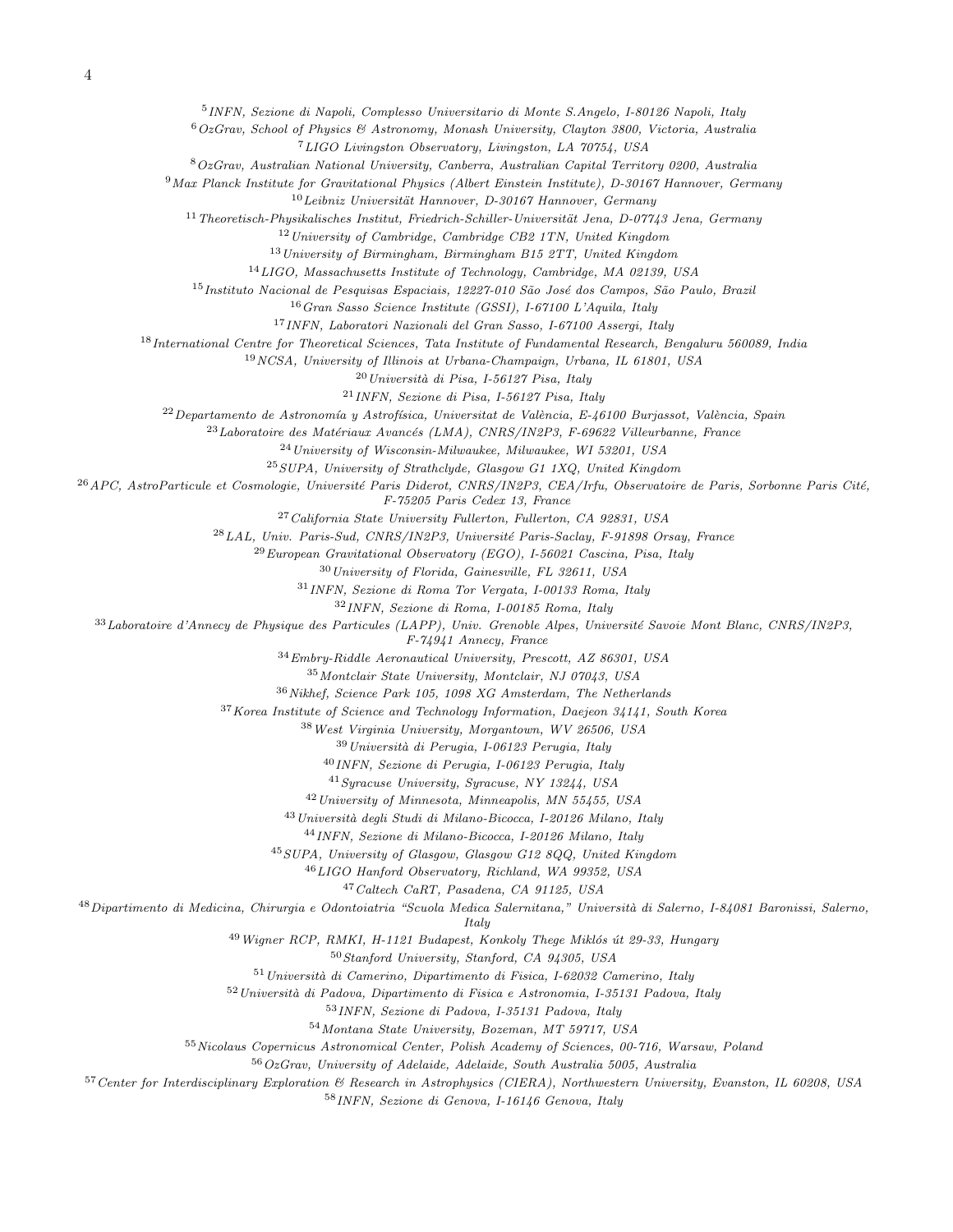RRCAT, Indore, Madhya Pradesh 452013, India

Faculty of Physics, Lomonosov Moscow State University, Moscow 119991, Russia

Rochester Institute of Technology, Rochester, NY 14623, USA

Università degli Studi di Urbino "Carlo Bo," I-61029 Urbino, Italy

INFN, Sezione di Firenze, I-50019 Sesto Fiorentino, Firenze, Italy

Artemis, Université Côte d'Azur, Observatoire Côte d'Azur, CNRS, CS 34229, F-06304 Nice Cedex 4, France

 $65OzGr$ av, University of Western Australia, Crawley, Western Australia 6009, Australia

<sup>66</sup> Department of Astrophysics/IMAPP, Radboud University Nijmegen, P.O. Box 9010, 6500 GL Nijmegen, The Netherlands

Dipartimento di Fisica "E.R. Caianiello," Università di Salerno, I-84084 Fisciano, Salerno, Italy

INFN, Sezione di Napoli, Gruppo Collegato di Salerno, Complesso Universitario di Monte S. Angelo, I-80126 Napoli, Italy

Physik-Institut, University of Zurich, Winterthurerstrasse 190, 8057 Zurich, Switzerland

Univ Rennes, CNRS, Institut FOTON - UMR6082, F-3500 Rennes, France

University of Oregon, Eugene, OR 97403, USA

<sup>72</sup>Laboratoire Kastler Brossel, Sorbonne Université, CNRS, ENS-Université PSL, Collège de France, F-75005 Paris, France

Astronomical Observatory Warsaw University, 00-478 Warsaw, Poland

VU University Amsterdam, 1081 HV Amsterdam, The Netherlands

Max Planck Institute for Gravitational Physics (Albert Einstein Institute), D-14476 Potsdam-Golm, Germany

University of Maryland, College Park, MD 20742, USA

School of Physics, Georgia Institute of Technology, Atlanta, GA 30332, USA

<sup>78</sup> Université de Lyon, Université Claude Bernard Lyon 1, CNRS, Institut Lumière Matière, F-69622 Villeurbanne, France

<sup>79</sup> Università di Napoli "Federico II," Complesso Universitario di Monte S.Angelo, I-80126 Napoli, Italy

NASA Goddard Space Flight Center, Greenbelt, MD 20771, USA

Dipartimento di Fisica, Università degli Studi di Genova, I-16146 Genova, Italy

RESCEU, University of Tokyo, Tokyo, 113-0033, Japan.

Tsinghua University, Beijing 100084, China

Texas Tech University, Lubbock, TX 79409, USA

85 Università di Roma Tor Vergata, I-00133 Roma, Italy

The University of Mississippi, University, MS 38677, USA

Missouri University of Science and Technology, Rolla, MO 65409, USA

Museo Storico della Fisica e Centro Studi e Ricerche "Enrico Fermi," I-00184 Roma, Italy

The Pennsylvania State University, University Park, PA 16802, USA

National Tsing Hua University, Hsinchu City, 30013 Taiwan, Republic of China

Charles Sturt University, Wagga Wagga, New South Wales 2678, Australia

University of Chicago, Chicago, IL 60637, USA

The Chinese University of Hong Kong, Shatin, NT, Hong Kong

Dipartimento di Ingegneria Industriale (DIIN), Università di Salerno, I-84084 Fisciano, Salerno, Italy

Seoul National University, Seoul 08826, South Korea

Pusan National University, Busan 46241, South Korea

Carleton College, Northfield, MN 55057, USA

INAF, Osservatorio Astronomico di Padova, I-35122 Padova, Italy

 $99OzGrav$ , University of Melbourne, Parkville, Victoria 3010, Australia

Universitat de les Illes Balears, IAC3-IEEC, E-07122 Palma de Mallorca, Spain

Université Libre de Bruxelles, Brussels 1050, Belgium

Sonoma State University, Rohnert Park, CA 94928, USA

Departamento de Matemáticas, Universitat de València, E-46100 Burjassot, València, Spain

Columbia University, New York, NY 10027, USA

Cardiff University, Cardiff CF24 3AA, United Kingdom

University of Rhode Island, Kingston, RI 02881, USA

The University of Texas Rio Grande Valley, Brownsville, TX 78520, USA

Bellevue College, Bellevue, WA 98007, USA

109 MTA-ELTE Astrophysics Research Group, Institute of Physics, Eötvös University, Budapest 1117, Hungary

Institute for Plasma Research, Bhat, Gandhinagar 382428, India

The University of Sheffield, Sheffield S10 2TN, United Kingdom

IGFAE, Campus Sur, Universidade de Santiago de Compostela, 15782 Spain

<sup>113</sup>Dipartimento di Scienze Matematiche, Fisiche e Informatiche, Università di Parma, I-43124 Parma, Italy

INFN, Sezione di Milano Bicocca, Gruppo Collegato di Parma, I-43124 Parma, Italy

Dipartimento di Ingegneria, Università del Sannio, I-82100 Benevento, Italy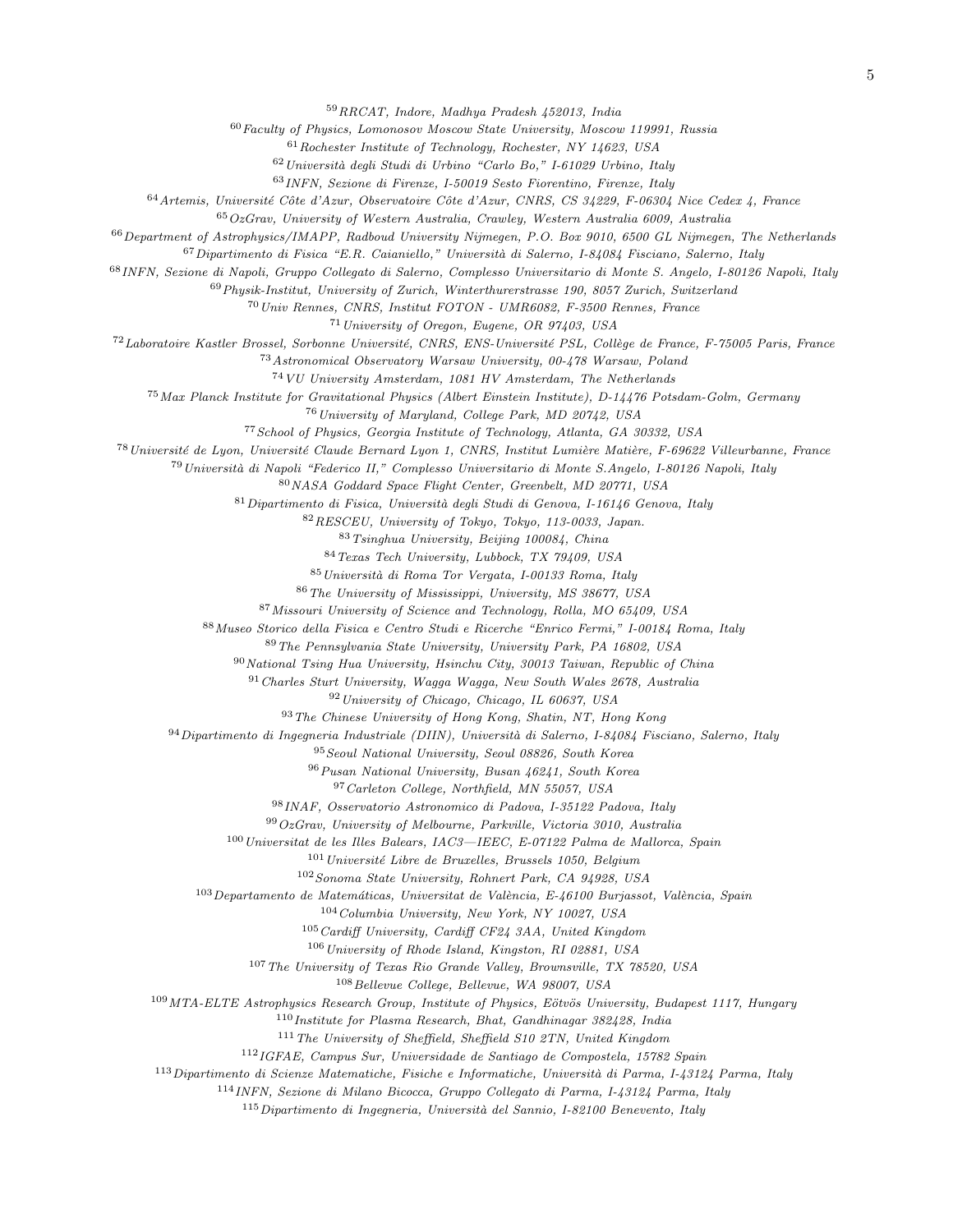Università di Trento, Dipartimento di Fisica, I-38123 Povo, Trento, Italy

INFN, Trento Institute for Fundamental Physics and Applications, I-38123 Povo, Trento, Italy

Università di Roma "La Sapienza," I-00185 Roma, Italy

Colorado State University, Fort Collins, CO 80523, USA

Kenyon College, Gambier, OH 43022, USA

Christopher Newport University, Newport News, VA 23606, USA

CNR-SPIN, c/o Università di Salerno, I-84084 Fisciano, Salerno, Italy

Scuola di Ingegneria, Università della Basilicata, I-85100 Potenza, Italy

National Astronomical Observatory of Japan, 2-21-1 Osawa, Mitaka, Tokyo 181-8588, Japan

Observatori Astronòmic, Universitat de València, E-46980 Paterna, València, Spain

INFN Sezione di Torino, I-10125 Torino, Italy

<sup>127</sup> School of Mathematics, University of Edinburgh, Edinburgh EH9 3FD, United Kingdom

Institute Of Advanced Research, Gandhinagar 382426, India

Indian Institute of Technology Bombay, Powai, Mumbai 400 076, India

University of Szeged, Dóm tér 9, Szeged 6720, Hungary

SUPA, University of the West of Scotland, Paisley PA1 2BE, United Kingdom

California State University, Los Angeles, 5151 State University Dr, Los Angeles, CA 90032, USA

Universität Hamburg, D-22761 Hamburg, Germany

Tata Institute of Fundamental Research, Mumbai 400005, India

INAF, Osservatorio Astronomico di Capodimonte, I-80131 Napoli, Italy

University of Michigan, Ann Arbor, MI 48109, USA

Washington State University, Pullman, WA 99164, USA

American University, Washington, D.C. 20016, USA

University of Portsmouth, Portsmouth, PO1 3FX, United Kingdom

University of California, Berkeley, CA 94720, USA

GRAPPA, Anton Pannekoek Institute for Astronomy and Institute for High-Energy Physics, University of Amsterdam, Science Park

904, 1098 XH Amsterdam, The Netherlands

Delta Institute for Theoretical Physics, Science Park 904, 1090 GL Amsterdam, The Netherlands

Directorate of Construction, Services & Estate Management, Mumbai 400094 India

University of Białystok, 15-424 Białystok, Poland

King's College London, University of London, London WC2R 2LS, United Kingdom

<sup>146</sup> University of Southampton, Southampton SO17 1BJ, United Kingdom

University of Washington Bothell, Bothell, WA 98011, USA

Institute of Applied Physics, Nizhny Novgorod, 603950, Russia

Ewha Womans University, Seoul 03760, South Korea

Inje University Gimhae, South Gyeongsang 50834, South Korea

 $^{151}\space National$  Institute for Mathematical Sciences, Daejeon 34047, South Korea

Ulsan National Institute of Science and Technology, Ulsan 44919, South Korea

Maastricht University, P.O. Box 616, 6200 MD Maastricht, The Netherlands

Bard College, 30 Campus Rd, Annandale-On-Hudson, NY 12504, USA

Chennai Mathematical Institute, Chennai 603103, India

 $156 NCBJ$ , 05-400 Świerk-Otwock, Poland

Institute of Mathematics, Polish Academy of Sciences, 00656 Warsaw, Poland

Cornell University, Ithaca, NY 14850, USA

Hillsdale College, Hillsdale, MI 49242, USA

Hanyang University, Seoul 04763, South Korea

Korea Astronomy and Space Science Institute, Daejeon 34055, South Korea

Institute for High-Energy Physics, University of Amsterdam, Science Park 904, 1098 XH Amsterdam, The Netherlands

NASA Marshall Space Flight Center, Huntsville, AL 35811, USA

Dipartimento di Matematica e Fisica, Università degli Studi Roma Tre, I-00146 Roma, Italy

INFN, Sezione di Roma Tre, I-00146 Roma, Italy

ESPCI, CNRS, F-75005 Paris, France

OzGrav, Swinburne University of Technology, Hawthorn VIC 3122, Australia

Southern University and A&M College, Baton Rouge, LA 70813, USA

Centre Scientifique de Monaco, 8 quai Antoine Ier, MC-98000, Monaco

Indian Institute of Technology Madras, Chennai 600036, India

IISER-Kolkata, Mohanpur, West Bengal 741252, India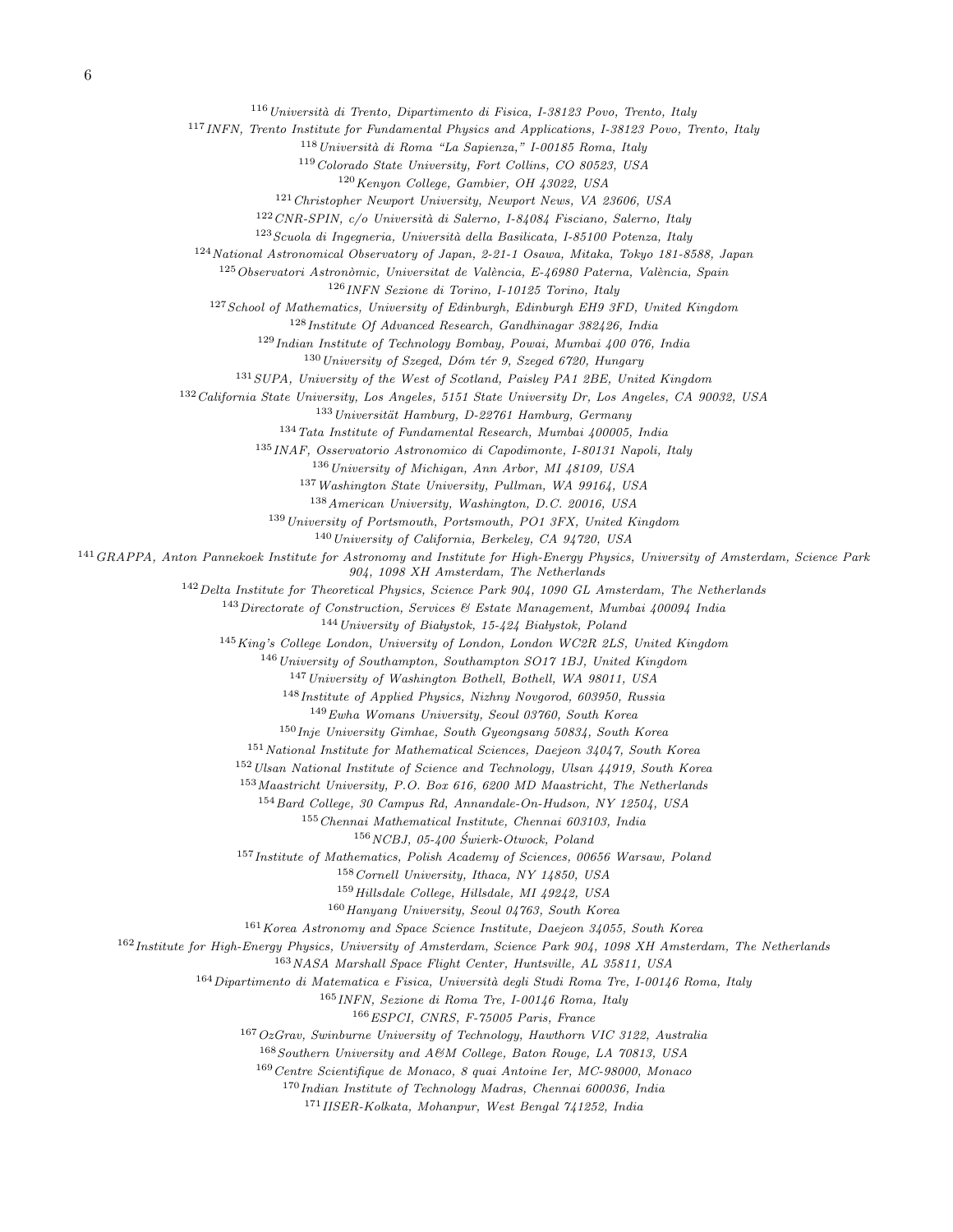$172$ Institut für Kernphysik, Theoriezentrum, 64289 Darmstadt, Germany

<sup>173</sup>Whitman College, 345 Boyer Avenue, Walla Walla, WA 99362 USA

 $174$ Université de Lyon, F-69361 Lyon, France

<sup>175</sup>Hobart and William Smith Colleges, Geneva, NY 14456, USA

<sup>176</sup>Dipartimento di Fisica, Università degli Studi di Torino, I-10125 Torino, Italy

<sup>177</sup>University of Washington, Seattle, WA 98195, USA

<sup>178</sup>INAF, Osservatorio Astronomico di Brera sede di Merate, I-23807 Merate, Lecco, Italy

 $1^{79}$ Centro de Astrofísica e Gravitação (CENTRA), Departamento de Física, Instituto Superior Técnico, Universidade de Lisboa,

1049-001 Lisboa, Portugal

<sup>180</sup>Marquette University, 11420 W. Clybourn St., Milwaukee, WI 53233, USA

<sup>181</sup>Indian Institute of Technology, Gandhinagar Ahmedabad Gujarat 382424, India

 $182$ Université de Montréal/Polytechnique, Montreal, Quebec H3T 1J4, Canada

<sup>183</sup>Indian Institute of Technology Hyderabad, Sangareddy, Khandi, Telangana 502285, India

<sup>184</sup>INAF, Osservatorio di Astrofisica e Scienza dello Spazio, I-40129 Bologna, Italy

<sup>185</sup>International Institute of Physics, Universidade Federal do Rio Grande do Norte, Natal RN 59078-970, Brazil

<sup>186</sup>Villanova University, 800 Lancaster Ave, Villanova, PA 19085, USA

<sup>187</sup>Andrews University, Berrien Springs, MI 49104, USA

<sup>188</sup>Max Planck Institute for Gravitationalphysik (Albert Einstein Institute), D-14476 Potsdam-Golm, Germany

<sup>189</sup>Universit`a di Siena, I-53100 Siena, Italy

<sup>190</sup>Trinity University, San Antonio, TX 78212, USA

<sup>191</sup>Van Swinderen Institute for Particle Physics and Gravity, University of Groningen, Nijenborgh 4, 9747 AG Groningen, The

Netherlands

<sup>192</sup>Ioffe Institute, Politekhnicheskaya 26, St. Petersburg 194021, Russia

<sup>193</sup>Lunar and Planetary Laboratory, University of Arizona, Tucson, AZ, USA

<sup>194</sup>Space Research Institute, Russian Academy of Sciences, Moscow 117997, Russia

<sup>195</sup>University of California, Berkeley, Space Sciences Laboratory, 7 Gauss Way, Berkeley, CA 94720-7450, USA

(Dated: August 8, 2019)

### ABSTRACT

We present the results of targeted searches for gravitational wave transients associated with gammaray bursts during the second observing run of Advanced LIGO and Advanced Virgo, which took place from November 2016 to August 2017. We have analyzed 98 gamma-ray bursts using an unmodeled search method that searches for generic transient gravitational waves and 42 with a modeled search method that targets compact-binary mergers as progenitors of short gamma-ray bursts. Both methods clearly detect the previously reported binary merger signal GW170817, with p-values of  $\langle 9.38 \times 10^{-6}$ (modeled) and  $3.1 \times 10^{-4}$  (unmodeled). We do not find any significant evidence for gravitationalwave signals associated with the other gamma-ray bursts analyzed, and therefore report lower bounds on the distance to each of these, assuming various source types and signal morphologies. Using our final modeled search results, short gamma-ray burst observations, and assuming binary neutron star progenitors, we place bounds on the rate of short gamma-ray bursts as a function of redshift for  $z \leq 1$ . We estimate 0.07–1.80 joint detections with Fermi-GBM per year for the 2019-20 LIGO-Virgo observing run and 0.15–3.90 per year when current gravitational-wave detectors are operating at their design sensitivities.

# 1. INTRODUCTION

Gamma-ray bursts (GRBs) are high energy astrophysical transients originating throughout the universe that are observed more than once per day on average. The prompt gamma ray emission is thought to emanate from highly relativistic jets powered by matter interacting with a compact central object such as an accreting black

hole (BH) or a magnetar [\(Woosley](#page-21-0) [1993\)](#page-21-0). Broadly speaking, GRBs are divided into two sub-populations based upon duration and spectral hardness [\(Kouveliotou](#page-20-0) [et al.](#page-20-0) [1993\)](#page-20-0).

Long-soft bursts generally have durations  $\gtrsim$  2 seconds. The favored model is the core-collapse supernova (SN) of a rapidly rotating massive star [\(Woosley & Bloom](#page-21-1)  $2006$ ; Mösta et al.  $2015$ ). This connection was observationally supported by the presence of SN 1998bw within the error box of the long GRB 980425 [\(Galama et al.](#page-20-1)

<span id="page-6-0"></span><sup>∗</sup> Deceased, July 2018.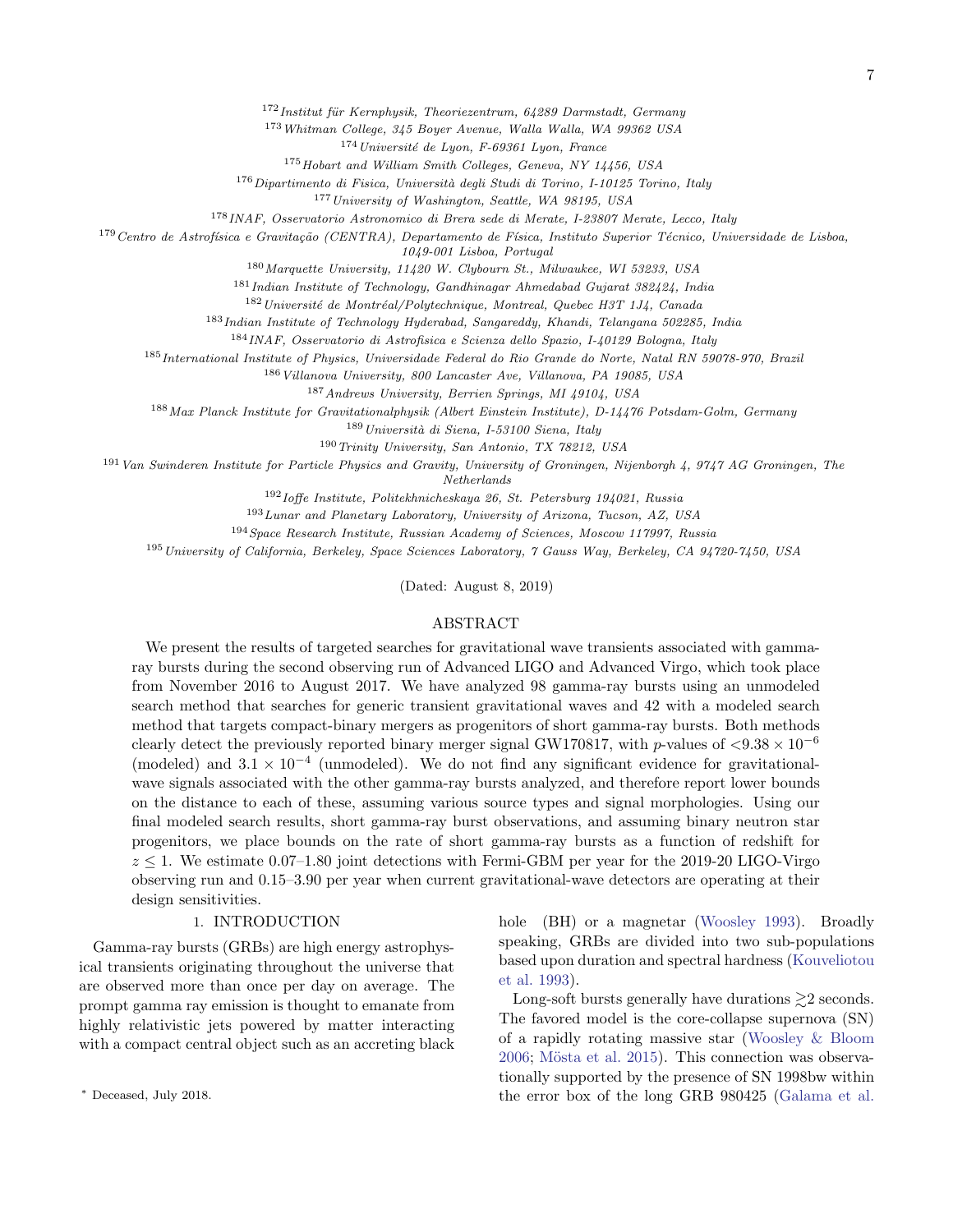[1998\)](#page-20-1) and the later strong association of SN 2003dh with GRB 030329 [\(Hjorth et al.](#page-20-2) [2003;](#page-20-2) [Stanek et al.](#page-21-3) [2003\)](#page-21-3). The core collapse process will produce some gravitational radiation [\(Fryer & New](#page-20-3) [2011\)](#page-20-3). Rotational instabilities may give rise to much more significant gravitational wave (GW) emission, however, and could be observable from beyond the Milky Way [\(Fryer](#page-20-4) [et al.](#page-20-4) [2002;](#page-20-4) [Davies et al.](#page-20-5) [2002;](#page-20-5) [Kobayashi & Meszaros](#page-20-6) [2003;](#page-20-6) [Shibata et al.](#page-21-4) [2003;](#page-21-4) [Piro & Pfahl](#page-21-5) [2007;](#page-21-5) [Corsi &](#page-20-7) [Meszaros](#page-20-7) [2009;](#page-20-7) [Romero et al.](#page-21-6) [2010;](#page-21-6) [Gossan et al.](#page-20-8) [2016\)](#page-20-8).

Neutron star (NS) binaries have long been proposed as the progenitors of short-hard GRBs [\(Blinnikov et al.](#page-20-9) [1984;](#page-20-9) [Paczynski](#page-21-7) [1986;](#page-21-7) [Eichler et al.](#page-20-10) [1989;](#page-20-10) [Narayan et al.](#page-21-8) [1992\)](#page-21-8). The detection of the GW transient GW170817, a NS binary merger [\(Abbott et al.](#page-20-11) [2017a,](#page-20-11)[e,](#page-20-12) [2019\)](#page-20-13), in coincidence with the short GRB 170817A [\(Goldstein](#page-20-14) [et al.](#page-20-14) [2017;](#page-20-14) [Savchenko et al.](#page-21-9) [2017\)](#page-21-9) confirmed that such mergers can produce short GRBs. An optical detection of a counterpart [\(Coulter et al.](#page-20-15) [2017\)](#page-20-15) was followed by panchromatic observations identifying kilonova and afterglow emission (see [Abbott et al.](#page-20-16) [2017f,](#page-20-16) and references therein).

The unusually low flux of GRB 170817A and its light curve evolution suggested an off-axis GRB with a relativistic structured jet or cocoon that either propagated into the universe successfully or was choked [\(Rossi et al.](#page-21-10) [2002;](#page-21-10) [Kasliwal et al.](#page-20-17) [2017;](#page-20-17) [Hallinan et al.](#page-20-18) [2017;](#page-20-18) [Got](#page-20-19)[tlieb et al.](#page-20-19) [2018;](#page-20-19) [Lamb & Kobayashi](#page-20-20) [2017;](#page-20-20) [Troja et al.](#page-21-11) [2017;](#page-21-11) [Lazzati et al.](#page-20-21) [2018;](#page-20-21) [Zhang et al.](#page-21-12) [2018\)](#page-21-12). Later, very long baseline interferometry observations indicated a successfully launched relativistic jet [\(Mooley et al.](#page-21-13) [2018;](#page-21-13) [Ghirlanda et al.](#page-20-22) [2019\)](#page-20-22). The center of this jet appears to have been directed at an angle of approximately 15◦–30◦ from the line of sight [\(Lazzati et al.](#page-20-21) [2018;](#page-20-21) [Mooley et al.](#page-21-13) [2018\)](#page-21-13). Analysis of the first ten years of Fermi Gamma-ray Burst Monitor (GBM) data suggests GRB 170817A may belong to a population of local, low-luminosity short GRBs with similar spectral features [\(von Kienlin et al.](#page-21-14) [2019\)](#page-21-14). The multimessenger observations of this event have proven to be extremely rich, providing insights about the structure of neutron stars [\(Margalit & Metzger](#page-21-15) [2017;](#page-21-15) [Radice et al.](#page-21-16) [2018;](#page-21-16) [Ab](#page-20-23)[bott et al.](#page-20-23) [2018a;](#page-20-23) [Most et al.](#page-21-17) [2018;](#page-21-17) [De et al.](#page-20-24) [2018\)](#page-20-24), the local cosmological expansion rate [\(Abbott et al.](#page-20-25) [2017b,](#page-20-25) [2019;](#page-20-13) [Hotokezaka et al.](#page-20-26) [2018\)](#page-20-26), and heavy element nucleosynthesis [\(Drout et al.](#page-20-27) [2017;](#page-20-27) [Cowperthwaite et al.](#page-20-28) [2017;](#page-20-28) [Chornock et al.](#page-20-29) [2017;](#page-20-29) [Smartt et al.](#page-21-18) [2017;](#page-21-18) [Kasen](#page-20-30) [et al.](#page-20-30) [2017;](#page-20-30) [Abbott et al.](#page-20-31) [2017d\)](#page-20-31) to name a few.

In this paper we present targeted GW follow-up of GRBs – long and short – reported during the second observing run of Advanced LIGO and Advanced Virgo (O2). The observing run spanned 30 November 2016 to

25 August 2017, with Advanced Virgo commencing observations on 1 August 2017. As a measure of their sensitivities, the Advanced LIGO instruments had sky- and orientation-averaged BNS ranges between 65–100 Mpc throughout the run, while for Advanced Virgo this range was approximately 25 Mpc [\(Abbott et al.](#page-20-32) [2018b\)](#page-20-32). In addition to GW170817, seven binary BH mergers were previously identified during O2, with a further three binary BHs observed during the first observing run [\(Abbott](#page-20-32) [et al.](#page-20-32) [2018b\)](#page-20-32).

We discuss the population of GRBs included in our analyses in Section [2,](#page-7-0) and summarize the methods used in Section [3.](#page-8-0) We then present the results of a modeled binary merger analysis targeting short-hard GRBs in Section [4](#page-9-0) and an unmodeled analysis targeting all GRBs in Section [5,](#page-10-0) with discussion in Section [6](#page-11-0) followed by concluding remarks in Section [7.](#page-12-0)

## 2. GRB SAMPLE

<span id="page-7-0"></span>The GRB sample contains events disseminated by the Gamma-ray Coordinates Network  $(GCN)^1$  $(GCN)^1$ , with additional information gathered from the Swift BAT catalog[2](#page-7-2) [\(Lien et al.](#page-20-33) [2016\)](#page-20-33), the online Swift GRB Archive<sup>[3](#page-7-3)</sup>, Fermi GBM Burst Catalog<sup>[4](#page-7-4)</sup> [\(Gruber et al.](#page-20-34) [2014;](#page-20-34) [von Kienlin et al.](#page-21-19) [2014;](#page-21-19) [Bhat et al.](#page-20-35) [2016\)](#page-20-35), and the InterPlanetary Network (IPN) [\(Hurley et al.](#page-20-36) [2003\)](#page-20-36) [5](#page-7-5) . An automated system called VALID [\(Coyne](#page-20-37) [2015\)](#page-20-37) crosschecks the time and localization parameters of the Swift and Fermi events against the published catalog with automated literature searches. In total, from November 2016 through August 2017, there were 242 bursts detected in the combined Swift  $+$  Fermi catalog. We received a total of 52 bursts localized by the IPN with many bursts appearing in both catalogs. GRBs that were poorly localized were removed from our sample, as were GRBs that did not occur during a period of stable, science-quality data taking by the available GW detectors.

For the purposes of this work, GRBs are classified (as in [Abbott et al.](#page-20-38) [2017g\)](#page-20-38) based on their  $T_{90}$  value – the period over which 90% of the flux was observed – and its uncertainty  $\delta T_{90}$ . GRBs with a value of  $T_{90} + \delta T_{90} < 2$  s

<span id="page-7-5"></span><sup>5</sup> Collected via private communication with Kevin Hurley

<span id="page-7-1"></span><sup>1</sup> GCN Circulars Archive: [http://gcn.gsfc.nasa.gov/gcn3](http://gcn.gsfc.nasa.gov/gcn3_archive.html) [archive.html.](http://gcn.gsfc.nasa.gov/gcn3_archive.html)

<span id="page-7-2"></span><sup>2</sup> Swift BAT Gamma-Ray Burst Catalog: [http://swift.gsfc.](http://swift.gsfc.nasa.gov/results/batgrbcat/) [nasa.gov/results/batgrbcat/.](http://swift.gsfc.nasa.gov/results/batgrbcat/)

<span id="page-7-3"></span><sup>3</sup> Swift GRB Archive: [http://swift.gsfc.nasa.gov/archive/grb](http://swift.gsfc.nasa.gov/archive/grb_table/) [table/.](http://swift.gsfc.nasa.gov/archive/grb_table/)

<span id="page-7-4"></span><sup>4</sup> FERMIGBRST - Fermi GBM Burst Catalog: [https://heasarc.](https://heasarc.gsfc.nasa.gov/W3Browse/fermi/fermigbrst.html) [gsfc.nasa.gov/W3Browse/fermi/fermigbrst.html.](https://heasarc.gsfc.nasa.gov/W3Browse/fermi/fermigbrst.html)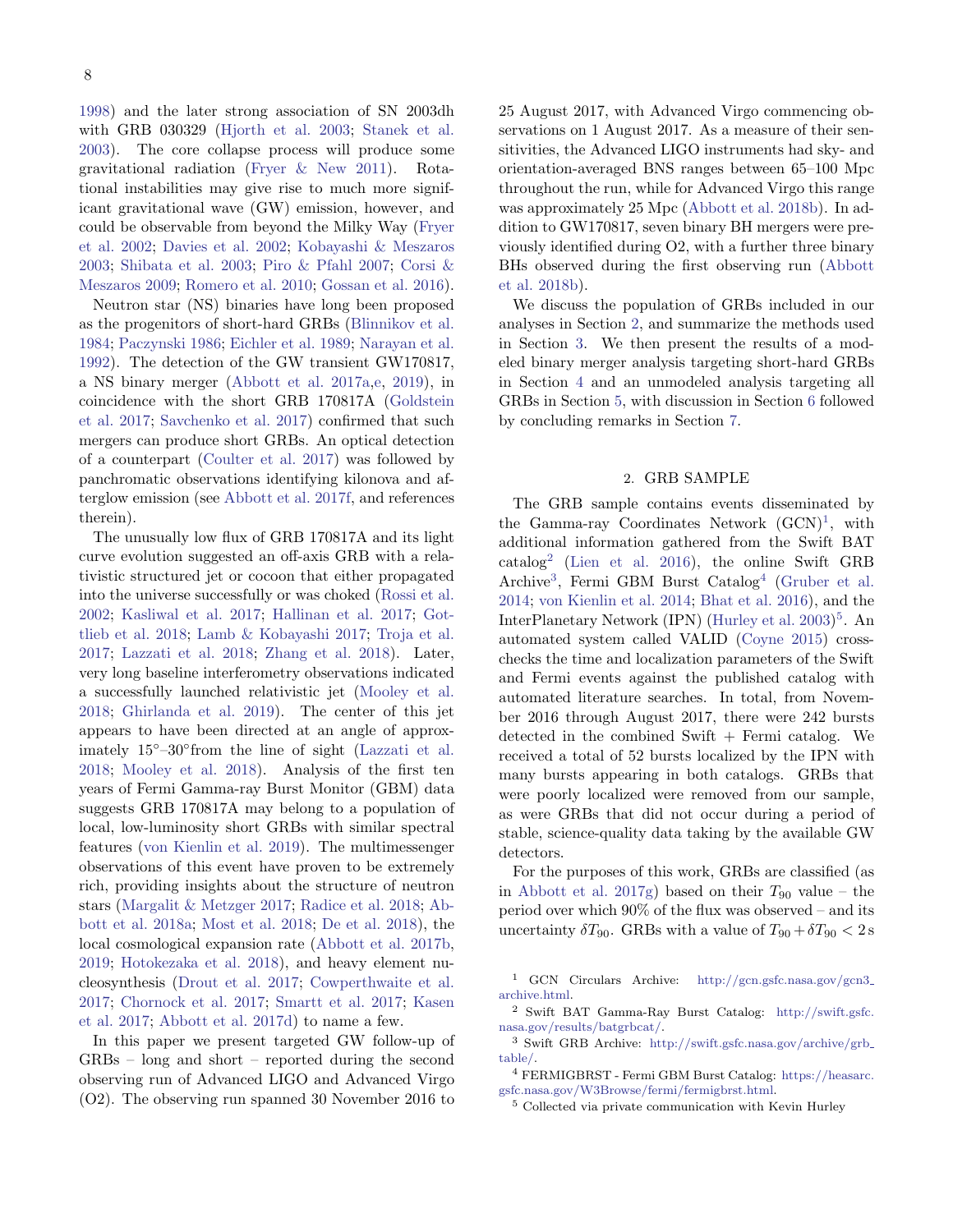are short, and those with  $T_{90} + \delta T_{90} > 4$  s are long. The remaining GRBs are ambiguous.

As in [Abbott et al.](#page-20-38) [\(2017g\)](#page-20-38), a generic unmodeled GW transient search [\(Sutton et al.](#page-21-20) [2010;](#page-21-20) [Was et al.](#page-21-21) [2012\)](#page-21-21) was performed for all GRBs for which 660 s of coincident data was available from two GW detectors, regardless of classification. A modeled search for coalescing binary GW signals [\(Harry & Fairhurst](#page-20-39) [2011;](#page-20-39) [Williamson et al.](#page-21-22) [2014\)](#page-21-22) was performed for all short and ambiguous GRBs with at least 1664 s of data in one or more detectors. This scheme resulted in 98 GRBs being analyzed with our unmodeled method and 42 analyzed with our modeled method.

## 3. SEARCH METHODS

<span id="page-8-0"></span>To cover all possible gravitational-wave emission mechanisms we consider two search methods: a modeled search for binary merger signals from short or ambiguous GRBs, and an unmodeled search for GWs from all GRBs. Neither of these methods have changed since previous published results [\(Abbott et al.](#page-20-38) [2017g,](#page-20-38)[a\)](#page-20-11), so we provide summary overviews here.

## 3.1. Modeled search for binary mergers

The modeled search is a coherent matched filtering pipeline known as PyGRB [\(Harry & Fairhurst](#page-20-39) [2011;](#page-20-39) [Williamson et al.](#page-21-22) [2014\)](#page-21-22), and is contained within the PyCBC data analysis toolkit<sup>[6](#page-8-1)</sup> [\(Nitz et al.](#page-21-23) [2018\)](#page-21-23). We analyze a 6 s *on-source* window comprising  $[-5, +1)$  s around the arrival time of the GRB for a GW candidate event, and up to approximately 90 minutes of adjacent data to characterize the background.

<span id="page-8-1"></span>We use a bank of GW template waveforms for filtering [\(Owen & Sathyaprakash](#page-21-24) [1999\)](#page-21-24) that encompasses combinations of masses and spins consistent with BNS and NS-BH systems that may be electromagnetically bright, i.e., under conservative assumptions about the NS equation of state, the evolution of these systems towards merger could feasibly produce an accretion disc via disruption of the NS that might be sufficient to power a GRB [\(Pannarale & Ohme](#page-21-25) [2014\)](#page-21-25). The templates are restricted to orbital inclinations of 0°or 180°. This decision is motivated by the expectation that short GRBs do not have jets with angular sizes, and therefore inclinations, much greater than 30◦ (e.g., [Fong et al.](#page-20-40) [2015\)](#page-20-40). The effect of a small inclination angle on the relative amplitudes of the two GW polarizations is minor enough that restricting the inclination of templates to  $0^{\circ}$ or 180 $^{\circ}$ can simultaneously reduce computational cost and improve sensitivity to slightly inclined systems by lowering the

search background [\(Williamson et al.](#page-21-22) [2014\)](#page-21-22). The templates are generated with an aligned-spin model tuned to numerical simulations of binary BHs [\(Khan et al.](#page-20-41) [2016\)](#page-20-41). This model was chosen since it was found to provide good levels of signal recovery with relatively low computational cost, and all available models featuring matter effects or generic spin orientations would significantly increase the average computational cost per individual waveform generation and require a substantial increase in the number of templates. Filtering is performed over frequencies of 30–1000 Hz.

The detection statistic is a re-weighted, coherent matched filter signal-to-noise ratio (SNR) [\(Harry &](#page-20-39) [Fairhurst](#page-20-39) [2011;](#page-20-39) [Williamson et al.](#page-21-22) [2014\)](#page-21-22). Candidate significance is evaluated by comparing the most prominent trigger within the 6 s on-source, if there is one, with the most prominent in each of the numerous 6 s off-source trials to produce a p-value for the on-source candidate. Extended background characterization is achieved using time slides; additional off-source trials are generated by combining data from GW detectors after introducing time shifts longer than the light travel time across the network.

Search sensitivity is estimated by injecting simulated signals into off-source data in software. We choose three distinct astrophysical populations of simulated signals: BNS, NS-BH with spins aligned with the orbital angular momentum, and NS-BH with generically oriented spins. Signals are simulated as having originated at a range of distances. The  $90\%$  exclusion distance,  $D_{90}$ , is the distance within which 90% of a simulated population are recovered with a ranking statistic greater than the most significant trigger in the on-source.

In all instances NS masses are drawn from a normal distribution of mean 1.4  $M_{\odot}$  and standard deviation  $0.2~M_{\odot}$  [\(Kiziltan et al.](#page-20-42) [2013;](#page-20-42) [Ozel & Freire](#page-21-26) [2016\)](#page-21-26), restricted to the range  $[1,3]$   $M_{\odot}$  where the upper limit is conservatively chosen based on theoretical consideration [\(Kalogera & Baym](#page-20-43) [1996\)](#page-20-43). NS spin magnitudes are limited to ≤0.4 based upon the fastest observed pulsar spin [\(Hessels et al.](#page-20-44) [2006\)](#page-20-44).

BH masses are drawn from a normal distribution of mean 10  $M_{\odot}$  and standard deviation 6  $M_{\odot}$ , restricted to the range [3, 15]  $M_{\odot}$ , with spin magnitudes restricted to  $\leq 0.98$ , motivated by X-ray binary observations (e.g., Özel et al. [2010;](#page-21-27) [Kreidberg et al.](#page-20-45) [2012;](#page-20-45) [Miller & Miller](#page-21-28) [2014\)](#page-21-28).

All simulations have binary orbital inclinations restricted to within  $[0^{\circ}, 30^{\circ}]$  or  $[150^{\circ}, 180^{\circ}]$ . Additionally, the EM-bright condition is applied to simulations, avoiding the inclusion of systems that could not feasibly power a GRB [\(Pannarale & Ohme](#page-21-25) [2014\)](#page-21-25).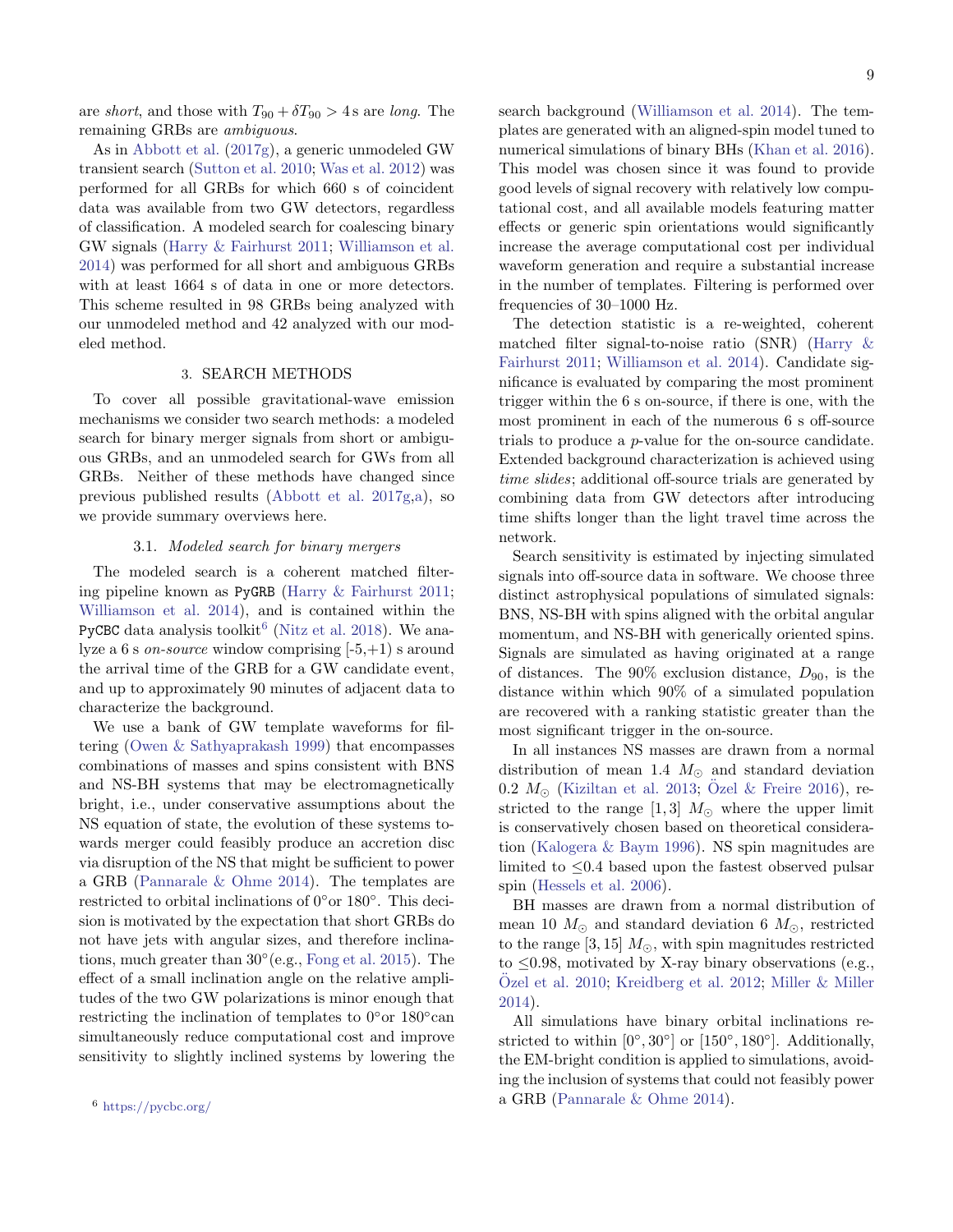For each of our three astrophysical populations we generate simulations with three different waveform models so as to account for modeling uncertainty. Specifically, the results quoted in this paper are obtained for simulations with a point-particle effective one body model tuned to numerical simulations, which incorporates orbital precession effects due to unaligned spins [\(Pan et al.](#page-21-29) [2014;](#page-21-29) [Taracchini et al.](#page-21-30) [2014;](#page-21-30) [Babak](#page-20-46) [et al.](#page-20-46) [2017\)](#page-20-46).

# 3.2. Unmodeled search for generic transients

We run an unmodeled search targeting all GRBs; long, short, and ambiguous. This analysis is implemented within the X-Pipeline software package [\(Sutton et al.](#page-21-20) [2010;](#page-21-20) [Was et al.](#page-21-21) [2012\)](#page-21-21). This is an unmodeled search since we do not know the specific signal shape of GW emission from the core collapse of massive stars, so we make minimal assumptions about the signal morphology. We use the time interval around a GRB trigger beginning 600 s before and ending either 60 s after or at the  $T_{90}$  time (whichever is larger) as the on-source window. This window is long enough to cover the time delay between GW emission from a progenitor and the GRB [\(Koshut et al.](#page-20-47) [1995;](#page-20-47) [Aloy et al.](#page-20-48) [2000;](#page-20-48) [MacFadyen](#page-20-49) [et al.](#page-20-49) [2001;](#page-20-49) [Zhang et al.](#page-21-31) [2003;](#page-21-31) [Lazzati](#page-20-50) [2005;](#page-20-50) [Wang &](#page-21-32) [Meszaros](#page-21-32) [2007;](#page-21-32) [Burlon et al.](#page-20-51) [2008,](#page-20-51) [2009;](#page-20-52) [Lazzati et al.](#page-20-53) [2009;](#page-20-53) [Vedrenne & Atteia](#page-21-33) [2009\)](#page-21-33). We restrict the search to the most sensitive frequency band of the GW detectors of 20–500 Hz. At lower frequencies terrestrial noise dominates and at higher frequencies ( $f \geq 300$ ) the GW energy necessary to produce a detectable signal scales as  $\propto f^4$  Hz (see, e.g., section 2 of [Abbott et al.](#page-20-54) [2017c\)](#page-20-54).

Before analyzing detector data, we excise periods of poor quality data from the data stream. These periods include non-Gaussian noise transients, or glitches, that can be traced to environmental or instrumental causes [\(Nuttall](#page-21-34) [2018;](#page-21-34) [Berger](#page-20-55) [2018\)](#page-20-55). Including a detector data stream with low sensitivity and many glitches can reduce overall search sensitivity. Particular care was taken to ensure periods of poor quality data from the Virgo detector, which was significantly less sensitive than both LIGO detectors during O2, did not degrade the unmodeled search performance. For GRBs for which we have data from three interferometers, methods for flagging and removing poor quality data were tuned on off-source Virgo data, however ultimately Virgo data were only included in the final analysis if the sensitivity of the search was improved by its inclusion.

The analysis pipeline generates time-frequency maps of the GW data stream after coherently combining data from all detectors. These maps are scanned for clusters of pixels with excess energy, referred to as events, which are ranked according to a detection statistic based on energy. Coherent consistency tests are applied to reject events associated with noise transients based on correlations between data in different detectors. The surviving event with the largest ranking statistic is taken to be the best candidate for a GW detection and we evaluate its significance in the same way as the modeled analysis except with 660s long off-source trials.

As in the modeled search, we estimate the sensitivity of the unmodeled search by injecting simulated signals into off-source data in software. Here, we report results using signals from a stellar collapse model represented by circular sine-Gaussian (CSG) waveforms (see Equation 1 and Section 3.2 of [Abbott et al.](#page-20-38) [2017g\)](#page-20-38), with an optimistic total radiated energy  $E_{\text{GW}} = 10^{-2} M_{\odot} c^2$  and fixed Q factor of 9. We construct four sets of such waveforms with central frequencies of 70, 100, 150, and 300 Hz. For an optimistic example of longer duration GW emission detectable by the unmodeled search we also report results for five accretion disk instability (ADI) waveforms [\(van Putten](#page-21-35) [2001;](#page-21-35) [van Putten et al.](#page-21-36) [2014\)](#page-21-36). In ADI models, GWs are emitted when instabilities form in a magnetically suspended torus around a rapidly spinning BH. The model specifics and parameters used to generate these ADI models are the same as in Table 1 and Section 3.2 of [Abbott et al.](#page-20-38) [\(2017g\)](#page-20-38).

### 4. MODELED SEARCH RESULTS

<span id="page-9-0"></span>We analyzed 42 short and ambiguous GRBs with the modeled search during O2. As previously reported, the analysis identifies GW170817 in association with GRB 170817A [\(Abbott et al.](#page-20-12) [2017e\)](#page-20-12) in a manner consistent with other GW analyses [\(Abbott et al.](#page-20-11) [2017a,](#page-20-11) [2019\)](#page-20-13). In our analysis of GRB 170817A reported here, where improved data calibration and noise subtraction has been incorporated, this signal was seen with a measured p-value of  $\langle 9.38 \times 10^{-6}$  and a coherent SNR of 31.26, far in excess of the loudest background.

We detected no GW signals with significant  $p$ -values in association with any of the other GRBs. The p-value distribution for the 41 GRBs other than GRB 170817A is shown in Figure [1.](#page-10-1) For GRBs without any associated on-source trigger we plot an upper limit on the p-value of one, and a lower limit given by counting the background trials that similarly had no trigger. The expected distribution under the no-signal hypothesis is shown by the dashed black line, with dotted lines denoting a  $2\sigma$  deviation about the no-signal distribution. To quantify population consistency with the no-signal hypothesis we use the weighted binomial test outlined in [Abadie et al.](#page-20-56) [\(2012b\)](#page-20-56). This test considers the lowest 5% of p-values in the population, weighted by the prior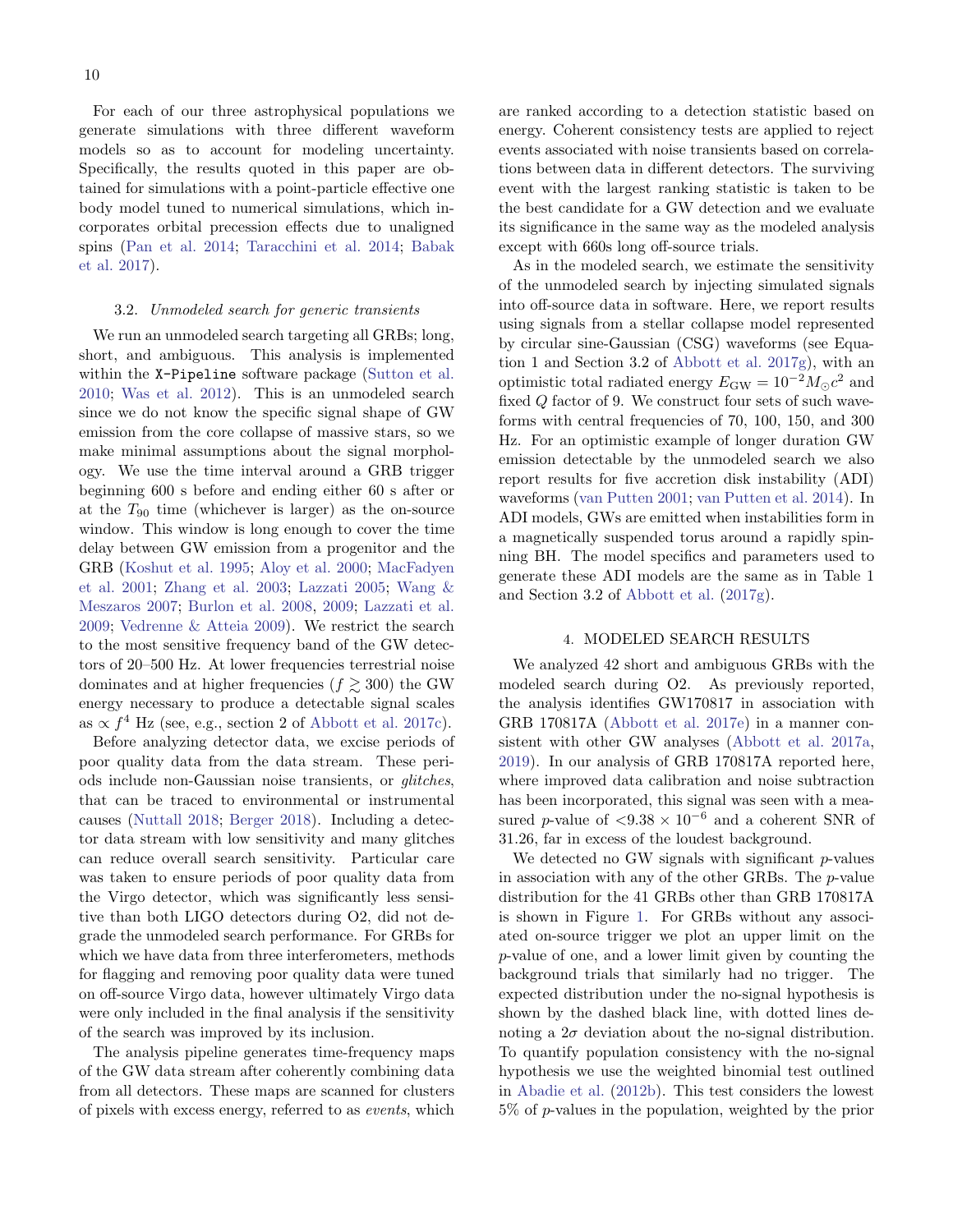probability of detection based on the detector network sensitivity at the time and in the direction of the GRB. We do not include GW170817 as it is a definite GW detection. This results in a p-value of 0.30, thus we did not find significant evidence for a population of unidentified subthreshold signals with this test.

In addition to GRB 170817A, there were 6 instances of on-source candidates with  $p$ -values less than 0.1. The second most significant p-value was 0.0068, associated with GRB 170125102 from the Fermi GBM burst catalog. These 6 candidates were the subjects of further data quality checks to assess whether they could be caused by known instrumental noise sources. After careful scrutiny of the data there were no clear noise artifacts identified as being responsible for any of these candidates. We also ran Bayesian parameter estimation analyses using LALInference [\(Veitch et al.](#page-21-37) [2015\)](#page-21-37) to quantify the evidence for the presence of a coherent subthreshold NS binary merger signal in the data versus incoherent or Gaussian instrumental noise [\(Isi et al.](#page-20-57) [2018\)](#page-20-57). The results of these studies are summarized in more detail in Table [2.](#page-15-0) In particular, we quote Bayes factors (BFs) to quantify the support for a coherent signal over incoherent or Gaussian noise, where a value less than one favors noise over signal, and values greater than ∼3 are generally required before considering support to be substantial [\(Kass & Raftery](#page-20-58) [1995\)](#page-20-58). Some studies have previously looked at the distributions of these BFs in the presence of weak signals and instrumental noise [\(Veitch &](#page-21-38) [Vecchio](#page-21-38) [2008;](#page-21-38) [Isi et al.](#page-20-57) [2018\)](#page-20-57), although in somewhat different contexts to the low-mass targeted coherent search reported here. An in-depth study tailored to this analysis is beyond the scope of this work. However, given that these candidates were initially identified by our coherent matched filter analysis with low SNR, we might expect the BFs to indicate the presence of some degree of coherent power. Our follow-up results reflect this expectation and appear consistent with the search results, with neither significant evidence in favor of incoherent or purely Gaussian noise, nor significant evidence in favor of the presence of signals in addition to GW170817 (i.e.  $\frac{1}{3} \leq$  BF  $\leq$  3 in all cases). The largest BF was 2.08 in the case of 170726249 (*p*-value = 0.0262). We also note that, in the absence of a signal with moderate signal-to-noise ratio (SNR), inferred posterior probability distributions will be prior dominated, and in the presence of non-Gaussian noise fluctuations parameter estimation methods may return broad posteriors with multiple peaks, even for typically well constrained parameters such as the chirp mass [\(Huang et al.](#page-20-59) [2018\)](#page-20-59). We observe these posterior features in our follow-up analyses as noted in Table [2.](#page-15-0)



<span id="page-10-1"></span>Figure 1. The cumulative distribution of event p-values for the NS binary search in O2. If the search reports no trigger in the on-source we plot an upper limit on the p-value of 1, and a lower limit equal to the number of off-source trials that contained no trigger. The dashed line indicates the expected distribution of p-values under the no-signal hypothesis, with the corresponding  $2\sigma$  envelope marked by dotted lines.

GRB 170817A is known to have originated at a distance of ∼43 Mpc in the galaxy NGC 4993 [\(Abbott](#page-20-12) [et al.](#page-20-12) [2017e\)](#page-20-12). We have plotted the cumulative 90% exclusion distances for the remaining short and ambiguous GRBs in Figure [2.](#page-11-1) For each of our three simulated signal classes we quote the median of the 41  $D_{90}$  results in Table [1.](#page-14-0)

# 5. UNMODELED SEARCH RESULTS

<span id="page-10-0"></span>98 GRBs were analyzed using the generic transient method and no significant events were found except for GRB 170817A. The generic method recovered a signal for GRB 170817A consistent with the previously reported signal GW170817 at a p-value of  $3.1 \times 10^{-4}$ . This value differs slightly from that reported in [Abbott et al.](#page-20-12) [\(2017e\)](#page-20-12), which can be explained by various changes in the configuration of X-Pipeline. Firstly, the clustering of pixels in time-frequency maps was previously done over a  $7 \times 7$  pixel grid, whereas in the analysis reported here all clustering is done in a  $3\times3$  grid. Secondly, in the case of GRB 170817A the coherent veto tests were tuned (as described in section III of [Sutton et al.](#page-21-20) [2010\)](#page-21-20) to maximize the sensitivity of the search to injections of BNS waveforms on the 99.99999th percentile loudest data seg-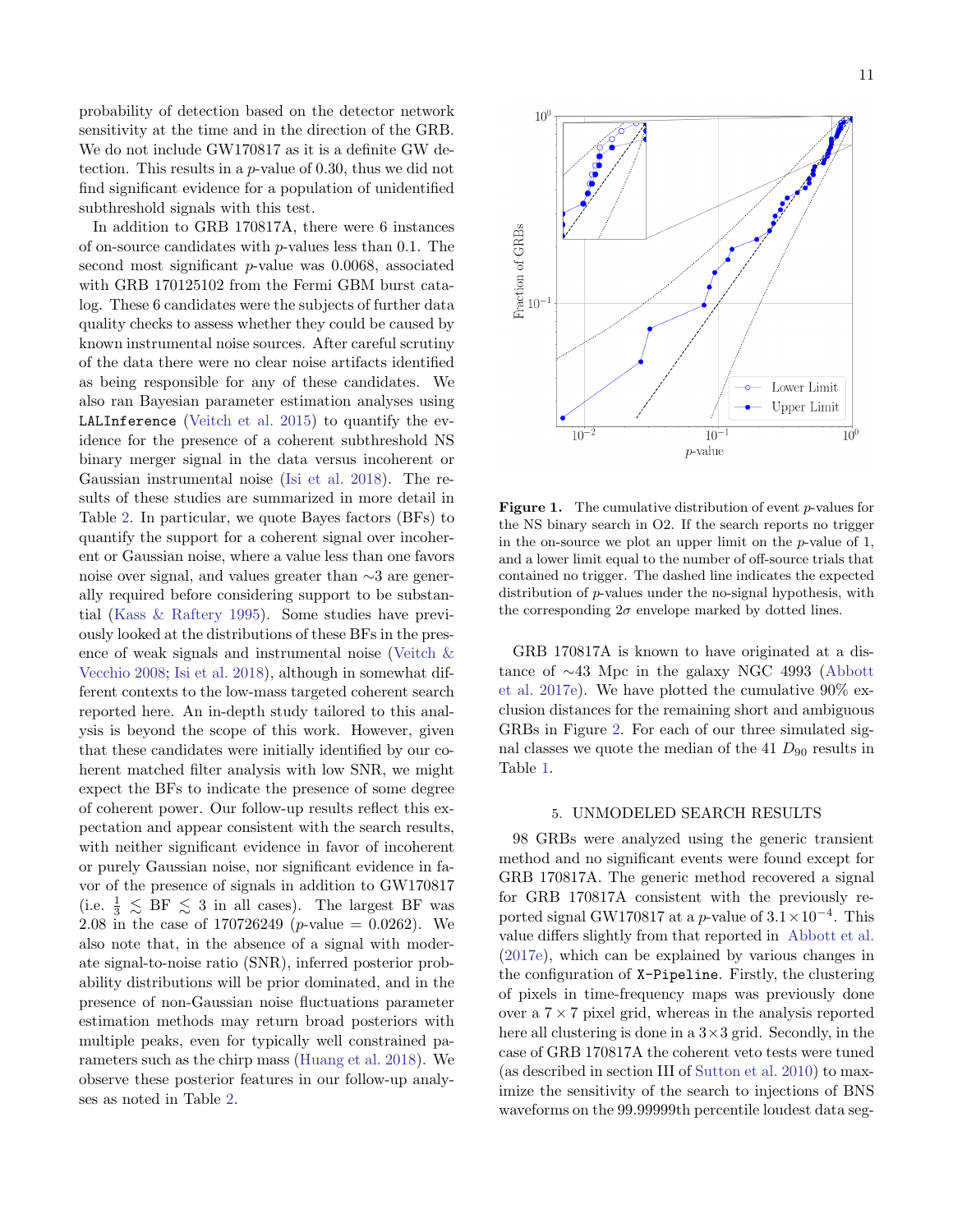



<span id="page-11-1"></span>Figure 2. Cumulative histograms of the 90% confidence exclusion distances,  $D_{90}$ , for the BNS (blue) and generically spinning NS-BH (orange) signal models, shown for the sample of 41 short and ambiguous GRBs that did not have an identified GW counterpart. For a given GRB and signal model,  $D_{90}$  is the distance within which  $90\%$  of simulated signals inserted into off-source data are recovered with greater significance than the most significant on-source trigger.

ment. Here, we go back to the coherent veto tuning used in previous searches which uses the background data segment containing the 95th percentile loudest background event to all injected waveform families.

For the population of results we have compared the distribution of p-values against the expected distribution under the no-signal hypothesis. We find a combined p-value of 0.75 (0.75 in O1) looking at the most significant 5% of events from the unmodeled search using the weighted binomial test from [Abadie et al.](#page-20-60) [\(2012a\)](#page-20-60).

For GRBs other than GRB 170817A we place 90% confidence level lower limits on the distance  $D_{90}$  assuming various emission models. The limit depends on detector sensitivity that changes over time and sky location, systematic errors due to mismatch of a true GW signal and the waveforms used in simulations, as well as amplitude and phase errors from detector calibration. For all GRBs searched with the generic transient method we place exclusion limits that vary from 15 Mpc to 113 Mpc, depending on the GW signal model (Table 1). Some of these limits differ by an order of magnitude due to our limited knowledge of burst-type source emission models. The median  $D_{90}$  values compare favorably



**Figure 3.** Cumulative distribution of  $p$ -values from the unmodeled search for transient GWs associated with 97 GRBs. The dashed line represents the expected distribution under the no-signal hypothesis, with dotted lines indicating a  $2\sigma$ deviation from this distribution. These results are consistent with the no-signal hypothesis, and have a combined  $p$ -value of 0.75 as calculated by a weighted binomial test [\(Abadie](#page-20-60) [et al.](#page-20-60) [2012a\)](#page-20-60).

with those from the first observing run, either increasing or staying the same depending on the specific signal model.

### 6. DISCUSSION

<span id="page-11-0"></span>Aside from GW170817, no GWs associated with GRBs were detected in O2. The median  $D_{90}$  values for each class of signal/source type provides an estimate of roughly how sensitive the searches were to such signals over the course of the entirety of O2, and these are given in Table [1.](#page-14-0) In Table [3](#page-16-0) we provide information on each GRB that was analyzed, including selected  $D_{90}$ results where relevant.

The non-detection of GW counterparts for 41 short and ambiguous GRBs analyzed by PyGRB can be combined with observed GRBs and the observation of GW170817 to obtain bounds on the short GRB-BNS rate as a function of redshift.

To evaluate this rate given the uncertainty in the jet structure profile of the short GRB population, we model the GRB luminosity function as a broken power law following [Wanderman & Piran](#page-21-39) [\(2015\)](#page-21-39), but extended at low luminosities with a second break with an associated free parameter  $\gamma_L$ , as in [Abbott et al.](#page-20-12) [\(2017e\)](#page-20-12). This exten-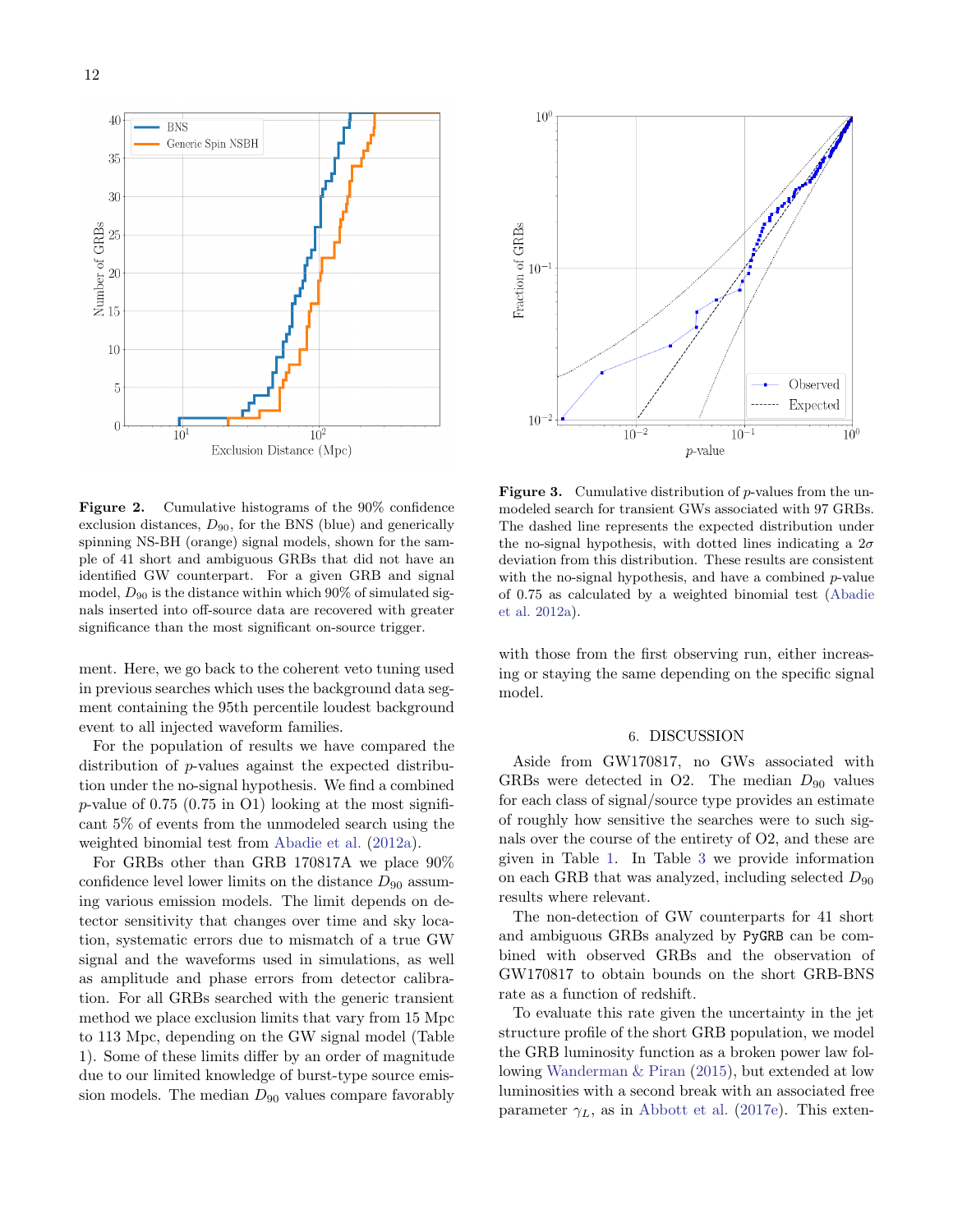

Figure 4. Cumulative histograms of the 90% confidence exclusion distances  $D_{90}$  for accretion disk instability signal model A [\(van Putten](#page-21-35) [2001;](#page-21-35) [van Putten et al.](#page-21-36) [2014\)](#page-21-36) and circular sine-Gaussian 150 Hz [\(Abbott et al.](#page-20-38) [2017g\)](#page-20-38) model. For a given GRB and signal model this is the distance within which 90% of simulated signals inserted into off-source data are successfully recovered with a significance greater than the loudest on-source trigger. The median values for ADI-A and CSG-150 waveforms are 32 Mpc and 81 Mpc respectively.

sion at low luminosity is an effective model of the short GRB jet structure that yields low luminosities for mergers seen at a wide angle from their rotation axis.

$$
\phi_o(L_i) = \begin{cases}\n\left(\frac{L_i}{L_{\star\star}}\right)^{-\gamma_L} \left(\frac{L_{\star\star}}{L_{\star}}\right)^{-\alpha_L} & L_i < L_{\star\star} \\
\left(\frac{L_i}{L_{\star}}\right)^{-\alpha_L} & L_{\star\star} < L_i < L_{\star} \n\end{cases}, \\
\left(\frac{L_i}{L_{\star}}\right)^{-\beta_L} & L_i > L_{\star}\n\tag{1}
$$

where  $L_i$  is the isotropic equivalent energy, and the parameters  $L_{\star} \simeq 2 \times 10^{52} \text{erg} \text{s}^{-1}$ ,  $L_{\star\star} \simeq 5 \times 10^{49} \text{erg} \text{s}^{-1}$ ,  $\alpha_L \simeq 1$  and  $\beta_L \simeq 2$  were used to fit the observed short GRBs redshift distribution. We assume a threshold value for detectability in Fermi-GBM of 2 photons  $\text{cm}^{-2}\text{s}^{-1}$  for the 64 ms peak photon flux in the 50-300 keV band. Furthermore, we model the short GRB spectrum using a Band function [\(Band](#page-20-61) [et al.](#page-20-61) [1993\)](#page-20-61) with  $E_{\text{peak}} = 800 \,\text{keV}$ ,  $\alpha_{\text{Band}} = -0.5$  and  $\beta_{\text{Band}} = -2.25$ . This yields an observed redshift distribution normalized by a total Fermi-GBM detection rate of 40 short GRBs per year.

In order to constrain the free parameter  $\gamma_L$  we start with an uninformative prior on  $\gamma_L$ , which yields a flat prior on the logarithm of the local rate density. Using the redshift distribution for a given  $\gamma_L$  we use Monte Carlo sampling to compute the probability of obtaining the O2 results presented here (41 non-detections and a single detection). This yields a posterior on  $\gamma_L$  with 90% confidence bounds of [0.04, 0.98]. The corresponding rates as a function of redshift are shown in Figure [5](#page-13-0) in magenta.

These bounds can be compared to other measurements and models of the short GRB redshift distribution. For instance, the sample of observed short GRB redshifts without GRB 170817A is shown in Figure [5](#page-13-0) by the brown lines [\(Abbott et al.](#page-20-12) [2017e,](#page-20-12) and references therein). We also show the cumulative Fermi detection rate as a function of redshift in green, calculated following the framework in [Howell et al.](#page-20-62) [\(2018\)](#page-20-62). This assumes that all short GRBs are associated with BNS mergers and estimates the Fermi-GBM detection rate by scaling the BNS source rate evolution with redshift by the Fermi-GBM detection efficiency. Finally, the current estimate of the local BNS merger rate of  $1210^{+3230}_{-1040}$ Gpc<sup>-3</sup> yr<sup>-1</sup> [\(Abbott et al.](#page-20-32) [2018b\)](#page-20-32) is shown in black for reference. We find that the posterior bounds from the modeled O2 GRB analysis overlap with the BNS merger rate and Fermi-GBM detected short GRB rate at low redshift. At high redshift there is agreement with the observed short GRB redshift distribution and the Fermi-GBM detection rate.

<span id="page-12-1"></span>For the 2019-2020 LIGO-Virgo observing run we expect to see 1–30 BNS coalescences, while at design sensitivity LIGO-Virgo could detect 4–97 BNS mergers per year. Using the framework provided in [Howell et al.](#page-20-62) [\(2018\)](#page-20-62) we estimate joint GW-GRB detection rates with Fermi-GBM of 0.07–1.80 per year for the 2019-20 LIGO-Virgo observing run and 0.15–3.90 per year at design sensitivity.

### 7. CONCLUSIONS

<span id="page-12-0"></span>We have performed targeted analyses for GWs in association with GRBs during O2, searching for NS binary merger signals from short GRBs with a modeled analysis and GW burst signals from all GRBs with an unmodeled analysis. GW170817 is confirmed by both methods as a strong detection associated with GRB 170817A, entirely consistent with previously published results. No further GW signals were found as a result of these analyses, and there is no strong evidence found in our results for subthreshold signals. We set lower bounds on the distances to progenitors for a number of emission models, which include the largest  $D_{90}$  values published so far for some individual GRBs [\(Abadie et al.](#page-20-60) [2012a;](#page-20-60) [Abbott](#page-20-38) [et al.](#page-20-38) [2017g\)](#page-20-38).

Based on the results of the modeled search we performed a population model analysis in Section [6](#page-11-0) and place bounds on a twice broken power law short GRB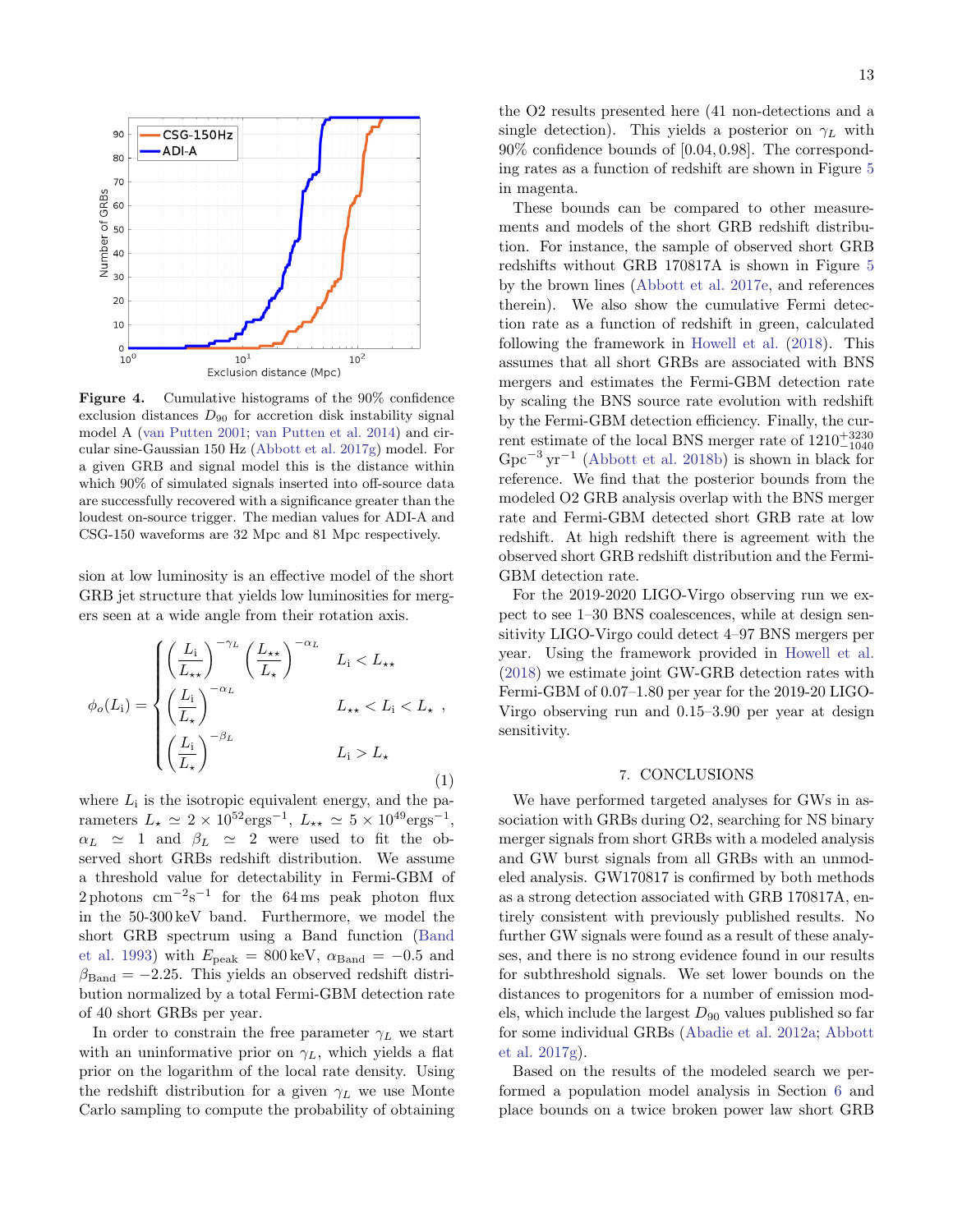

<span id="page-13-0"></span>Figure 5. Predicted event rates per year as a function of redshift. The magenta lines show the 90% bounds on the rate associated with the fit of our model of the short GRB luminosity function (Eq. [1\)](#page-12-1) to the O2 run results. In black we show the BNS merger rate  $1210_{-1040}^{+3230}$  Gpc<sup>-3</sup> yr<sup>-1</sup> [\(Abbott et al.](#page-20-32) [2018b\)](#page-20-32), and in green we show the Fermi-GBM short GRBs detection rate and its 90% credible interval [\(Howell et al.](#page-20-62) [2018\)](#page-20-62). As a reference, the measured short GRBs redshift distribution without GRB 170817A is shown in brown [\(Abbott et al.](#page-20-12) [2017e,](#page-20-12) and references therein). Our analysis results shown in magenta are compatible with the BNS merger rate and the Fermi-GBM observed short GRB rate. This is consistent with the hypothesis that BNS mergers are generally short GRB progenitors.

luminosity function that is consistent with both the measured BNS merger rate and the Fermi-GBM observed short GRB rate, and therefore with the hypothesis that BNS mergers are generally short GRB progenitors. Further multimessenger observations should provide tighter constraints on GRB emission models and event rates, and investigate whether NS-BH mergers also power short GRBs. We expect to observe 0.07– 1.80 joint GRB-GW events per year in conjunction with Fermi-GBM during the 2019-2020 LIGO-Virgo observing run, and 0.15–3.90 per year when GW detectors are operating at their design sensitivities.

The authors gratefully acknowledge the support of the United States National Science Foundation (NSF) for the construction and operation of the LIGO Laboratory and Advanced LIGO as well as the Science and Technology Facilities Council (STFC) of the United Kingdom, the Max-Planck-Society (MPS), and the State of Niedersachsen/Germany for support of the construction of Advanced LIGO and construction and operation of the GEO600 detector. Additional support for Advanced LIGO was provided by the Australian Research Council. The authors gratefully acknowledge the Italian Istituto Nazionale di Fisica Nucleare (INFN), the French Centre National de la Recherche Scientifique (CNRS) and the Foundation for Fundamental Research on Matter supported by the Netherlands Organisation for Scientific Research, for the construction and operation of the Virgo detector and the creation and support of the EGO consortium. The authors also gratefully acknowledge research support from these agencies as well as by the Council of Scientific and Industrial Research of India, the Department of Science and Technology, India, the Science & Engineering Research Board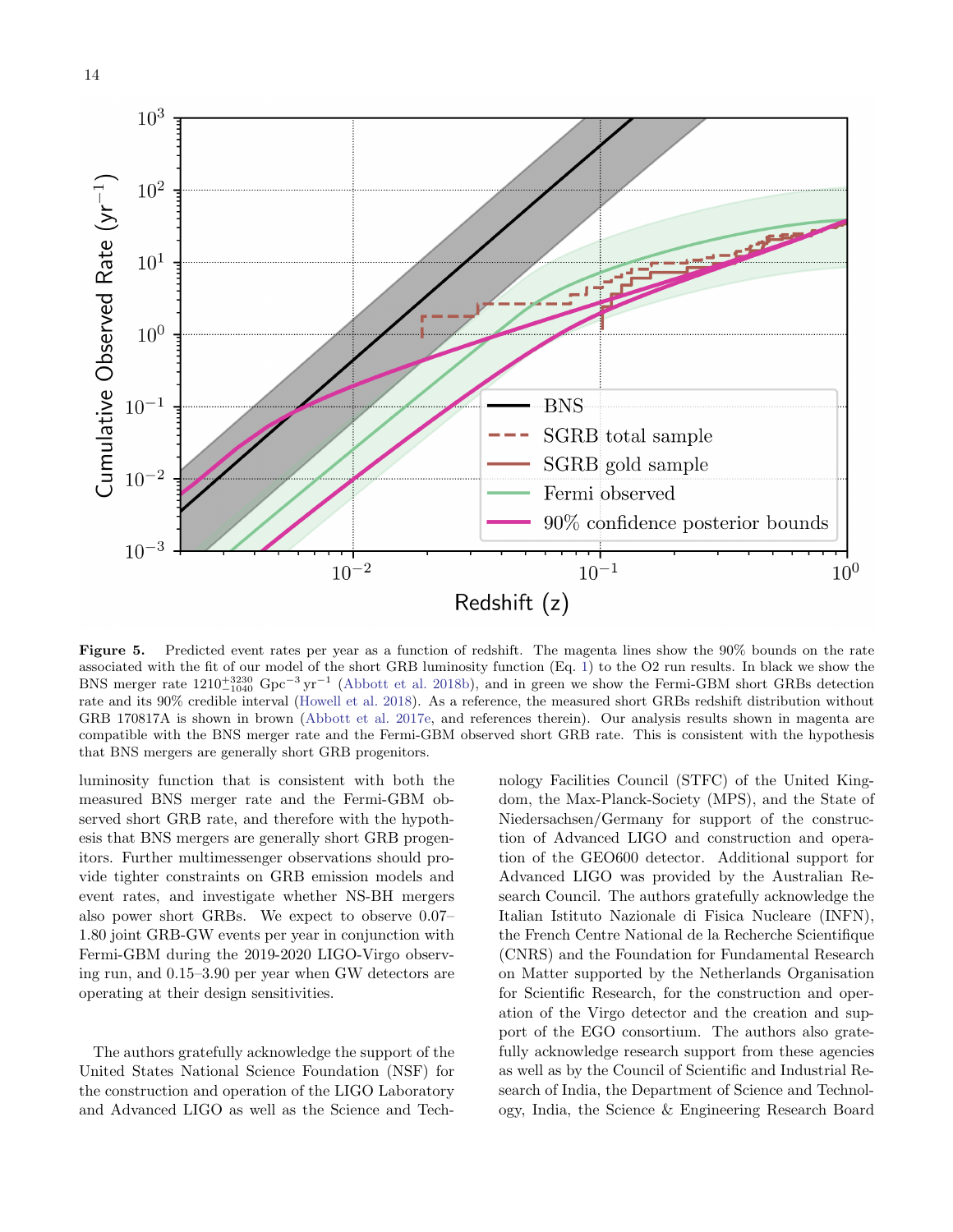<span id="page-14-0"></span>Table 1. Median 90% confidence level exclusion distances,  $D_{90}$ , for the searches during O2. Modeled search results are shown for three classes of NS binary progenitor model, and unmodeled search results are shown for circular sine-Gaussian (CSG) [\(Abbott et al.](#page-20-38) [2017g\)](#page-20-38) and accretion disk instability (ADI) [\(van Putten](#page-21-35) [2001;](#page-21-35) [van Putten et al.](#page-21-36) [2014\)](#page-21-36) models.

| Modeled search   |                   | NS-BH              |      |                    | NS-BH              |
|------------------|-------------------|--------------------|------|--------------------|--------------------|
| (Short GRBs)     | <b>BNS</b>        | Generic Spins      |      |                    | Aligned Spins      |
| $D_{90}$ [Mpc]   | 80                | 105                |      |                    | 144                |
| Unmodeled search | CSG               | CSG                |      | CSG                | CSG                |
| (All GRBs)       | $70\,\mathrm{Hz}$ | $100\,\mathrm{Hz}$ |      | $150\,\mathrm{Hz}$ | $300\,\mathrm{Hz}$ |
| $D_{90}$ [Mpc]   | 112               | 113                |      | 81                 | 38                 |
| Unmodeled search | A DI              | A DI               | A DI | A DI               | A DI               |
| (All GRBs)       | A                 | В                  | С    | D                  | F,                 |
| $D_{90}$ [Mpc]   | 32                | 104                | 40   | 15                 | 36                 |

(SERB), India, the Ministry of Human Resource Development, India, the Spanish Agencia Estatal de Investigación, the Vicepresidència i Conselleria d'Innovació, Recerca i Turisme and the Conselleria d'Educació i Universitat del Govern de les Illes Balears, the Conselleria d'Educació, Investigació, Cultura i Esport de la Generalitat Valenciana, the National Science Centre of Poland, the Swiss National Science Foundation (SNSF), the Russian Foundation for Basic Research, the Russian Science Foundation, the European Commission, the European Regional Development Funds (ERDF), the Royal Society, the Scottish Funding Council, the Scottish Universities Physics Alliance, the Hungarian Scientific Research Fund (OTKA), the Lyon Institute of Origins (LIO), the Paris ˆIle-de-France Region, the National Research, Development and Innovation Office Hungary (NKFIH), the National Research Foundation of Korea, Industry Canada and the Province of Ontario through the Ministry of Economic Development and Innovation, the Natural Science and Engineering Research Council Canada, the Canadian Institute for Advanced Research, the Brazilian Ministry of Science, Technology, Innovations, and Communications, the International Center for Theoretical Physics South American Institute for Fundamental Research (ICTP-SAIFR), the Research Grants Council of Hong Kong, the National Natural Science Foundation of China (NSFC), the Leverhulme Trust, the Research Corporation, the Ministry of Science and Technology (MOST), Taiwan and the Kavli Foundation. The authors gratefully acknowledge the support of the NSF, STFC, INFN and CNRS for provision of computational resources. R.L.A. and D.D.F. gratefully acknowledge support from RFBR grant 16-29-13009-ofim.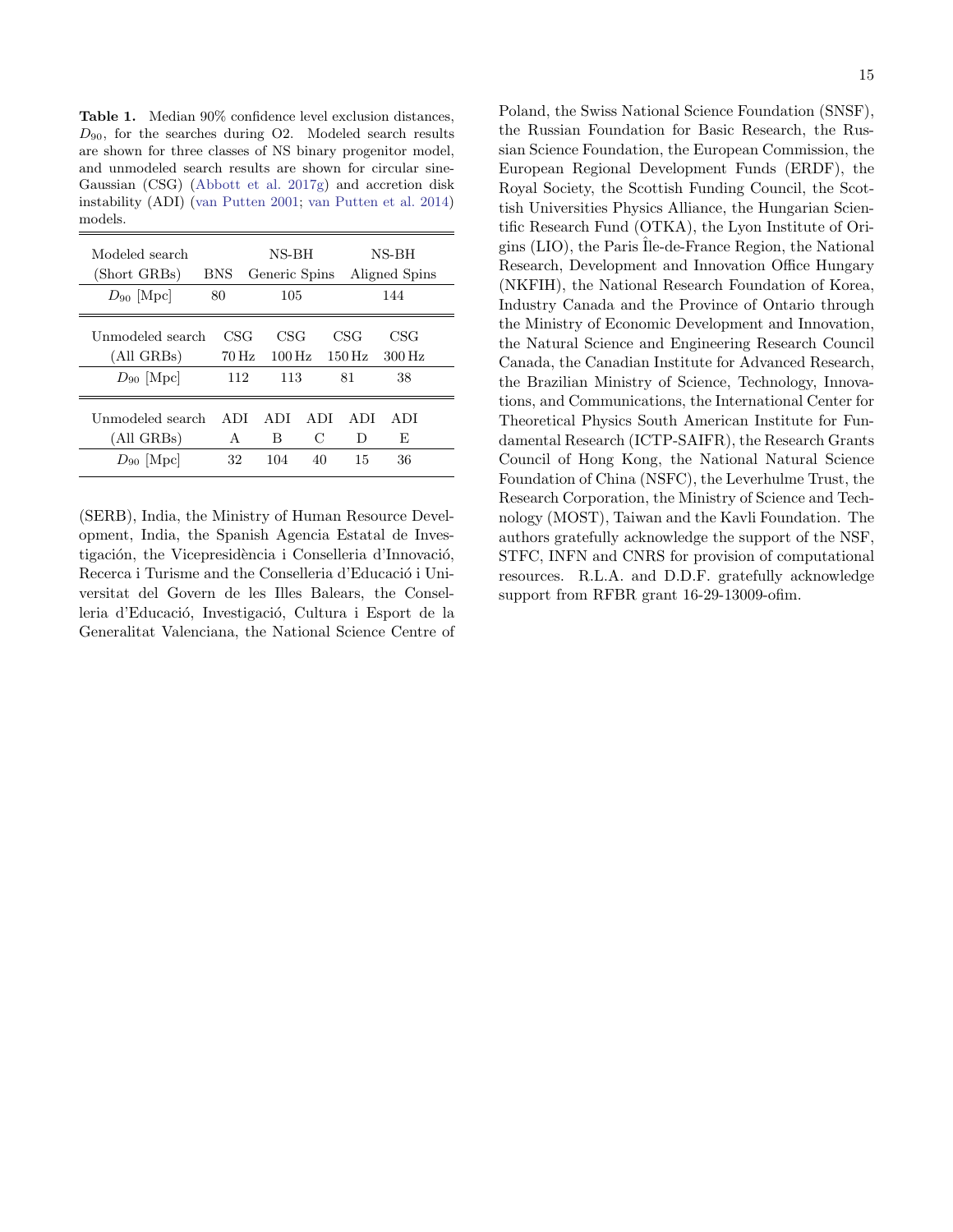<span id="page-15-0"></span>**Table 2.** Results of follow-up studies of PyGRB candidates with  $p < 0.1$ . Bayes factors (BFs) quantify the Bayesian odds ratio between the hypothesis that there is a coherent NS binary merger signal in the data versus the hypothesis that the data contain only instrumental noise, which may be purely Gaussian or include incoherent non-Gaussianities (see Equation 1 and accompanying discussion in [Isi et al.](#page-20-57) [2018\)](#page-20-57). At low signal-to-noise ratio (SNR), inferred posterior probability distributions tend to be prior dominated and in the presence of non-Gaussian noise fluctuations may exhibit multiple peaks, even for typically well constrained parameters such as the chirp mass [\(Huang et al.](#page-20-59) [2018\)](#page-20-59). We report here  $\hat{\rho}$ , the network matched filter SNR corresponding to the maximum of the likelihood as estimated by LALInference.

| GRB Name  | <i>p</i> -value | BF   | $\mathcal{Q}$ | Comment                                                                                                                                                                                |
|-----------|-----------------|------|---------------|----------------------------------------------------------------------------------------------------------------------------------------------------------------------------------------|
| 161210524 | 0.0933          | 1.45 | 6.51          | Weak Bayesian evidence in favor of a coherent signal over noise. Chirp mass posterior is<br>broad with multiple peaks.                                                                 |
| 170125102 | 0.0068          | 0.88 | 6.23          | Weak Bayesian evidence in favor of noise over a coherent signal. Posteriors show no<br>significant information gain over priors. Chirp mass posterior is broad and multimodal.         |
| 170206453 | 0.0418          | 0.94 | 6.89          | Weak Bayesian evidence in favor of noise over a coherent signal. Chirp mass posterior is<br>broad with multiple peaks.                                                                 |
| 170219002 | 0.0307          | 0.88 | 5.96          | Weak Bayesian evidence in favor of noise over a coherent signal. Posteriors show minimal<br>information gain over priors. Chirp mass posterior is broad with multiple peaks.           |
| 170614505 | 0.0856          | 0.46 | 6.43          | Weak Bayesian evidence in favor of noise over a coherent signal. Posteriors show no<br>significant information gain over priors. Chirp mass posterior is broad with multiple<br>peaks. |
| 170726249 | 0.0262          | 2.08 | 6.91          | Weak Bayesian evidence in favor of a coherent signal over noise. Chirp mass posterior is<br>broad with a single peak.                                                                  |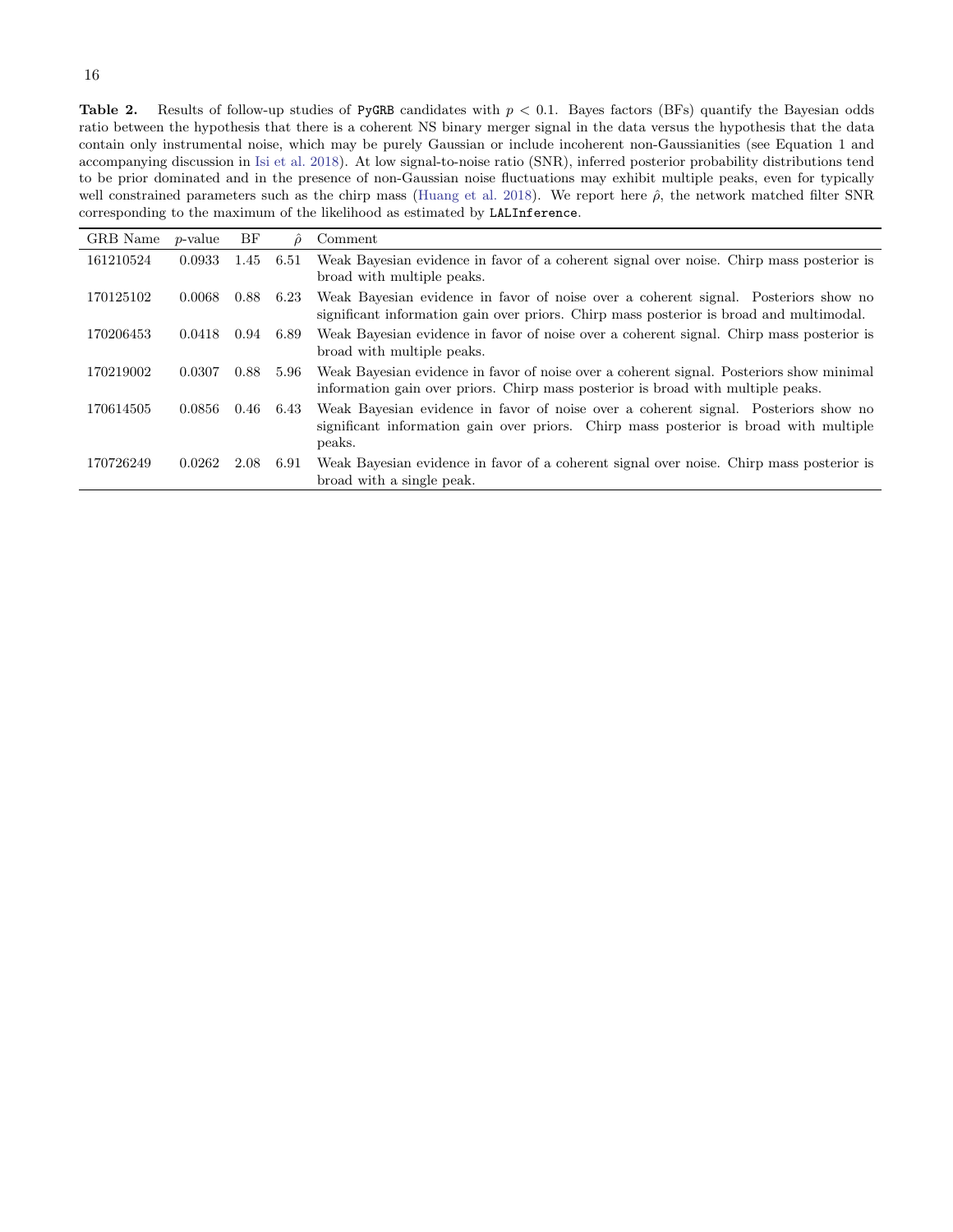| <b>Table 3.</b> Information and limits on associated GW emission for each of the analyzed GRBs. The Satellite column lists the instrument whose sky localization | Network column lists the GW detector network used in the analysis of each GRB – H1 = LIGO Hanford, L1 | = LIGO Livingston, V1 = Virgo. A <sup>†</sup> denotes cases in which the on-source window of the generic transient search is extended to cover the GRB duration | $T_{90} > 60$ s). In cases where each analysis used a different network, parentheses indicate the network used for PyGRB analysis, and detail is provided in the | $90\%$ confidence exclusion distances to the GRB ( $D_{90}$ ) for several emission scenarios: BNS, generic and aligned | spin NS-BH, ADI-A, and CSG GW burst at 150 Hz with total radiated energy $E_{\rm GW} = 10^{-2} \,\rm M_{\odot}c^2$ . |
|------------------------------------------------------------------------------------------------------------------------------------------------------------------|-------------------------------------------------------------------------------------------------------|-----------------------------------------------------------------------------------------------------------------------------------------------------------------|------------------------------------------------------------------------------------------------------------------------------------------------------------------|------------------------------------------------------------------------------------------------------------------------|----------------------------------------------------------------------------------------------------------------------|
|                                                                                                                                                                  | was used for the purposes of analysis. The                                                            |                                                                                                                                                                 |                                                                                                                                                                  | able footnotes. Columns 8-12 display the 9                                                                             |                                                                                                                      |

 $\overline{1}$ 

|                 |          |                                                 |                                              |              |           |                                                       |                   |               | $D_{90}$ (Mpc) |            |                |
|-----------------|----------|-------------------------------------------------|----------------------------------------------|--------------|-----------|-------------------------------------------------------|-------------------|---------------|----------------|------------|----------------|
| <b>GRB</b> Name | UTC Time | R.A.                                            | Dec.                                         | Satellite(s) | Type      | Network                                               | BNS               | Generic NS-BH | Aligned NS-BH  | ADI-A      | CSG 150 Hz     |
| 161207224       | 05:22:47 | $19^{\mathrm{h}}39^{\mathrm{m}}14^{\mathrm{s}}$ | $-9^{\circ}56'$                              | Fermi        | Long      | H1L1                                                  |                   |               |                | $^{\circ}$ | $\mathbb Q$    |
| 161207813       | 19:31:22 | $3^{\mathrm{h}}55^{\mathrm{m}}09^{\mathrm{s}}$  | $15^{\circ}44'$                              | Fermi        | Long      | HILI                                                  |                   |               |                | 26         | 73             |
| 161210524       | 12:33:54 | $18^{\mathrm{h}}52^{\mathrm{m}}28^{\mathrm{s}}$ | $63^{\circ}03'$                              | Fermi        | Ambiguous | H1L1                                                  | 5                 | 52            | 112            | 19         | 49             |
| 161212652       | 15:38:59 | $\rm 01^h39^m36^s$                              | $68^{\circ}12'$                              | Fermi        | Ambiguous | $\Xi$                                                 | 49                | S9            | 8              |            |                |
| 161217128       | 03:03:45 | $14^{\rm h}26^{\rm m}31^{\rm s}$                | $51^{\circ}59'$                              | Fermi        | Ambiguous | H <sub>11</sub>                                       | 65                | 85            | 122            | 18         | S6             |
| 170111815       | 19:34:01 | $18^{\mathrm{h}}03^{\mathrm{m}}31^{\mathrm{s}}$ | $63^{\circ}42'$                              | Fermi        | Ambiguous | $\Xi$                                                 | 95                | 160           | 198            |            |                |
| 170111A         | 00:33:27 | $1^{\rm h}22^{\rm m}45^{\rm s}$                 | $32^{\circ}33'$                              | Swift        | Long      | HЩ                                                    | $\ddot{\cdot}$    | $\vdots$      |                | ≌          | 87             |
| 170112A         | 02:01:59 | $1^{\rm h}00^{\rm m}55^{\rm s}$                 | $-17^{\circ}14$                              | Swift        | Short     | HILI                                                  | 83                | 106           | 144            | 32         | 52             |
| 170113A         | 10:04:04 | $4^{\rm h}$ 06 $^{\rm m}$ 59 $^{\rm s}$         | $-25^\circ$                                  | Swift        | Long      | H <sub>1</sub>                                        | $\ddot{\cdot}$    | $\vdots$      | $\vdots$       | 32         | 107            |
| 170121067       | 01:36:53 | $0^{h}12^{m}07^{s}$                             | $75^{\circ}37'$<br>$\overline{\phantom{a}}$  | Fermi        | Ambiguous | H <sub>1</sub>                                        | 62                | 105           | 144            | 26         | r              |
| 170121133       | 03:10:52 | $16^{\rm h}07^{\rm m}57^{\rm s}$                | $13^{\circ}49'$                              | Fermi        | Ambiguous | НIJ                                                   | 96                | 142           | 172            | 23         | 88             |
| 170124238       | 05:42:12 | $19^{\rm h}26^{\rm m}57^{\rm s}$                | $69^{\circ}37'$                              | Fermi        | Long      | H <sub>1</sub>                                        |                   | $\vdots$      |                | 25         | 52             |
| 170124528       | 12:40:29 | $100^{\rm h}43^{\rm m}24^{\rm s}$               | $11^{\circ}01'$                              | Fermi        | Short     | $\Xi$                                                 | 65                | 101           | 116            |            |                |
| 170125022       | 00:31:14 | $17^{\rm h}36^{\rm m}34^{\rm s}$                | $28^{\circ}34'$                              | Fermi        | Ambiguous | $\Xi$                                                 | 46                | 52            | 25             |            |                |
| 170125102       | 02:27:10 | $23^{\rm h}57^{\rm m}38^{\rm s}$                | $-38^{\circ}14'$<br>$\overline{\phantom{a}}$ | Fermi        | Short     | $\mathrm{H}\text{1L1}(\mathrm{H}\text{1})^{\text{a}}$ | $\boldsymbol{30}$ | 8             | සී             | $\Omega$   | 55             |
| 170127067       | 01:35:47 | $22^{\rm h}37^{\rm m}19^{\rm s}$                | $-63^{\circ}56'$                             | Fermi        | Short     | H1L1                                                  | $^{6}$            | 129           | 141            | 24         | $\mathbb{S}^2$ |
| 170127B         | 15:13:29 | $01^{\rm h}19^{\rm m}58^{\rm s}$                | $-30^{\circ}20'$                             | Swift        | Short     | $\Xi$                                                 | $\frac{3}{11}$    | 169           | 197            |            |                |
| 170130302       | 07:14:44 | $18^{\rm h}04^{\rm m}12^{\rm s}$                | $29^{\circ}07'$                              | Fermi        | Long      | H1L1                                                  |                   |               |                | 48         | 121            |
| 170130510       | 12:13:48 | $20^{\rm h}35^{\rm m}00^{\rm s}$                | $1^{\circ}26'$                               | Fermi        | Long      | HIII <sup>1</sup>                                     | $\vdots$          | $\vdots$      | $\vdots$       | 26         | $^{8}$         |
| 170202A         | 18:28:02 | $10^{\rm h}10^{\rm m}06^{\rm s}$                | $5^{\,\circ}01'$                             | $S$ wift     | Long      | E                                                     | $\vdots$          | $\vdots$      | $\vdots$       | ĻЪ         | $\frac{3}{2}$  |
| 170203486       | 11:40:25 | $16^{\rm h}20^{\rm m}21^{\rm s}$                | $-0^{\circ}31'$                              | Fermi        | Short     | H <sub>11</sub>                                       | 66                | 99            | 119            | $\Xi$      | ∞              |
| 170203A         | 00:03:41 | $22^{\rm h}11^{\rm m}26^{\rm s}$                | $25^{\circ}11'$                              | Swift        | Long      | H <sub>1</sub>                                        | $\vdots$          | $\vdots$      | $\vdots$       | 38         | 112            |
| 170206A         | 10:51:58 | $14^{\mathrm{h}}12^{\mathrm{m}}43^{\mathrm{s}}$ | $12^{\circ}34'$                              | EN           | Short     | H <sub>11</sub>                                       | 151               | 254           | 264            | $50\,$     | 122            |
| 170208553       | 13:16:33 | $18^{\mathrm{h}}57^{\mathrm{m}}40^{\mathrm{s}}$ | $-0^{\circ}07'$                              | Fermi        | Long      | НIJ                                                   |                   |               |                |            | $\mathbb{Z}$   |
| 170208A         | 18:11:16 | $11^{\rm h}06^{\rm m}10^{\rm s}$                | $46^{\circ}47'$                              | Swift        | Long      | H <sub>11</sub>                                       |                   |               |                | SO,        | 134            |
| [70208B         | 22:33:38 | $8^{\rm h}28^{\rm m}34^{\rm s}$                 | $-9^{\circ}02'$                              | Swift        | Long      | HILI <sup>1</sup>                                     |                   |               |                | 32         | F              |
| 170210116       | 02:47:36 | $15^{\rm h}04^{\rm m}14^{\rm s}$                | $-65^{\circ}06'$                             | Fermi        | Long      | HIII <sup>1</sup>                                     |                   | $\vdots$      |                | $\oplus$   | 122            |
| 170212034       | 00:49:00 | $10^{h}20^{m}24^{s}$                            | $-1^{\circ}29'$                              | Fermi        | Long      | H <sub>1L1</sub>                                      | $\vdots$          | $\vdots$      | $\vdots$       | 29         | 92             |
| 170219002       | 00:03:07 | $3^{\rm h}39^{\rm m}21^{\rm s}$                 | $50^{\,\circ}04'$                            | Fermi        | Short     | E                                                     | 171               | 251           | 304            | 52         | 159            |
| 170219110       | 02:38:04 | $5^{\mathrm{h}}14^{\mathrm{m}}45^{\mathrm{s}}$  | $-41^{\circ}14'$                             | Fermi        | Long      | HILI                                                  |                   | $\vdots$      |                | $\Xi$      | 33             |

<span id="page-16-0"></span> $Table\ 3\ continued$ Table 3 continued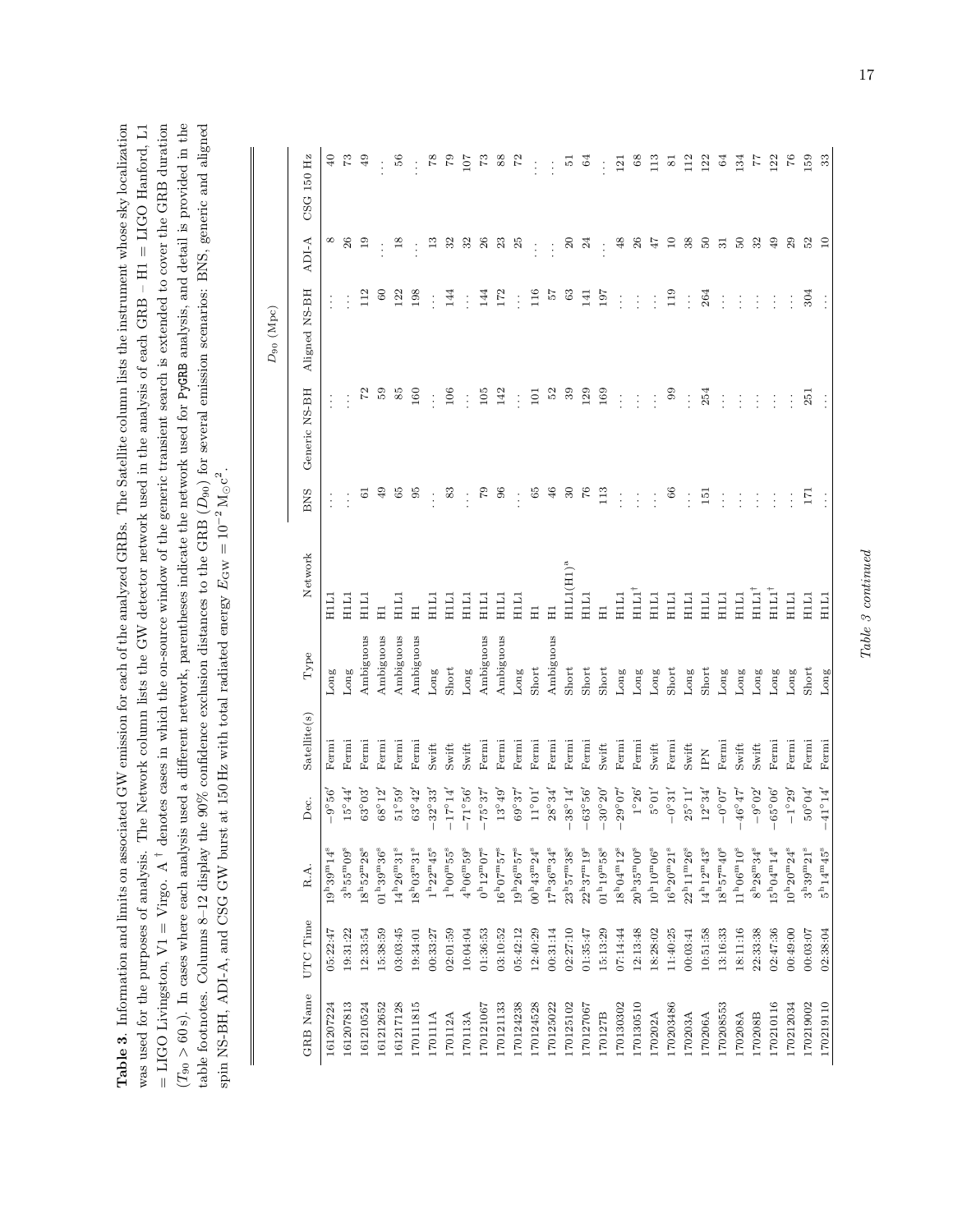| C<br>г |
|--------|
| ٢      |

|           |          |                                                |                      |                     |                          |                               |                |               | $D_{90}$ (Mpc)  |                |                 |
|-----------|----------|------------------------------------------------|----------------------|---------------------|--------------------------|-------------------------------|----------------|---------------|-----------------|----------------|-----------------|
| GRB Name  | UTC Time | R.A.                                           | Dec.                 | Satellite(s)        | Type                     | Network                       | BNS            | Generic NS-BH | Aligned NS-BH   | ADI-A          | CSG 150 Hz      |
| 170222A   | 05:00:59 | $19^{h}31^{m}53^{s}$                           | $28^{\circ}04'$      | ΕŇ                  | Short                    | H1L1                          | 80             | 86            | 112             | $^{23}$        | 8               |
| 170302166 | 03:58:24 | $10h17m00s$                                    | $29^{\circ}23'$      | Fermi               | Ambiguous                | H <sub>1</sub> L <sub>1</sub> | 107            | 175           | 206             | 47             | 109             |
| 170304003 | 00:04:26 | $22^{\rm h}02^{\rm m}00^{\rm s}$               | $73^{\circ}46'$      | Fermi               | Short                    | <b>HILI</b>                   | 105            | 143           | 178             | 34             | 85              |
| 170305256 | 06:09:06 | $2^{\rm h}34^{\rm m}38^{\rm s}$                | $12^{\circ}05'$      | Fermi               | Short                    | $H1L1(L1)^b$                  | $\frac{8}{3}$  | r.            | $\frac{8}{2}$   | $\Xi$          | $\overline{14}$ |
| 170306130 | 03:07:17 | $10^{\rm h}31^{\rm m}31^{\rm s}$               | $27^{\circ}45'$      | Fermi               | Long                     | H1L1                          |                | ÷             |                 | 45             | E               |
| 170310417 | 09:59:50 | $14^{\rm h}33^{\rm m}14^{\rm s}$               | $53^{\,\circ}59'$    | Fermi               | Long                     | H1L1                          |                |               |                 | S0             | 135             |
| 170310883 | 21:11:43 | $10^{h}26^{m}43^{s}$                           | $41^{\circ}34'$      | Fermi               | Long                     | $\overline{H}$                |                |               |                 | Ю              | ಔ               |
| 170311    | 13:45:09 | $23^{\rm h}43^{\rm m}48^{\rm s}$               | $33^{\circ}24'$      | $\mathop{\rm I\!P}$ | Long                     | HILI                          | $\vdots$       |               |                 | 34             | 95              |
| 170311A   | 08:08:42 | $18^{\rm h}42^{\rm m}09^{\rm s}$               | $30^{\circ}02'$      | Swift               | Long                     | HILI                          | $\ddot{.}$     |               |                 | 22             | ₩               |
| 170317A   | 09:45:59 | $6^{\mathrm{h}}12^{\mathrm{m}}20^{\mathrm{s}}$ | $50^{\circ}30'$      | Swift               | Long                     | H1L1                          | $\vdots$       |               |                 | 33             | 8               |
| 170318A   | 12:11:56 | $20^{\rm h}22^{\rm m}39^{\rm s}$               | $28^{\circ}24'$      | Swift               | Long                     | $HIII^{\dagger}$              |                | $\vdots$      |                 | ĻЬ             | 119             |
| 170318B   | 15:27:52 | $18^{\rm h}57^{\rm m}10^{\rm s}$               | $6^{\circ}19'$       | Swift               | Short                    | HILI                          | 152            | 254           | 281             | 48             | 112             |
| 170323058 | 01:23:23 | $9^{\rm h}40^{\rm m}45^{\rm s}$                | $-38^{\circ}60'$     | Fermi               | Long                     | H <sub>11</sub>               | $\vdots$       | $\vdots$      | $\vdots$        | 28             | 5Z              |
| 170325331 | 07:56:58 | $8^{\rm h}29^{\rm m}55^{\rm s}$                | $20^{\circ}32'$      | Fermi               | Short                    | <b>HILI</b>                   | $\mathbb{Z}^2$ | 88            | 125             | 33             | 71              |
| 170330A   | 22:29:51 | $18^{\rm h}53^{\rm m}17^{\rm s}$               | $-13^{\circ}27'$     | Swift               | Long                     | HIII <sup>†</sup>             |                | ÷             |                 | $\ddot{=}$     | 110             |
| 170331A   | 01:40:46 | $21^{\rm h}35^{\rm m}06^{\rm s}$               | $-24^{\circ}24'$     | Swift               | Long                     | HILI                          | $\vdots$       | $\vdots$      | $\ddot{\cdot}$  | $\overline{6}$ | 119             |
| 170402285 | 06:50:54 | $22^{\rm h}01^{\rm m}26^{\rm s}$               | $-10^{\circ}38'$     | Fermi               | Long                     | <b>HILI</b>                   | $\vdots$       | $\vdots$      | $\vdots$        | ග              | 110             |
| 170402961 | 23:03:25 | $20^{h}31^{m}40^{s}$                           | $-45^{\,\circ}\,56'$ | Fermi               | Long                     | <b>HILI</b>                   | $\vdots$       | $\vdots$      |                 | Φ              | $\frac{13}{2}$  |
| [70403583 | 13:59:18 | $17^{\rm h}48^{\rm m}19^{\rm s}$               | $14^{\circ}31'$      | Fermi               | Short                    | H1L1                          | 166            | 240           | 261             |                |                 |
| 170403707 | 16:57:33 | $16^{h}24^{m}09^{s}$                           | $41^{\circ}49'$      | Fermi               | Long                     | H1L1                          |                | $\vdots$      |                 | 24             | 24              |
| 170409112 | 02:42:00 | $23^{\rm h}10^{\rm m}19^{\rm s}$               | $-7^{\circ}04'$      | Fermi               | Long                     | $HIII^{\dagger}$              | $\vdots$       | ÷             |                 | $\approx$      | 106             |
| 170414551 | 13:13:16 | $2^{\rm h}54^{\rm m}00^{\rm s}$                | $75^{\,\circ}53'$    | Fermi               | Long                     | H <sub>1</sub>                | $\vdots$       | $\vdots$      |                 | ೫              | $\infty$        |
| 170416583 | 14:00:05 | $18h56m52s$                                    | $10^{\circ}25$       | Fermi               | Long                     | $HIII^{\dagger}$              |                |               |                 | ග              | $\mathfrak{A}$  |
| 170419983 | 23:36:14 | $17^{\rm h}39^{\rm m}28^{\rm s}$               | $-11^{\circ}14'$     | Fermi               | Long                     | HILI                          |                |               |                 | $\overline{6}$ | 119             |
| 170419A   | 13:26:40 | $5^{\rm h}19^{\rm m}25^{\rm s}$                | $21^{\circ}26'$      | Swift               | Long                     | HILI                          | ţ,             | ÷             |                 | $\frac{8}{3}$  | 114             |
| 170422343 | 08:13:54 | $12^{\rm h}34^{\rm m}31^{\rm s}$               | $16^{\circ}49'$      | Fermi               | Long                     | HILI                          | ÷              | ÷             |                 | 47             | 114             |
| 170423719 | 17:15:08 | $22^{\rm h}57^{\rm m}21^{\rm s}$               | $-4^{\circ}16'$      | Fermi               | Long                     | H <sub>11</sub>               |                | ÷             |                 | 36             | $\frac{8}{3}$   |
| 170423872 | 20:55:23 | $13^{\rm h}58^{\rm m}24^{\rm s}$               | $26^{\circ}22'$      | Fermi               | Long                     | НЦ                            |                | ÷             |                 | 71             | 45              |
| 170424    | 10:12:06 | $10^{h}00^{m}40^{s}$                           | $-13^{\circ}41'$     | $\sum_{i=1}^{n}$    | Long                     | HILI                          | $\vdots$       | $\vdots$      |                 | 32             | Ŗ               |
| 170424425 | 10:12:30 | $22^{\rm h}54^{\rm m}07^{\rm s}$               | $-45^{\circ}12'$     | Fermi               | Long                     | HILI                          | ÷              | ŧ             |                 | 32             | 74              |
| 170428136 | 03:16:17 | $0^{\rm h}19^{\rm m}02^{\rm s}$                | $56^{\circ}14'$      | Fermi               | $\mathop{\mathrm{Long}}$ | HILI                          | $\vdots$       | $\vdots$      | $\vdots$        | 23             | F               |
| 170428A   | 09:13:42 | $22^{\rm h}00^{\rm m}12^{\rm s}$               | $26^{\circ}55'$      | Swift               | Short                    | HILI                          | 105            | 167           | 178             | 32             | 86              |
| 170430204 | 04:54:20 | $01^{\rm h}35^{\rm m}26^{\rm s}$               | $30^{\,\circ}07'$    | Fermi               | Short                    | $\Xi$                         | 32             | 54            | $\overline{81}$ |                |                 |
| 170501467 | 11:11:53 | $6^{\rm h}28^{\rm m}02^{\rm s}$                | $13^{\circ}43'$      | Fermi               | Long                     | H <sub>1</sub> L <sub>1</sub> | $\vdots$       | $\vdots$      | $\vdots$        | 24             | 2               |
| 170506169 | 04:02:48 | $7^{\rm h}29^{\rm m}02^{\rm s}$                | $51^{\circ}52'$      | Fermi               | Ambiguous                | HILI                          | 103            | 174           | 149             | 36             | 84              |
| 170604603 | 14:28:05 | $22^{h}41^{m}36^{s}$                           | $40^{\circ}42'$      | Fermi               | Short                    | $\overline{a}$                | 131            | 204           | 237             |                |                 |
| 170610689 | 16:31:47 | $4^{\rm h}35^{\rm m}38^{\rm s}$                | $46^{\circ}29'$      | Fermi               | Long                     | HILI                          | $\vdots$       | $\vdots$      |                 | $53\,$         | 162             |
| 170611937 | 22:29:35 | $11^{\rm h}34^{\rm m}19^{\rm s}$               | $-7^{\circ}22'$      | Fermi               | Long                     | H1L1                          | $\vdots$       | $\vdots$      | $\vdots$        | $32\,$         | $\mathbb{Z}^2$  |
| 170614255 | 06:06:41 | $4^{\rm h}42^{\rm m}12^{\rm s}$                | $37^{\circ}56'$      | Fermi               | Long                     | $H1L1^{\dagger}$              |                |               |                 | 22             | 55              |

 $Table\ 3\ contained$ Table 3 continued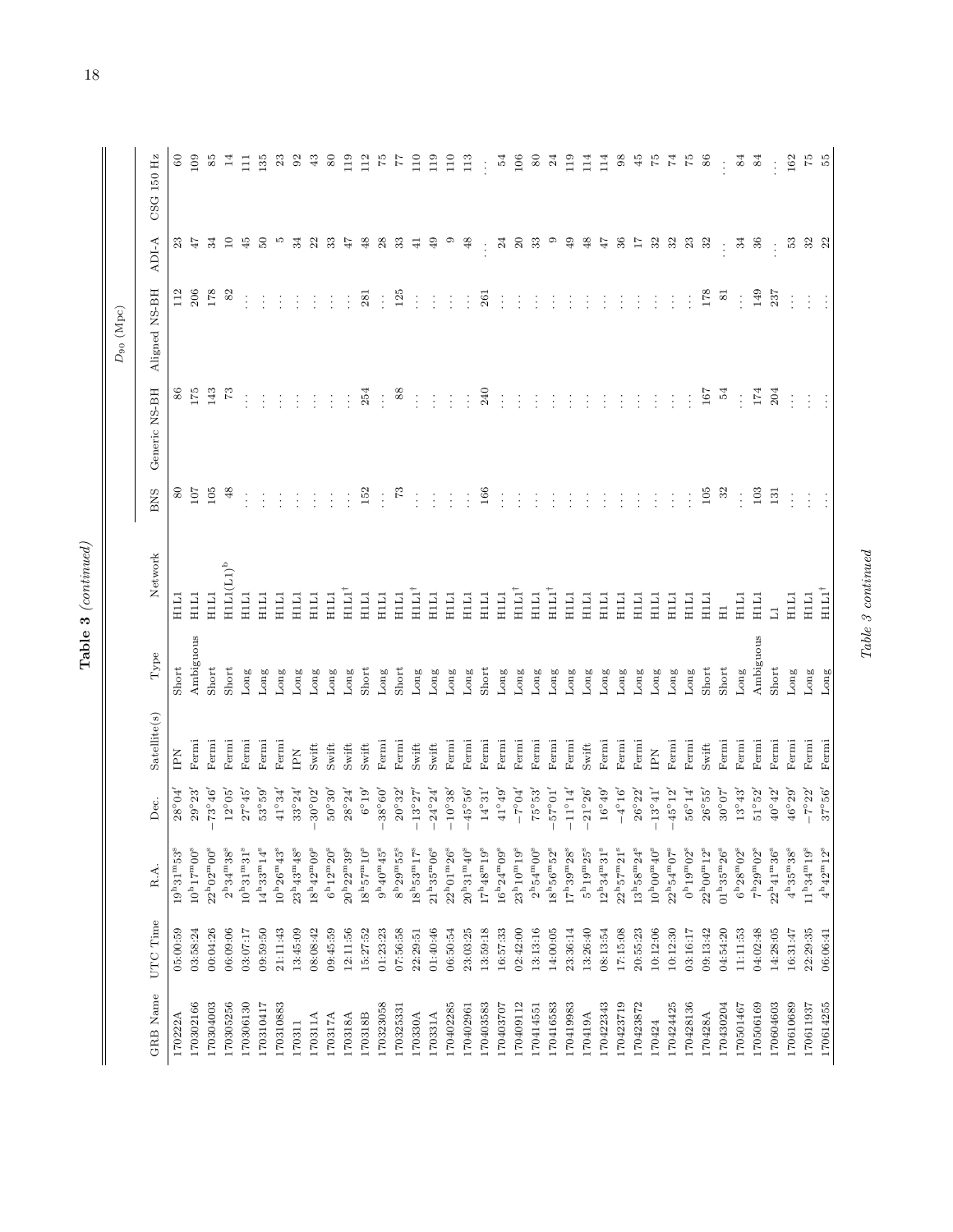| C<br>г |
|--------|
| ٢      |

|           |          |                                                 |                    |              |           |                                            |                |               | $D_{90}$ (Mpc) |               |                |
|-----------|----------|-------------------------------------------------|--------------------|--------------|-----------|--------------------------------------------|----------------|---------------|----------------|---------------|----------------|
| GRB Name  | UTC Time | R.A.                                            | Dec.               | Satellite(s) | Type      | Network                                    | <b>BNS</b>     | Generic NS-BH | Aligned NS-BH  | ADI-A         | CSG 150 Hz     |
| 170614505 | 12:06:39 | $20^{\rm h}43^{\rm m}58^{\rm s}$                | $37^{\circ}54'$    | Fermi        | Ambiguous | $\Xi$                                      | C)             | $\mathbb{Z}$  | $\circ$        |               |                |
| 170616165 | 03:58:07 | $3^{\rm h}18^{\rm m}02^{\rm s}$                 | $19^{\circ}40'$    | Fermi        | Long      | $H1L1^{\dagger}$                           |                |               |                | ಸ             | 56             |
| 170618475 | 11:24:41 | $0^{\rm h}59^{\rm m}19^{\rm s}$                 | $26^{\circ}44'$    | Fermi        | Long      | <b>HILI</b>                                |                |               |                | $\frac{8}{3}$ | 130            |
| 170625692 | 16:35:47 | $7^{\rm h}06^{\rm m}48^{\rm s}$                 | $-0.69^{\circ}21'$ | Fermi        | Long      | H <sub>1</sub>                             |                |               |                | ೫             | 84             |
| 170626A   | 09:37:23 | $11h01mg37s$                                    | $56^{\circ}29'$    | Swift        | Long      | H <sub>1</sub>                             |                |               |                | 33            | 82             |
| 170629A   | 12:53:33 | $8^{\rm h}39^{\rm m}50^{\rm s}$                 | $46^{\circ}35'$    | $S$ wift     | Long      | H1L1                                       |                |               |                | 48            | 21 L           |
| 170705200 | 04:48:30 | $23^{\mathrm{h}}58^{\mathrm{m}}02^{\mathrm{s}}$ | $21^{\circ}56'$    | Fermi        | Long      | <b>HILL</b>                                |                |               |                | $_{29}$       | 74             |
| 170705244 | 05:50:45 | $15^{\rm h}50^{\rm m}26^{\rm s}$                | $-7^{\circ}26'$    | Fermi        | Long      | <b>HILI</b>                                |                |               |                | 32            | 86             |
| 170705A   | 02:45:47 | $12^{\rm h}46^{\rm m}50^{\rm s}$                | $18^{\circ}18'$    | Swift        | Long      | $HIII^{\dagger}$                           | $\ddot{\cdot}$ |               |                | 47            | 156            |
| 170708046 | 01:06:11 | $22^{\rm h}13^{\rm m}00^{\rm s}$                | $25^{\circ}37'$    | Fermi        | Short     | $\overline{1}$                             | 75             | $105\,$       | 103            |               |                |
| 170709334 | 08:00:24 | $20^{h}40^{m}10^{s}$                            | $02^{\circ}12'$    | Fermi        | Ambiguous | $\overline{a}$                             | 139            | 228           | 255            |               |                |
| 170714A   | 12:25:32 | $2^{\mathrm{h}}17^{\mathrm{m}}17^{\mathrm{s}}$  | $1^{\circ}58'$     | Swift        | Long      | нші                                        |                |               |                | 48            | 123            |
| 170715878 | 21:04:13 | $19^{h}08^{m}52^{s}$                            | $16^{\circ}37'$    | Fermi        | Long      | H <sub>1</sub>                             | $\ddot{\cdot}$ | ÷             |                | 47            | $\frac{1}{11}$ |
| 170723076 | 01:49:10 | $9^{\rm h}03^{\rm m}45^{\rm s}$                 | $-19^{\circ}26'$   | Fermi        | Long      | H <sub>1</sub>                             | $\ddot{\cdot}$ | $\vdots$      |                | 26            | ŗ              |
| 170723677 | 16:15:27 | $1^{\rm h}28^{\rm m}16^{\rm s}$                 | $62^{\circ}41'$    | Fermi        | Long      | H <sub>1L1</sub>                           |                |               |                | 25            | Ξ              |
| 170723882 | 21:10:18 | $14^{\rm h}10^{\rm m}19^{\rm s}$                | $39^{\,\circ}50'$  | Fermi        | Ambiguous | HILI                                       | 95             | 33            | 179            | $\sqrt{4}$    | 110            |
| 170724A   | 00:48:44 | $10^{h}00^{m}14^{s}$                            | $-1^{\circ}02'$    | Swift        | Long      | HIII <sup>†</sup>                          | $\vdots$       | $\vdots$      | $\vdots$       | 21            | 84             |
| 170726249 | 05:58:15 | $11^{\rm h}05^{\rm m}40^{\rm s}$                | $34^{\circ}00'$    | Fermi        | Ambiguous | HILI                                       | 124            | 152           | 207            | 38            | 112            |
| 170728A   | 06:53:28 | $3^{\rm h}55^{\rm m}36^{\rm s}$                 | $12^{\circ}10'$    | Swift        | Short     | H <sub>1</sub> L <sub>1</sub>              | 89             | 129           | 163            | 26            | 5              |
| 170731751 | 18:01:39 | $16^{\rm h}20^{\rm m}48^{\rm s}$                | $64^{\circ}18'$    | Fermi        | Long      | $\mathrm{H}\amalg\mathrm{L}\amalg^\dagger$ | $\vdots$       | $\vdots$      | $\vdots$       | 17            | A              |
| 170802638 | 15:18:24 | $3^{\rm h}29^{\rm m}12^{\rm s}$                 | $39^{\circ}13'$    | Fermi        | Ambiguous | HILIV1                                     | 45             | 8             | 72             |               | ಸ              |
| 170803172 | 04:07:15 | $5^{\rm h}06^{\rm m}00^{\rm s}$                 | $23^{\circ}60'$    | Fermi        | Ambiguous | $H1L1(H1L1V1)^c$                           | 56             | ES            | 105            | $\frac{6}{1}$ | H              |
| 170803B   | 22:00:32 | $00^{h}56^{m}53^{s}$                            | $06^{\circ}34'$    | Ăď           | Short     | $\mathbf{L1}^\mathrm{d}$                   | 140            | 215           | 234            |               |                |
| 170804A   | 12:01:37 | $0^{\rm h}25^{\rm m}37^{\rm s}$                 | $64^{\circ}47'$    | Swift        | Long      | ${\rm HIV1}^\dagger$                       | $\vdots$       | $\vdots$      | $\vdots$       | $\frac{5}{1}$ | †9             |
| 170805901 | 21:37:49 | $16^{h}15^{m}52^{s}$                            | $36^{\circ}23'$    | Fermi        | Long      | H1VI                                       | $\ddot{\cdot}$ | $\vdots$      | $\vdots$       | $\Xi$         | R              |
| 170805A   | 14:38:10 | $20^{\rm h}50^{\rm m}26^{\rm s}$                | $22^{\circ}28'$    | EN           | Short     | HILIV1                                     | $^{69}$        | 100           | 114            | 22            | 61             |
| 170805B   | 14:18:49 | $8^{\rm h}40^{\rm m}32^{\rm s}$                 | $70^{\circ}06'$    | Ăď           | Short     | HILIVI                                     | 132            | 163           | 218            | 33            | 114            |
| 170807A   | 21:56:09 | $9^{\rm h}33^{\rm m}44^{\rm s}$                 | $17^{\circ}21'$    | Swift        | Long      | H1L1                                       | $\vdots$       | $\vdots$      | $\vdots$       | 27            | $\frac{97}{5}$ |
| 170808065 | 01:34:09 | $0^{\rm h}13^{\rm m}12^{\rm s}$                 | $62^{\circ}18'$    | Fermi        | Ambiguous | L1V1                                       | 58             | $\infty$      | $\frac{8}{2}$  | Ξ             | $\frac{8}{10}$ |
| 170808936 | 22:27:43 | $9^{\rm h}42^{\rm m}38^{\rm s}$                 | $2^{\circ}11'$     | Fermi        | Long      | L1V1                                       | $\vdots$       |               | $\vdots$       | 22            | ₽              |
| 170809    | 23:46:26 | $16^{\rm h}52^{\rm m}37^{\rm s}$                | $12^{\circ}18'$    | Ă            | Long      | HILIVI                                     | $\vdots$       | $\vdots$      | $\vdots$       | 27            | 22             |
| 170816258 | 06:11:11 | $0^{\rm h}42^{\rm m}48^{\rm s}$                 | $-15^{\circ}37'$   | Fermi        | Long      | $HILI^{\dagger}$                           | $\vdots$       | $\vdots$      | $\ddot{\cdot}$ | H             | 55             |
| 170816599 | 14:23:03 | $23^{\rm h}25^{\rm m}36^{\rm s}$                | $19^{\circ}06'$    | Fermi        | Short     | HILIVI(HIVI) <sup>e</sup>                  | $\frac{4}{6}$  | 56            | 73             | 15            | 34             |
| 170817908 | 21:47:34 | $5^{\rm h}32^{\rm m}07^{\rm s}$                 | $50^{\,\circ}04'$  | Fermi        | Ambiguous | H <sub>1</sub> V <sub>1</sub>              | 35             | $\frac{1}{2}$ | 63             | 16            | $30^{\circ}$   |
| 170817A   | 12:41:06 | $13^{\rm h}09^{\rm m}36^{\rm s}$                | $23^{\circ}24'$    | Fermi        | Ambiguous | HILIVI                                     | N/A            | N/A           | N/A            | N/A           | N/A            |
| 170818137 | 03:17:20 | $19^{\rm h}48^{\rm m}53^{\rm s}$                | $06^{\circ}21'$    | Fermi        | Ambiguous | H1L1                                       | $103\,$        | 146           | 169            | $\vdots$      | $\frac{1}{2}$  |
| 170821265 | 06:22:00 | $16^{h}51^{m}26^{s}$                            | $19^{\circ}07'$    | Fermi        | Long      | $HILI^{\dagger}$                           | ÷              | ÷             | ÷              | $33\,$        | $^{27}$        |
| 170822A   | 09:11:51 | $6^{\rm h}17^{\rm m}29^{\rm s}$                 | $54^{\circ}60'$    | Swift        | Long      | $H1LIVI^{\dagger}$                         | ÷              | ÷             | ÷              | 32            | 16             |
| 170823A   | 22:16:48 | $12^{\rm h}34^{\rm m}51^{\rm s}$                | $35^{\,\circ}33'$  | Swift        | Long      | $HILI^{\dagger}$                           | ÷              | ÷             |                | 58            | 166            |

 $Table\ 3\ contained$ Table 3 continued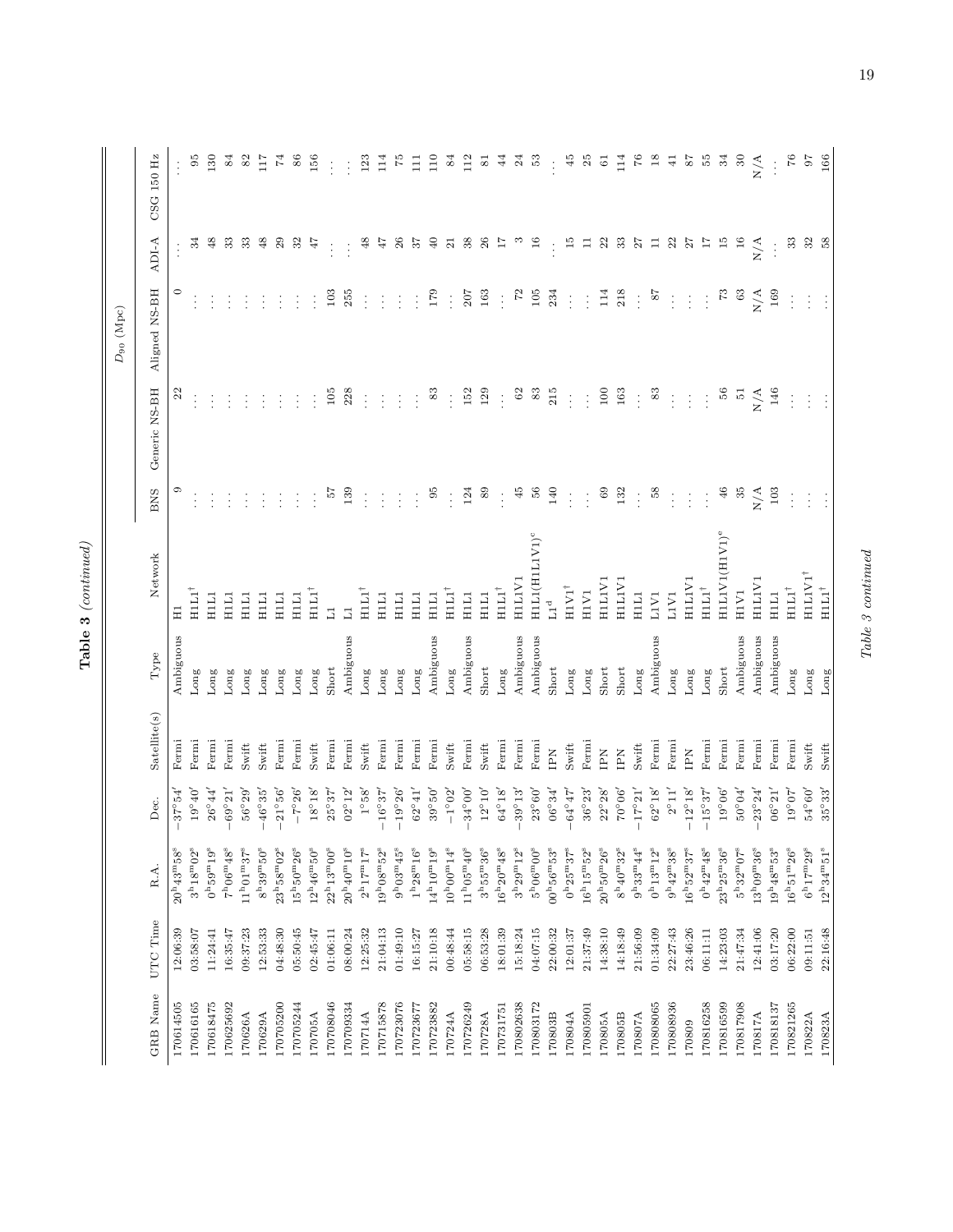| ١ |
|---|
| ç |
| ۴ |

|                |                                              | 51                     |                                                           | 22                                         |  |
|----------------|----------------------------------------------|------------------------|-----------------------------------------------------------|--------------------------------------------|--|
|                |                                              | 15                     |                                                           | C                                          |  |
| $D_{90}$ (Mpc) | Generic NS-BH Aligned NS-BH ADI-A CSG 150 Hz | $\vdots$               | $\vdots$                                                  | $\vdots$                                   |  |
|                |                                              | $\vdots$               | $\vdots$                                                  | $\vdots$                                   |  |
|                | BNS                                          | $\vdots$               | $\vdots$                                                  |                                            |  |
|                | Network                                      | L1V1                   | HILI                                                      | HILIVI'                                    |  |
|                | Type                                         | Long                   | Suor                                                      | Long                                       |  |
|                | Satellite(s)                                 |                        | Fermi                                                     |                                            |  |
|                | Dec.                                         | $-26^{\circ}12'$ Fermi | $20^{\circ}07'$                                           | $-48^{\circ}43'$ Fermi                     |  |
|                |                                              | $18^{h}17^{m}36^{s}$   | $12:00:06$ $0^{\mathrm{h}}14^{\mathrm{m}}33^{\mathrm{s}}$ |                                            |  |
|                | GRB Name UTC Time R.A.                       | 07:22:01               |                                                           | $18:49:11$ $7^{\rm h}45^{\rm m}16^{\rm s}$ |  |
|                |                                              | 70825307               | 70825500                                                  | 70825784                                   |  |

<sup>a</sup>GRB 170125102 occurred when the Livingston detector was not in its nominal observing state, however the data was deemed suitable for the purposes of the unmodeled analysis. GRB 170125102 occurred when the Livingston detector was not in its nominal observing state, however the data was deemed suitable for the purposes of the unmodeled analysis.

 $^b$  GRB 170305256 occurred near the null of the Hanford detector and inclusion of its data degraded the PyGRB search sensitivity compared to a Livingston-only analysis. GRB 170305256 occurred near the null of the Hanford detector and inclusion of its data degraded the PyGRB search sensitivity compared to a Livingston-only analysis.

 $^c$  GRB 170803172: Virgo data did not meet the data quality requirements of X-Pipeline. GRB 170803172: Virgo data did not meet the data quality requirements of X-Pipeline.

 ${}^d$ GRB 170803B occurred near the null of the Virgo detector (see note b). In addition, Livingston data did not meet the data quality requirements of X-Pipeline, so this GRB was not subject to the umnodeled analysis. GRB 170803B occurred near the null of the Virgo detector (see note b). In addition, Livingston data did not meet the data quality requirements of X-Pipeline, so this GRB was not subject to the unmodeled analysis.

 $\rm ^e$  GRB 170816599 occurred near the null of the Livingston detector (see note  $b).$  $\epsilon$  GRB 170816599 occurred near the null of the Livingston detector (see note b).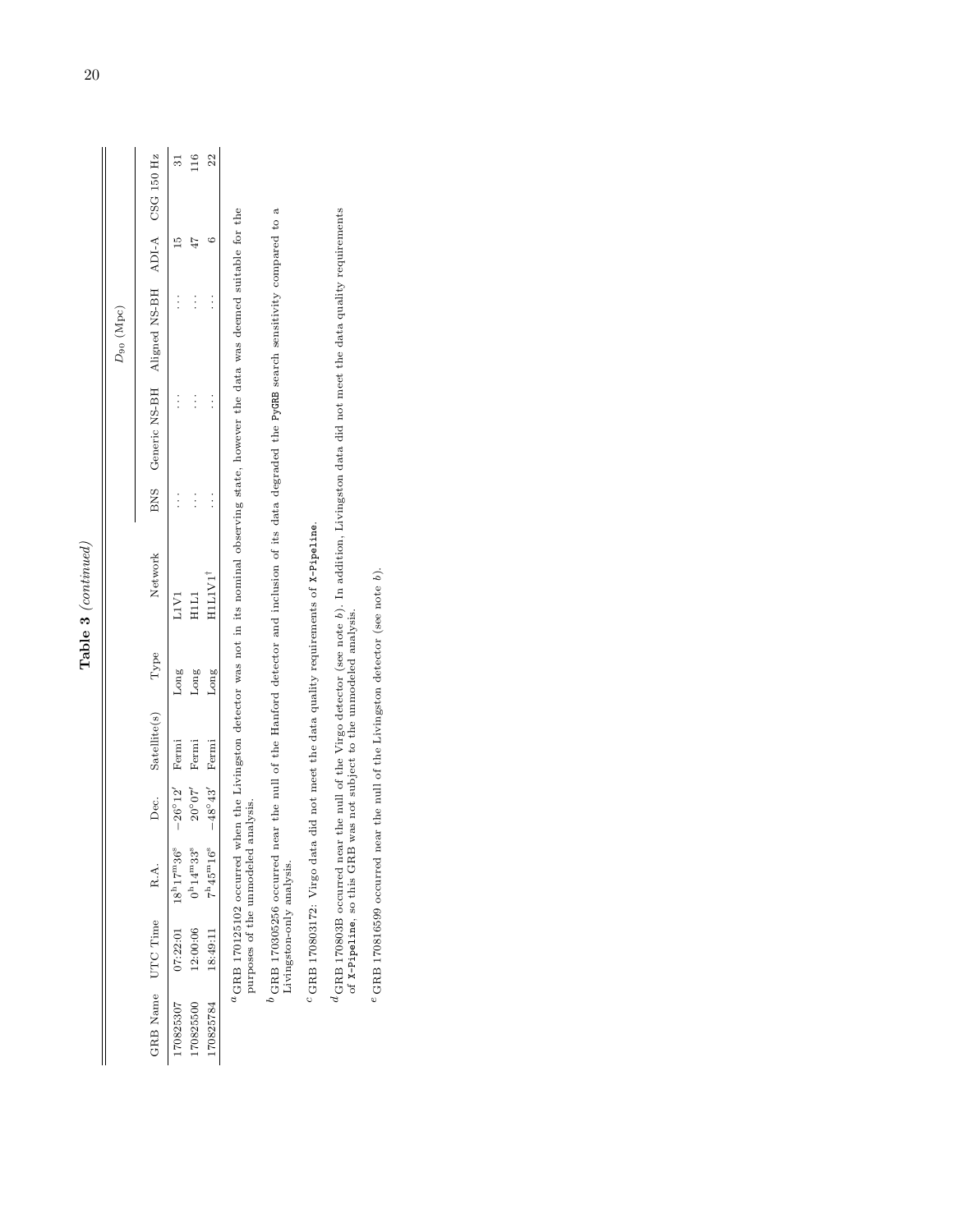- <span id="page-20-60"></span>Abadie, J., et al. 2012a, Astrophys. J., 760, 12
- <span id="page-20-56"></span>—. 2012b, Phys. Rev., D85, 082002
- <span id="page-20-11"></span>Abbott, B., et al. 2017a, Phys. Rev. Lett., 119, 161101
- <span id="page-20-25"></span>Abbott, B. P., et al. 2017b, Nature, 551, 85
- <span id="page-20-54"></span>—. 2017c, Phys. Rev., D95, 042003
- <span id="page-20-31"></span><span id="page-20-12"></span>—. 2017d, Astrophys. J., 850, L39
- —. 2017e, Astrophys. J., 848, L13
- <span id="page-20-16"></span>—. 2017f, Astrophys. J., 848, L12
- <span id="page-20-38"></span>—. 2017g, Astrophys. J., 841, 89
- <span id="page-20-32"></span><span id="page-20-23"></span>—. 2018a, Phys. Rev. Lett., 121, 161101
- —. 2018b, arXiv:1811.12907
- <span id="page-20-13"></span>—. 2019, Phys. Rev., X9, 011001
- <span id="page-20-48"></span>Aloy, M. A., Mueller, E., Ibanez, J. M., Marti, J. M., & MacFadyen, A. 2000, Astrophys. J., 531, L119
- <span id="page-20-46"></span>Babak, S., Taracchini, A., & Buonanno, A. 2017, Phys. Rev., D95, 024010
- <span id="page-20-61"></span>Band, D., Matteson, J., Ford, L., et al. 1993, ApJ, 413, 281
- <span id="page-20-55"></span>Berger, B. K. 2018, Journal of Physics: Conference Series, 957, 012004
- <span id="page-20-35"></span>Bhat, P. N., et al. 2016, Astrophys. J. Suppl., 223, 28
- <span id="page-20-9"></span>Blinnikov, S. I., Novikov, I. D., Perevodchikova, T. V., & Polnarev, A. G. 1984, Soviet Astronomy Letters, 10, 177
- <span id="page-20-52"></span>Burlon, D., Ghirlanda, G., Ghisellini, G., Greiner, J., & Celotti, A. 2009, Astron. Astrophys., 505, 569
- <span id="page-20-51"></span>Burlon, D., Ghirlanda, G., Ghisellini, G., et al. 2008, Astrophys. J., 685, L19
- <span id="page-20-29"></span><span id="page-20-7"></span>Chornock, R., et al. 2017, Astrophys. J., 848, L19
- <span id="page-20-15"></span>Corsi, A., & Meszaros, P. 2009, Astrophys. J., 702, 1171
- Coulter, D. A., et al. 2017, Science, arXiv:1710.05452, [Science358,1556(2017)]
- <span id="page-20-28"></span>Cowperthwaite, P. S., et al. 2017, Astrophys. J., 848, L17
- <span id="page-20-37"></span>Coyne, R. 2015, PhD thesis, The George Washington University
- <span id="page-20-5"></span>Davies, M. B., King, A., Rosswog, S., & Wynn, G. 2002, Astrophys. J., 579, L63
- <span id="page-20-24"></span>De, S., Finstad, D., Lattimer, J. M., et al. 2018, Phys. Rev. Lett., 121, 091102, [Erratum: Phys. Rev. Lett.121,no.25,259902(2018)]
- <span id="page-20-27"></span>Drout, M. R., et al. 2017, Science, 358, 1570
- <span id="page-20-10"></span>Eichler, D., Livio, M., Piran, T., & Schramm, D. N. 1989, Nature, 340, 126, [,682(1989)]
- <span id="page-20-40"></span>Fong, W.-f., Berger, E., Margutti, R., & Zauderer, B. A. 2015, Astrophys. J., 815, 102
- <span id="page-20-4"></span>Fryer, C. L., Holz, D. E., & Hughes, S. A. 2002, Astrophys. J., 565, 430
- <span id="page-20-3"></span>Fryer, C. L., & New, K. C. B. 2011, Living Rev. Rel., 14, 1
- <span id="page-20-22"></span><span id="page-20-1"></span>Galama, T. J., et al. 1998, Nature, 395, 670
- Ghirlanda, G., Salafia, O. S., Paragi, Z., et al. 2019, Science, arXiv:1808.00469
- <span id="page-20-14"></span>Goldstein, A., et al. 2017, Astrophys. J., 848, L14
- <span id="page-20-8"></span>Gossan, S. E., Sutton, P., Stuver, A., et al. 2016, Phys. Rev., D93, 042002
- <span id="page-20-19"></span>Gottlieb, O., Nakar, E., Piran, T., & Hotokezaka, K. 2018, Mon. Not. Roy. Astron. Soc., 479, 588
- <span id="page-20-34"></span>Gruber, D., et al. 2014, Astrophys. J. Suppl., 211, 12
- <span id="page-20-18"></span>Hallinan, G., et al. 2017, Science, 358, 1579
- <span id="page-20-39"></span>Harry, I. W., & Fairhurst, S. 2011, Phys. Rev., D83, 084002
- <span id="page-20-44"></span>Hessels, J. W. T., Ransom, S. M., Stairs, I. H., et al. 2006, Science, 311, 1901
- <span id="page-20-2"></span>Hjorth, J., et al. 2003, Nature, 423, 847
- <span id="page-20-26"></span>Hotokezaka, K., Nakar, E., Gottlieb, O., et al. 2018, arXiv:1806.10596
- <span id="page-20-62"></span>Howell, E. J., Ackley, K., Rowlinson, A., & Coward, D. 2018, arXiv:1811.09168
- <span id="page-20-59"></span>Huang, Y., Middleton, H., Ng, K. K. Y., Vitale, S., & Veitch, J. 2018, Phys. Rev., D98, 123021
- <span id="page-20-36"></span>Hurley, K., Cline, T., Mitrofanov, I., et al. 2003, AIP Conf. Proc., 662, 473
- <span id="page-20-57"></span>Isi, M., Smith, R., Vitale, S., et al. 2018, Phys. Rev., D98, 042007
- <span id="page-20-43"></span><span id="page-20-30"></span>Kalogera, V., & Baym, G. 1996, Astrophys. J., 470, L61

Kasen, D., Metzger, B., Barnes, J., Quataert, E., & Ramirez-Ruiz, E. 2017, Nature, arXiv:1710.05463, [Nature551,80(2017)]

- <span id="page-20-17"></span>Kasliwal, M. M., et al. 2017, Science, 358, 1559
- <span id="page-20-58"></span>Kass, R. E., & Raftery, A. E. 1995, Journal of the American Statistical Association, 90, 773
- <span id="page-20-41"></span>Khan, S., Husa, S., Hannam, M., et al. 2016, Phys. Rev., D93, 044007
- <span id="page-20-42"></span>Kiziltan, B., Kottas, A., De Yoreo, M., & Thorsett, S. E. 2013, Astrophys. J., 778, 66
- <span id="page-20-6"></span>Kobayashi, S., & Meszaros, P. 2003, Astrophys. J., 589, 861
- <span id="page-20-47"></span>Koshut, T. M., Kouveliotou, C., Paciesas, W. S., et al. 1995, Astrophys. J., 452, 145
- <span id="page-20-0"></span>Kouveliotou, C., Meegan, C. A., Fishman, G. J., et al. 1993, Astrophys. J., 413, L101
- <span id="page-20-45"></span>Kreidberg, L., Bailyn, C. D., Farr, W. M., & Kalogera, V. 2012, Astrophys. J., 757, 36
- <span id="page-20-20"></span>Lamb, G. P., & Kobayashi, S. 2017, Mon. Not. Roy. Astron. Soc., 472, 4953
- <span id="page-20-50"></span>Lazzati, D. 2005, Mon. Not. Roy. Astron. Soc., 357, 722
- <span id="page-20-53"></span>Lazzati, D., Morsony, B. J., & Begelman, M. 2009, Astrophys. J., 700, L47
- <span id="page-20-21"></span>Lazzati, D., Perna, R., Morsony, B. J., et al. 2018, Phys. Rev. Lett., 120, 241103
- <span id="page-20-49"></span><span id="page-20-33"></span>Lien, A., et al. 2016, Astrophys. J., 829, 7
- MacFadyen, A. I., Woosley, S. E., & Heger, A. 2001, Astrophys. J., 550, 410